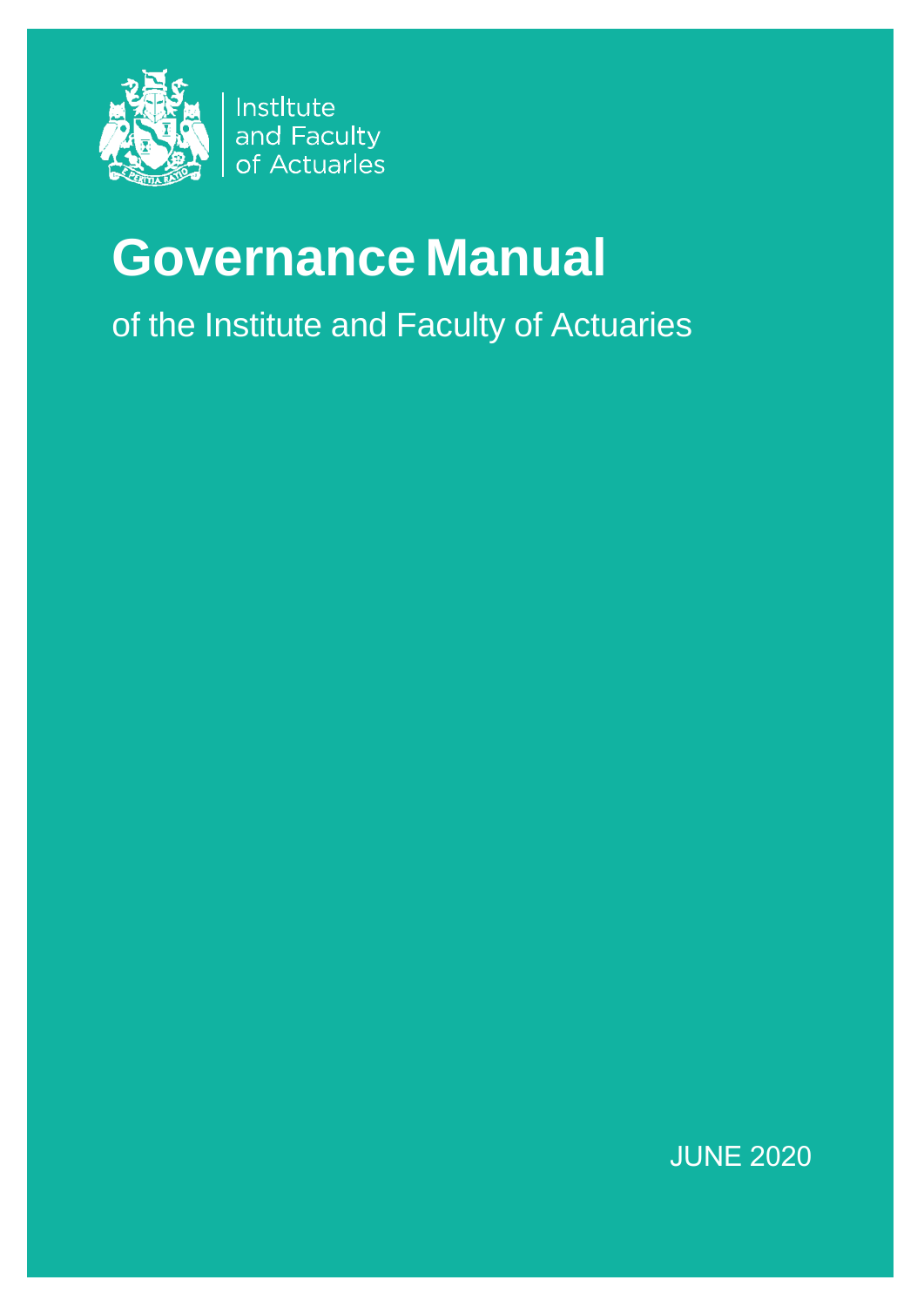# **Contents**

| 1. | <b>Governance Framework</b>                                             | 3              |  |  |  |  |  |
|----|-------------------------------------------------------------------------|----------------|--|--|--|--|--|
|    | <b>Introduction</b>                                                     | 3              |  |  |  |  |  |
|    | <b>Governing Documents</b>                                              | 3              |  |  |  |  |  |
|    | <b>Compliance</b>                                                       | $\overline{4}$ |  |  |  |  |  |
|    | What if I have questions on our governance?                             | 5              |  |  |  |  |  |
|    | <b>Governing Structure</b>                                              | 5              |  |  |  |  |  |
|    | <b>General Meetings</b>                                                 | 6              |  |  |  |  |  |
|    | <b>The Role of Council</b>                                              | $\overline{7}$ |  |  |  |  |  |
|    | The Role of the IFoA's Honorary Officers (Presidential Team)            | 8              |  |  |  |  |  |
|    | <b>Principles of Delegation</b>                                         | 8              |  |  |  |  |  |
|    | <b>Operating Framework</b>                                              | 10             |  |  |  |  |  |
|    | <b>The Role of Management Board</b>                                     | 10             |  |  |  |  |  |
|    | <b>The Role of the Chief Executive</b>                                  | 11             |  |  |  |  |  |
|    | <b>The Role of Boards and Committees</b>                                | 11             |  |  |  |  |  |
|    | <b>Trust Funds, Scottish Endowment Fund, ARC, CERA and Subsidiaries</b> | 13             |  |  |  |  |  |
| 2. | <b>Finance and Operations</b>                                           | 15             |  |  |  |  |  |
| 3. | <b>Volunteering</b>                                                     | 16             |  |  |  |  |  |
| 4. | <b>Conflicts</b>                                                        | 16             |  |  |  |  |  |
| 5. | <b>Monitoring and Updating</b>                                          | 16             |  |  |  |  |  |
|    | <b>Annexes</b>                                                          |                |  |  |  |  |  |
|    | <b>Annex 1 - Scheme of Delegations</b>                                  | 17             |  |  |  |  |  |
|    | <b>Annex 2 - Council, Terms of Reference</b>                            | 32             |  |  |  |  |  |
|    | Annex 3 - Management Board, Terms of Reference<br>34                    |                |  |  |  |  |  |
|    | <b>Annex 4 - Chief Executive, Responsibilities</b>                      | 37             |  |  |  |  |  |
|    | Annex 5 - Boards and Committees, Objects and Primary Reporting Line     | 39             |  |  |  |  |  |
|    | Annex 6 - Rules and Procedures for Boards and Committees                | 41             |  |  |  |  |  |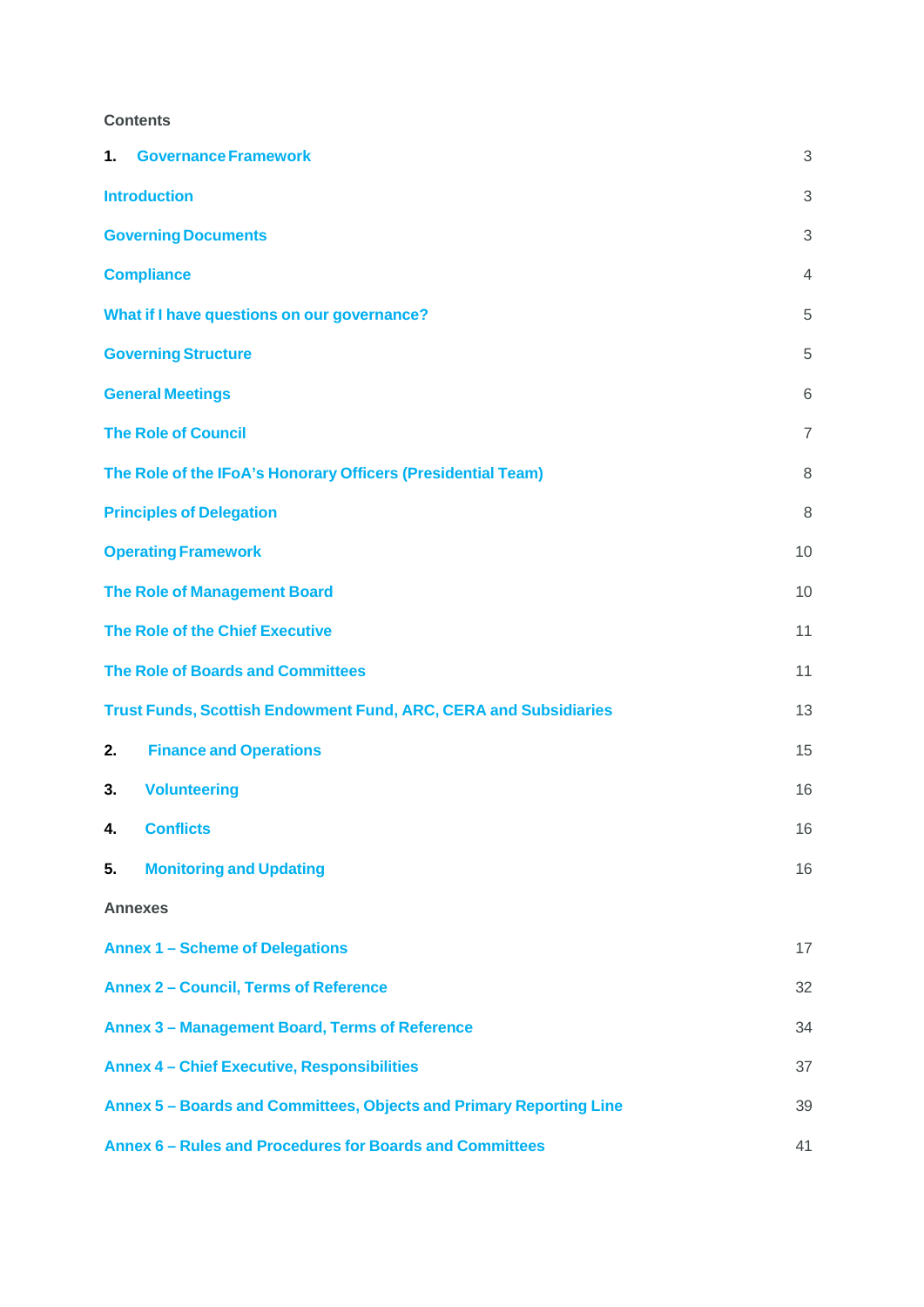| Annex 7 - Disciplinary Board, Terms of Reference                     | 44 |
|----------------------------------------------------------------------|----|
| Annex 8 - Audit and Risk Committee, Terms of Reference               | 46 |
| Annex 9 - Nominations Committee, Terms of Reference                  | 48 |
| Annex 10 - Lifelong Learning Board, Terms of Reference               | 49 |
| Annex 11 - Markets Development Board, Terms of Reference             | 51 |
| Annex 12 – Policy and Public Affairs Board, Terms of Reference       | 53 |
| Annex 13 - Regulation Board, Terms of Reference                      | 56 |
| Annex 14 - Research and Thought Leadership Board, Terms of Reference | 59 |
| Annex 15 - Scottish Board, Terms of Reference                        | 61 |
| Annex 16 - Practice Board, Model Terms of Reference                  | 63 |

#### **Notes:**

Governance Manual first published November 2014.

Most recent full revision (version 5) published October 2018.

This version – 5.0.3 – published June 2020.

Version 5.0.3 incorporates all formal amendments to Boards and Committee's Terms of Reference since version 5 was published. Also includes amendment of typographical errors, and superficial reformatting of document.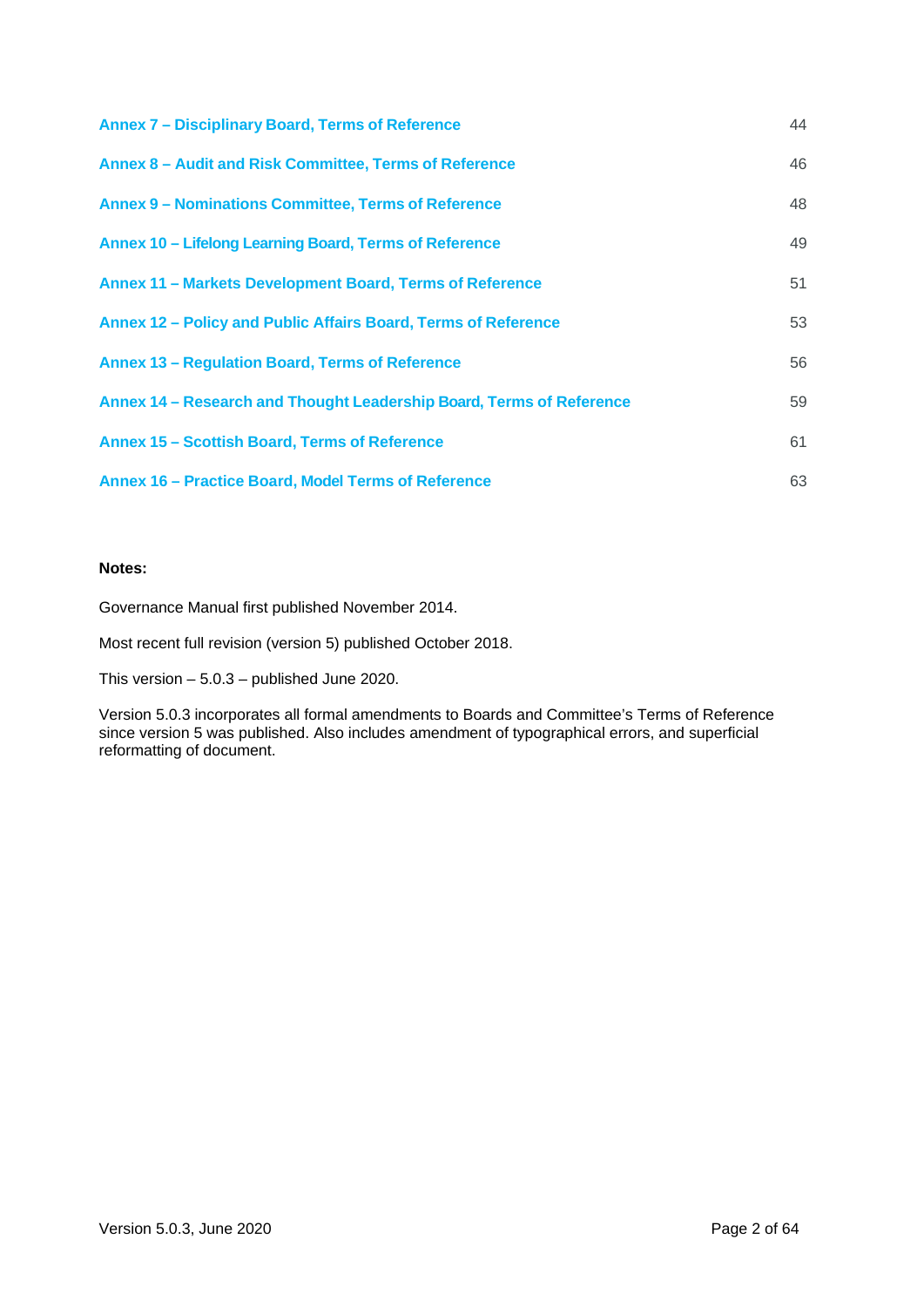# **1. GOVERNANCE FRAMEWORK**

### **Introduction**

- 1.1 We, the **Institute and Faculty of Actuaries (IFoA)**, are a royal chartered body established under a Royal Charter dated 29 July 1884 as amended by a variation allowed by an Order of the Privy Council dated 9 June 2010.
- 1.2 Collectively, the IFoA and its subsidiary undertakings, include the Executive (in other words staff employed by the IFoA), Honorary Officers (including the President, President-elect and Immediate Past President), members of Council and members of our Boards and Committees and their sub-committees and working parties.
- 1.3 In this Governance Manual, "we" refers to the IFoA as a professional body made up of its constituent parts collectively or individually (as the context so requires). "You" refers to the reader as an individual.
- 1.4 We are an international organisation operating out of offices in Edinburgh, London, Oxford, Beijing, Hong Kong and Singapore. Our principal office is: 7th Floor, Holborn Gate, 326 – 330 High Holborn, London, WC1V 7PP.
- 1.5 In general, when it comes to governance we adopt a stakeholder approach that recognises not only the primary interests of our members but also those of other third parties, including independent regulators, government, the users of actuarial advice and the general public. We follow the provisions of the UK Corporate Governance Code, issued by the Financial Reporting Council, to the extent appropriate.
- 1.6 The objects of the IFoA, as set out in the Charter, shall be, in the public interest, to advance all matters relevant to actuarial science and its application and to regulate and promote the actuarial profession. Our objects, together with our strategy, set out what we do.
- 1.7 This is reinforced by our values framework developed through consultation with our Executive, Council, our members and other external stakeholders in line with our brand and personality. Our values, Community, Integrity and Progress, set out what we stand for and how we go about delivering our objects and strategy. They drive our decisions, reflect our beliefs and unite us as one professional body – establishing a collective purpose and consistent way of making decisions so that together we deliver our strategy and grow the reputation and trust of our audiences. It is important to us that all audiences have a consistent, positive experience of the IFoA as a high quality, credible, sustainable and international professional body.
- 1.8 These values are consistent with the Actuaries' Code the Code which applies to our members with the aim of protecting the public interest.

### **Governing Documents**

- 1.9 As a professional body we can operate in any way we think appropriate, provided always that we act legally and within the constraints of our own governance.
- 1.10 In that regard, we must operate within the following governance hierarchy: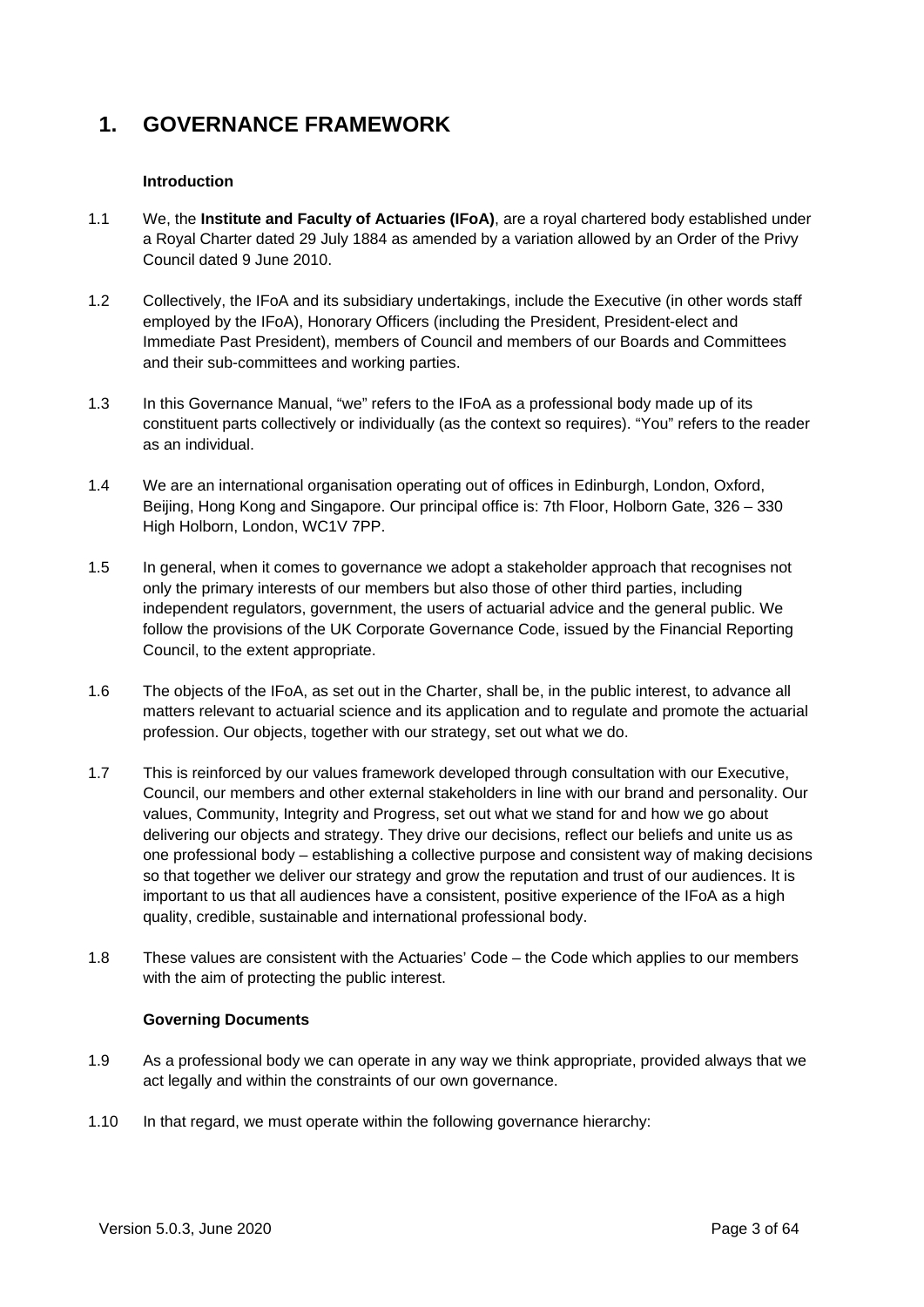

- 1.11 First, our Royal Charter (Charter) and Bye-laws set out at a high level our main powers and duties. It is not possible to amend our Charter or Bye-laws without the consent of the Privy Council and a vote of our membership (see section 1.24). We are to that extent constrained in respect of what we can and cannot do under our Charter and Bye-laws.
- 1.12 The next two tiers of our hierarchy set out more detailed operating rules. These are split into Rules (amendment of which requires a vote of our membership) and Regulations (amendment of which is determined by Council). The Regulations are not exhaustive and further "regulation" is set out elsewhere; for example, separate regulations exist to govern our educational processes. In particular, we are required under Bye-law 13 and Regulation 13 to adopt procedures for the regulation of our business and to put in place a "schedule of delegations" to ensure responsibility is delegated to those best placed to exercise it.
- 1.13 Bye-law 13 and Regulation 13 are given effect to by the fifth tier of our governance: this Governance Manual and its List of Reservations and Delegated Authorities in Annex 1 (Scheme) (together, and including all Annexes, referred to as the Governance Manual).
- 1.14 The Governance Manual's primary purpose is, therefore, to set out in more detail not only the roles and responsibilities of the various bodies in our governance structure but also to delegate authority for the making of key decisions in the name of, or on behalf of, the IFoA.
- 1.15 We must also be aware of, and abide by, all legal requirements that impact on how we operate and carry out our business. We are also expected to comply with any operational procedures put in place to give effect to this Governance Manual; particular regard should be given to any Financial Regulations and Procedures put in place by the Chief Executive.

### **Compliance**

1.16 You must contact our Corporate Secretary if you doubt, or have reason to believe, that a decision taken or proposed to be taken may not be compliant with this Governance Manual. No action can then be taken until the Chief Executive, consulting with the President and the Chair of Management Board – or, Chair of Audit and Risk Committee in the case of a decision taken by or proposed by the President or the Chair of Management Board – decides what further action is required.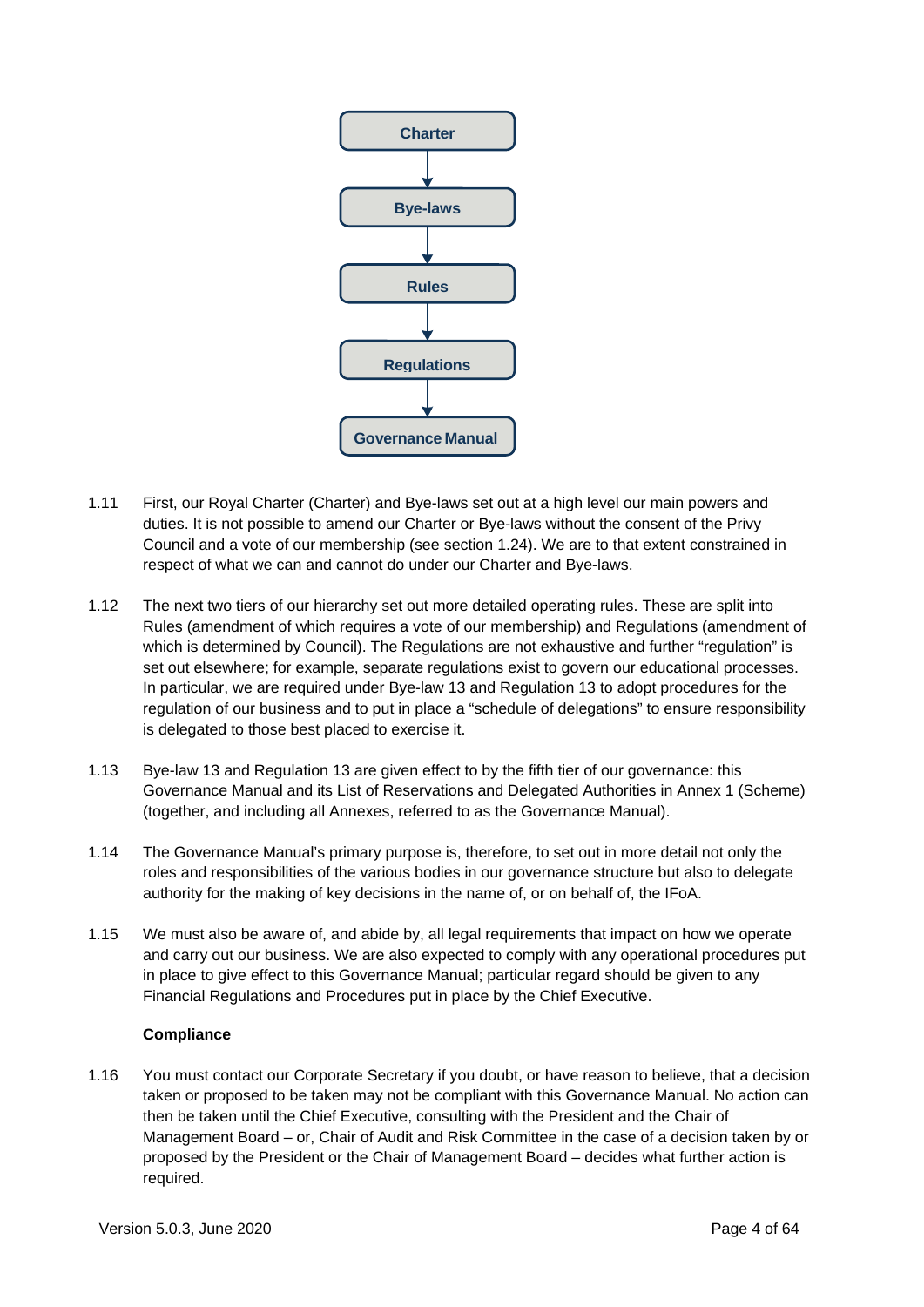- 1.17 Where there is a failure to comply with this Governance Manual, full details of the circumstances and a justification must be sent to the Chief Executive. The Chair of Management Board must also be notified where the non-compliance may fall within the parameters of section 1.38 (h). The Chief Executive and/or the Chair of Management Board will consider appropriate next steps. They may, for example, choose to ratify the decision or report non-compliance to a formal meeting of the Management Board (for ratification or other steps as may be recommended).
- 1.18 If, for any reason, you are uncomfortable or feel it inappropriate in the circumstances to report non-compliance to the Chief Executive and/or the Chair of Management Board, please contact the Chair of Audit and Risk Committee or the President.

### **What if I have questions on our governance?**

1.19 If you have any questions on the IFoA's governance or this Governance Manual please contact our Corporate Secretary. If you have any questions on the legal obligations which impact the IFoA please contact the General Counsel Directorate.

#### **Governing Structure**

- 1.20 Our high-level governance structure is set out below (note: the diagram only shows the IFoA's Boards and Committees). Council is the body that governs and controls the IFoA and its affairs. It discharges this responsibility by determining vision, values and strategy while delegating oversight to Management Board (and other main boards and committees) and delivery to the Executive. In essence:
	- Council is ultimately responsible for the vision, policy direction and strategic objectives of the IFoA and to ensure good governance.
	- Management Board is responsible for overseeing, in general terms, the management and operation of the IFoA and holding accountable the Executive.
	- The Executive is responsible for the day-to-day management and administration of the IFoA and implementation of its strategic objectives and policy decisions.



\*While the Disciplinary Board is accountable to Council, for reasons of independence it operates at arm's length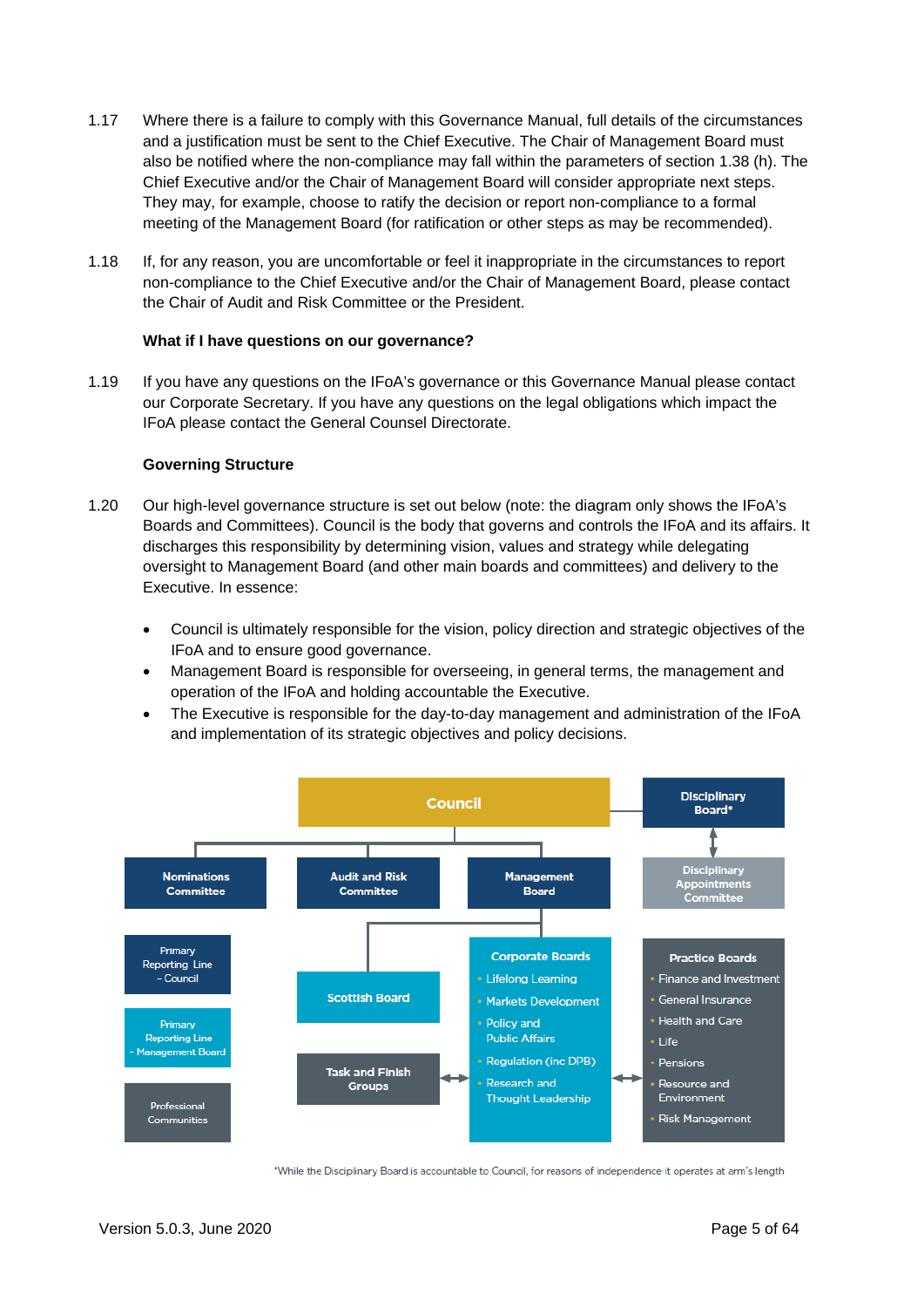1.21 More details on the role of Council, Management Board, the Boards and Committees and the Chief Executive are set out in the sections that follow.

## **General Meetings**

1.22 Importantly, however, under our governance structure certain matters are reserved to, and may therefore only be approved by a vote of, our members in a General Meeting. These matters are set out in the Charter, Bye-laws, Rules and Regulations but also in the table below for ease of reference.

| <b>Power</b>                                                                                                                              | <b>Provision</b>    |
|-------------------------------------------------------------------------------------------------------------------------------------------|---------------------|
| Amendment of or addition to the Charter. Only takes effect after<br>formal approval by the Privy Council.                                 | Article 15, Charter |
| Making, revocation, alteration or amendment of any Bye-law or Bye-<br>laws. Only takes effect after formal approval by the Privy Council. | Article 14, Charter |
| Making, revocation, or amendment of any Rule or Rules (including<br>revocation, alteration or amendment of the Disciplinary Scheme).      | Bye-law 27          |
| Reinstatement of a member previously removed from Council.                                                                                | Bye-laws 11 and 50  |
| Election of Honorary Fellow.                                                                                                              | Bye-law 37          |
| Any resolution passed in General Meeting in response to a<br>requisition under Bye-law 55 or 56.                                          | Bye-law 57          |
| Any increase in subscriptions where such increase is more than price<br>inflation plus 1%.                                                | Rule 18             |

- 1.23 The conduct of a General Meeting is subject to procedural requirements established in the Byelaws and Regulations. In particular Bye-laws 50 to 57 and Regulations 6 to 16 are relevant.
- 1.24 Specific voting thresholds apply to amend the Charter, Bye-laws, Rules and Regulations. Those thresholds are set out below in summary for ease of reference:

|         | <b>Voting Thresholds</b>                                                                                                                                                                                                                                                                                                                                                             |
|---------|--------------------------------------------------------------------------------------------------------------------------------------------------------------------------------------------------------------------------------------------------------------------------------------------------------------------------------------------------------------------------------------|
| Charter | Resolution passed either by:<br>Not less than 75% of Council members (i.e. at least 23 where there<br>$\bullet$<br>are 30 Council members); then<br>Not less than two-thirds of members entitled to vote and voting.<br>$\bullet$<br><b>OR</b><br>Not less than 75% of the members entitled to vote and voting.<br>$\bullet$<br>Approval by the Privy Council is then also required. |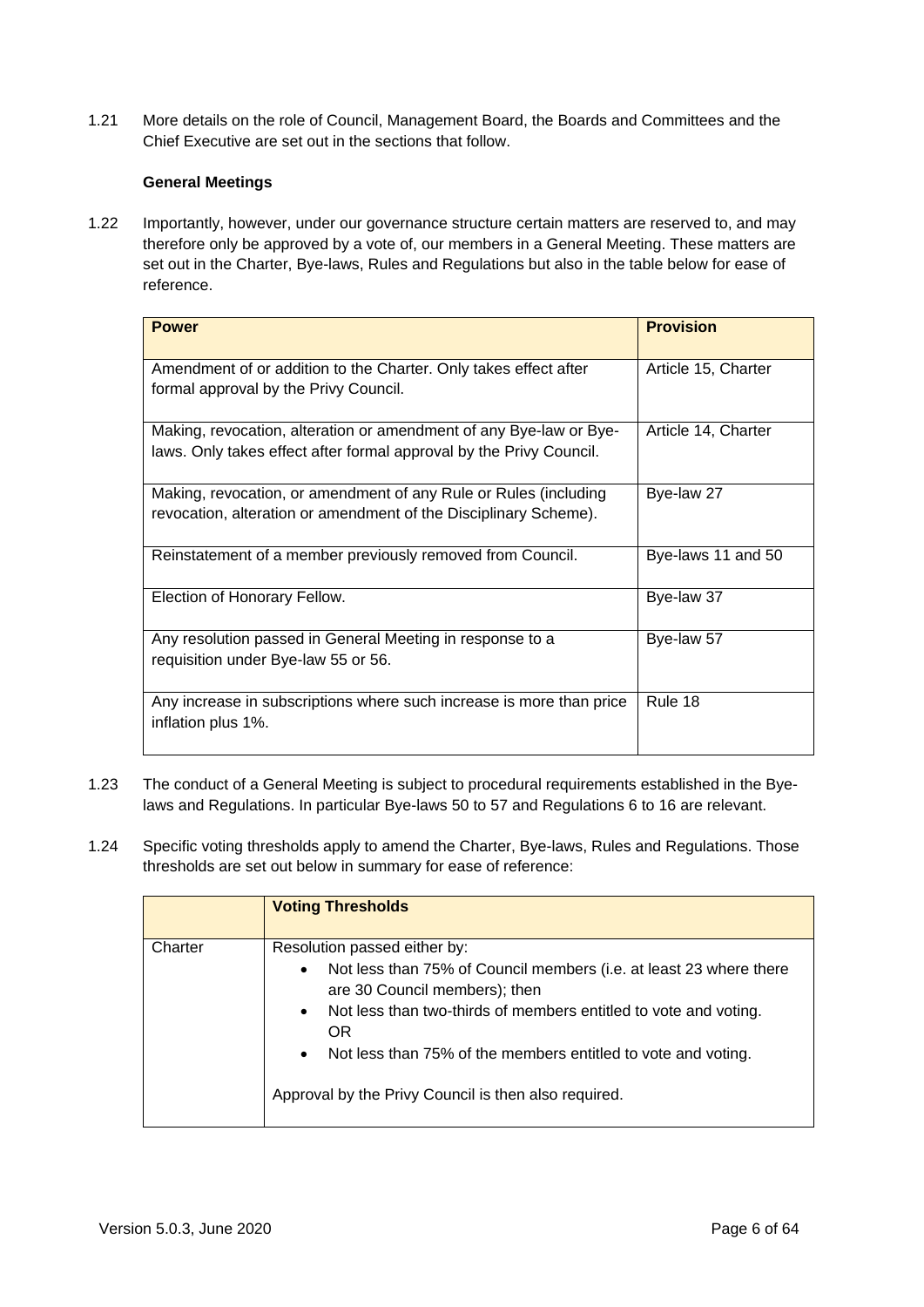|              | <b>Voting Thresholds</b>                                                                                                                                                                                                                                                                                                                                                                                                            |
|--------------|-------------------------------------------------------------------------------------------------------------------------------------------------------------------------------------------------------------------------------------------------------------------------------------------------------------------------------------------------------------------------------------------------------------------------------------|
| Bye-laws     | Resolution passed either by:<br>Not less than 75% of Council members (i.e. at least 23 where<br>there are 30 Council members); then<br>Not less than 50% of members entitled to vote and voting.<br>$\bullet$<br><b>OR</b><br>Not less than two-thirds of members entitled to vote and voting.<br>$\bullet$<br>Approval by the Privy Council is then also required.                                                                 |
| <b>Rules</b> | Passed by:<br>Not less than 75% of Council members (i.e. at least 23 where<br>there are 30 Council members); then<br>Not less than 50% of members entitled to vote and voting.                                                                                                                                                                                                                                                      |
| Regulations  | Passed by:<br>Not less than 75% of Council members (i.e. at least 23 where<br>$\bullet$<br>there are 30 Council members); then<br>Published on the IFoA's website for members to view and<br>$\bullet$<br>raise objections during a 4 week period. If 50 or more<br>members raise formal objections then Council will be required<br>to re-consider the proposed amendments, taking into account<br>the views expressed by members. |

# **The role of Council**

- 1.25 Council is set up under Article 4 of the Charter to exercise control over the IFoA's affairs and ensure good governance. At this time, for reasons of efficiency and to reflect the formal inclusion of a Management Board in the governing documents as approved by our membership, Council has decided that its role is primarily strategic. This is exercised by setting and reviewing our vision, values, strategic objectives and risk appetite and monitoring our achievements. In addition, Council plays an important role as a wise, experienced and informed sounding board able to offer guidance, constructive challenge and sensible advice to the Executive and Boards and Committees on an appropriate direction of travel.
- 1.26 More specifically, under our governance structure certain powers are reserved to Council. These matters are set out in the Scheme and include any changes to our constitution and material changes to our governance structure and framework.
- 1.27 In addition, Council delegates certain powers to Management Board, the Executive and Boards and Committees. Council has authority to do so under Article 8 of the Charter and Bye-laws 13, 17 and 18. These delegated matters are also set out in the Scheme and the Terms of Reference of each Board and Committee, which can be found in Annexes 3 and 7-16.
- 1.28 As our governing body, the majority of the procedural rules applying to the conduct of Council's business, the election of its membership, and composition can be found in our Charter, Bye-laws, Rules and Regulations, for example Bye-laws 4 and 9. In addition, Council operates on the basis of agreed Terms of Reference. Its Terms of Reference can be found at Annex 2 and in the Rules and Procedures for Boards and Committees (which also apply to Council) at Annex 6.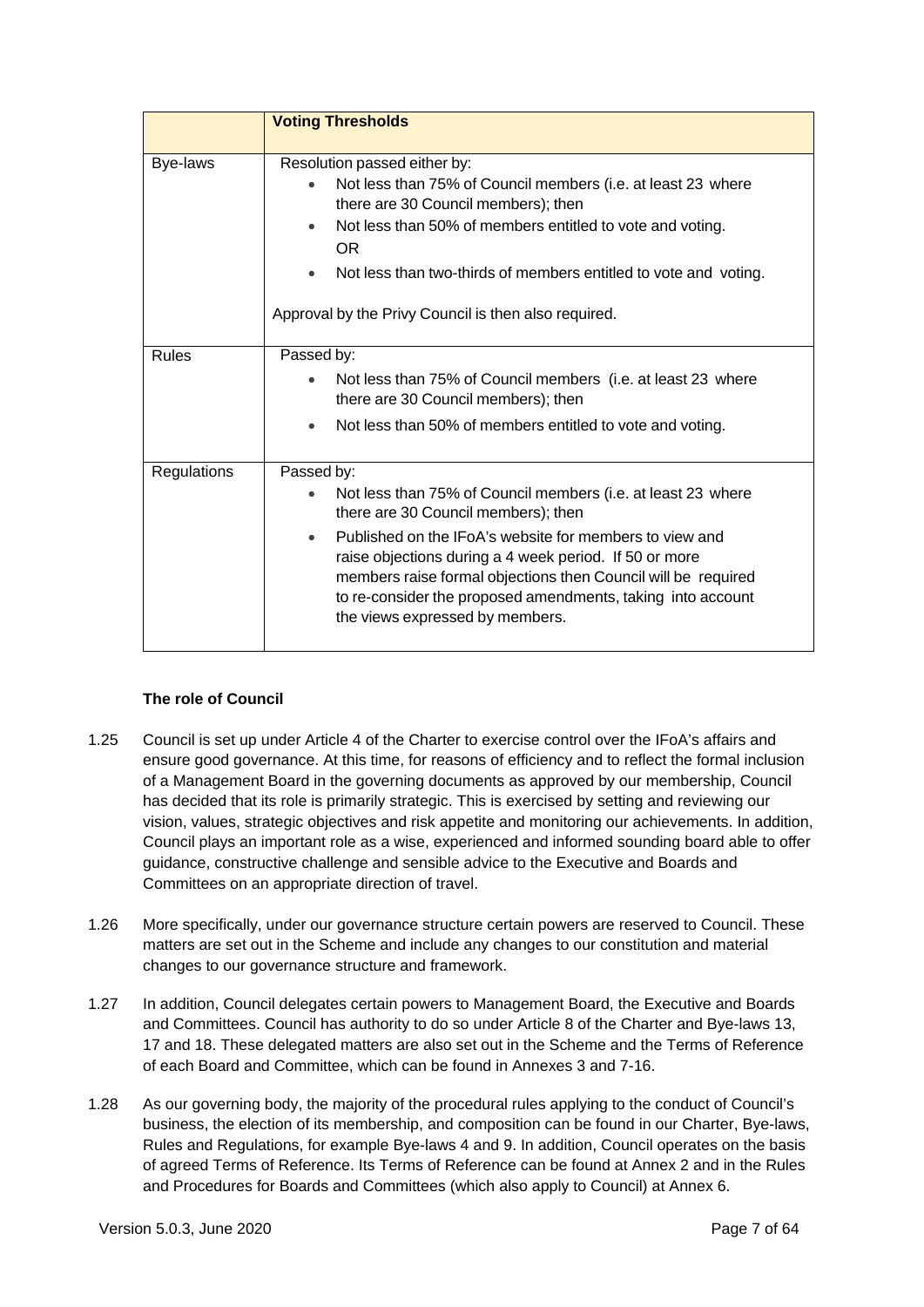1.29 Council recognises it is impossible for this Governance Manual to cover all eventualities for a diverse and ever-evolving professional body such as ours but, where there are gaps, Council and its Boards, Committees, sub-committees, working parties and the Executive will use the principles set out in this Governance Manual to help inform the way in which we act and take decisions sensibly. We must be aware of, and abide by, the principles of delegation set out below to ensure consistent decision making.

#### **The role of the IFoA's Honorary Officers (Presidential Team)**

- 1.30 Under the IFoA's governing documents (specifically Bye-laws 1 and 2, and Regulations 2-8), Council will decide who serves as the Honorary Officers of the IFoA. Our existing Honorary Officers are the President, Immediate Past President and President-elect (collectively the Presidential Team). The President acts as Chair of Council.
- 1.31 The President of the IFoA is a volunteer role held by a Fellow or Associate of the IFoA. The commitment for this role is three years as part of the three-person Presidential team, sequentially as President-elect, President and Immediate Past President.
- 1.32 The Presidential team has two main roles:
	- a. To represent the IFoA at internal and external events and generally, together with the Chief Executive, to be the outward face of the IFoA.
	- b. To support Council and the Chief Executive by ensuring that its agenda addresses the right issues and that processes to support their discussions and decision-making are effective and efficient.
- 1.33 Council will agree the 'Task and Person Specification' for the President annually, recognising the need for a balance of skills and experience across the Presidential team.

*View the existing "Task and Person Specification"*

- 1.34 The Nominations Committee will manage the selection process (approved by Council) of candidates for the role of any Honorary Officer and will make a recommendation to Council.
- 1.35 Honorary Officers are not remunerated but are entitled to reimbursement of expenses in accordance with the IFoA's volunteers' expenses policy.
- 1.36 Honorary Officers have no power to commit IFoA resources unless otherwise specified in this Governance Manual or without appropriate written approval obtained in advance by the Chief Executive.

### **Principles of Delegation**

1.37 In general, for reasons of efficiency decisions should be taken at the level within the IFoA that is best placed to make them in order to achieve the desired objective, subject to appropriate consultation, checks and balances. Decisions must be based on properly set out recommendations which provide all the necessary information on which the relevant decisionmaking body will require to be able to make a well-informed decision. Where this information is lacking, the decision-making body may defer a decision until such information is provided.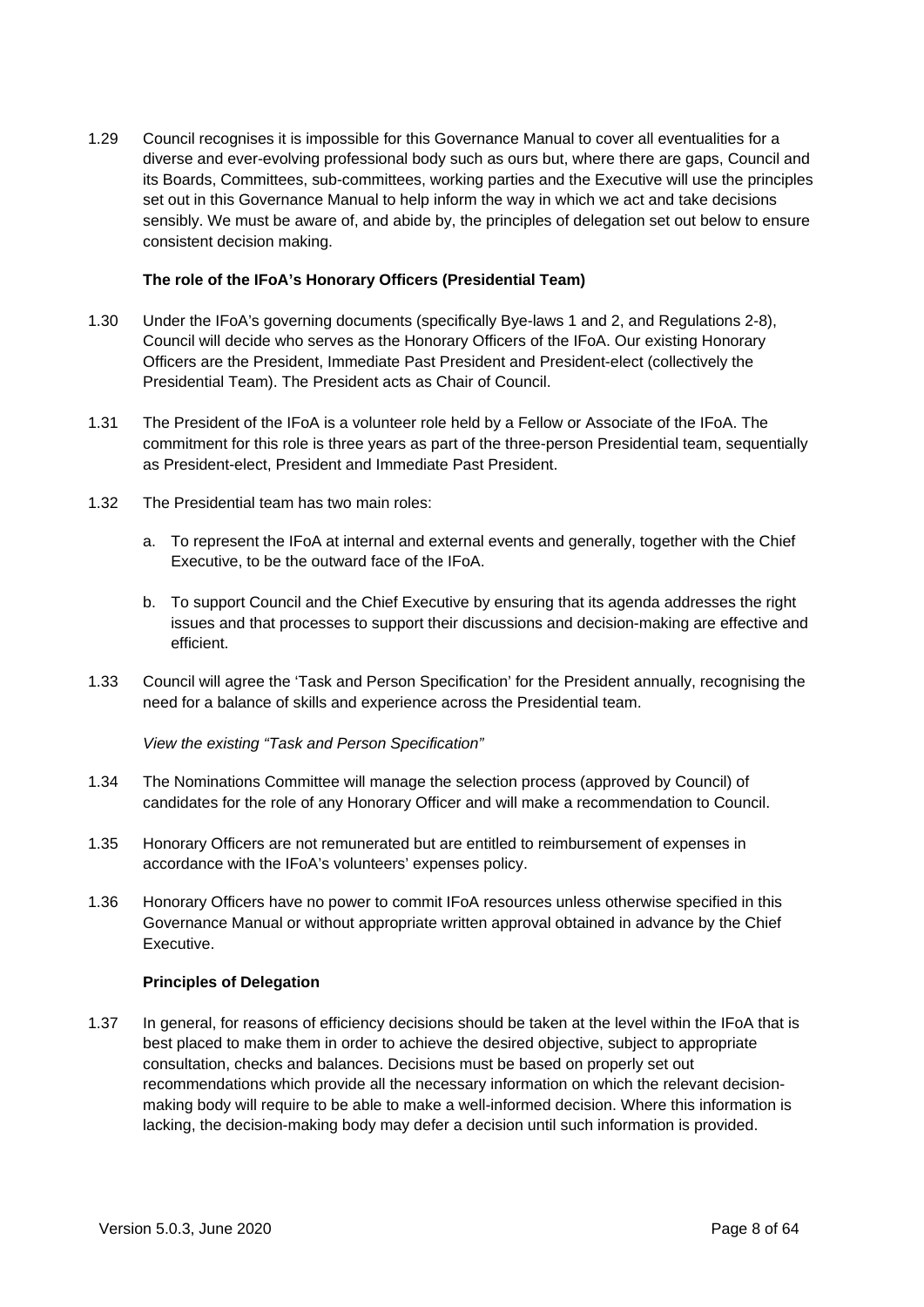- 1.38 Further, those who exercise delegated decision-making should act in accordance with the following principles:
	- a. Not act contrary to, or alter, a policy or strategy set by Council or its Boards and Committees without proper consultation and approval of Council or the relevant Board or Committee.
	- b. Always act in accordance with our Charter, Bye-laws, Rules, Regulations, this Governance Manual and within a structure of accountability, ultimately reaching Council, in order to ensure that the interests of our membership as a whole are considered and decisions taken are consistent with our strategy.
	- c. Act within the confines of the budgets approved by Council, unless we first obtain further approval in accordance with the rules set out in this Governance Manual and any Financial Regulations and Procedures put in place by the Chief Executive.
	- d. Not act in such a way as to give rise to a conflict of interest.
	- e. Consult appropriately with our peers and relevant stakeholders (internal and external) in accordance with the requirements of this Governance Manual.
	- f. Operate within the constraints of our delegated authority and communicate effectively and on a timely basis with those delegating that authority about how we have exercised it. In particular, those who exercise delegated decision-making should consider when it may be appropriate to inform or consult with those delegating that authority before making the decision.
	- g. We may delegate any of our powers to such body or person(s) we consider appropriate but only if it does not conflict with the terms of our delegated power and the provisions of this Governance Manual. A written record must be made of any such delegation, together with any procedures to be followed and/or constraints imposed on the exercise of the delegated power. A person or body delegating powers to another will remain accountable for the actions and decisions of their delegates. A note of such actions and decisions must be included when reporting under section 1.38 (f).
	- h. Consult Management Board where a decision or action to be taken is or is likely to be regarded as controversial or have a significant financial impact or increase to reputational risk or impact on the achievement of the IFoA's strategic objectives, before any such decision or action is taken.
- 1.39 The Chief Executive will, insofar as provided in this Governance Manual, be able to take all decisions necessary to put in place at an operational level a decision taken by another body, such as Council, Management Board, a Board or Committee or a sub-committee.
- 1.40 Delegated or sub-delegated power may be revoked at any time. Any revocation will not alter any decision previously made under delegated or sub-delegated power.
- 1.41 An appropriate written record must be kept of any delegation or sub-delegation.
- 1.42 It is possible for decisions to be taken out of formal meetings for the reasons of urgency. If so, for Council or Management Board, you must first contact our Corporate Secretary. The Corporate Secretary will then consult the President (for Council) or the Chair of Management Board (for Management Board) to decide if the matter will be circulated for a decision, or reserved for a formal meeting.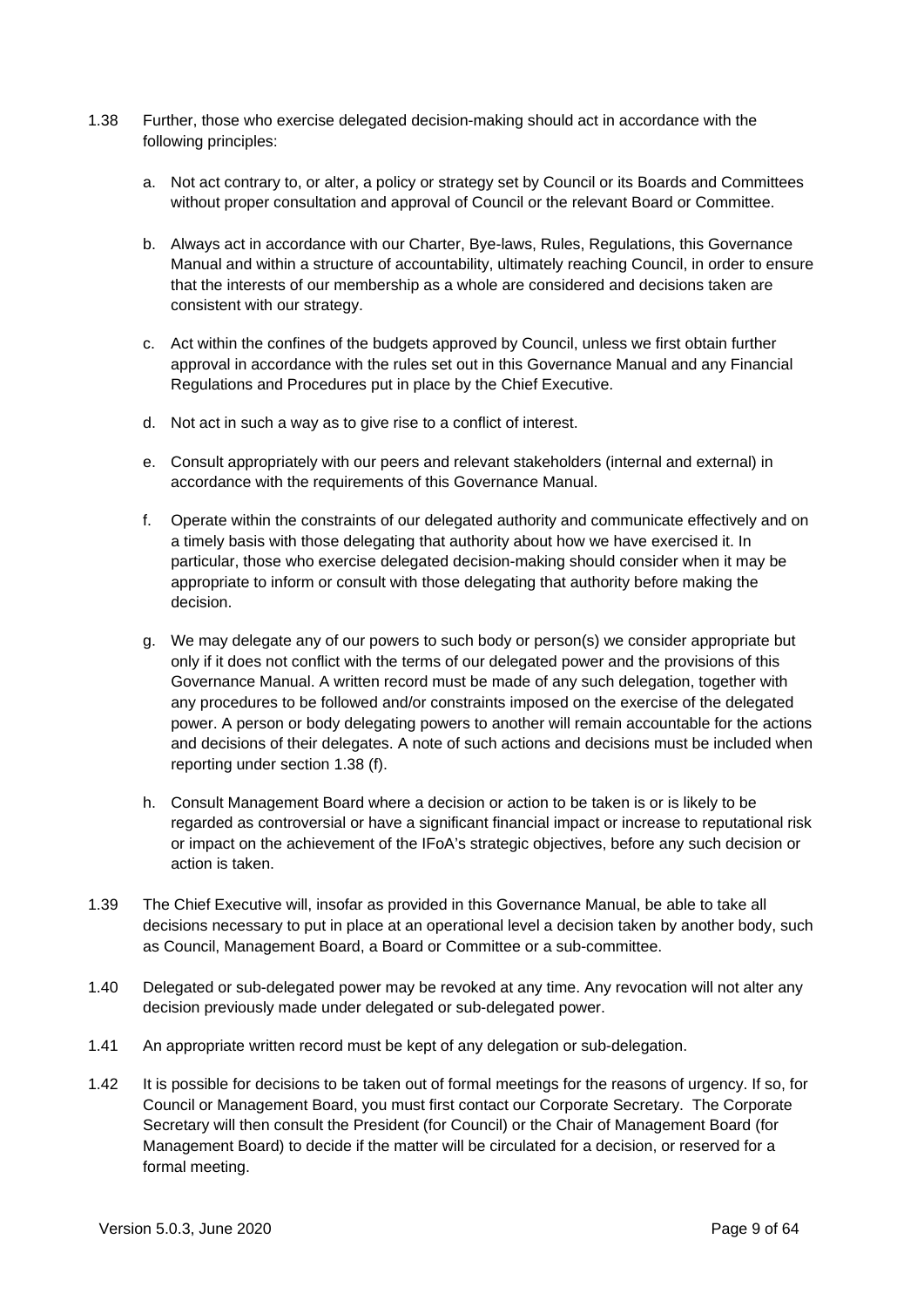#### **Operating Framework**

- 1.43 In addition, Council has agreed the following framework to guide the management and operational activities of IFoA:
	- a. Strategy the strategy sets our strategic objectives to drive the mission, vision and values of the IFoA over the medium to long term.
	- b. Corporate Plan identifies the key actions and activities that will be undertaken in any given year to drive forward the strategy.
	- c. Budget identifies the financial and other resources that will be needed over the year to deliver the corporate plan.
	- d. Risk framework the risk appetite, risk register and monitoring framework that will be used to monitor and mitigate risks to the IFoA and the delivery of its strategic objectives.

#### **The role of Management Board**

- 1.44 Management Board is set up under Bye-law 17. Under delegated authority in accordance with the Scheme and the strategy set by Council, Management Board has oversight responsibility for the operation and management of the IFoA in implementing Council's strategy and, in addition, holds the Executive accountable for its management and operational activities. In contrast with Council its role is, therefore, primarily oversight of operational management.
- 1.45 Management Board should report to Council in a timely manner regularly with information on its activities in a form and of a quality deemed appropriate by Council to enable Council to discharge its duties.
- 1.46 As previously noted, to fulfil its role certain powers are delegated to Management Board. These delegated powers are set out in the Scheme.
- 1.47 Management Board may sub-delegate its powers to such other persons as appropriate but will remain ultimately accountable to Council.
- 1.48 Members of Management Board are either members by virtue of their office (for example, the President, President-elect, and Chief Executive) or appointment by Council. Council may, in particular, appoint an independent member (someone who is a Fellow or Associate of the IFoA but is not a member of Council and who has no other role within the IFoA) to act as chair, an independent Lay member, up to three further members of Council (which includes a member of the Scottish Board should the Scottish Board so nominate) and up to two other senior members of the Executive nominated by the Chief Executive. Full details relating to the composition of Management Board are set out in Regulations 10 - 12. Management Board also operates on the basis of an agreed Terms of Reference. Its Terms of Reference and current composition can be found at Annex 3.
- 1.49 Management Board is constituted to enable it to fulfil its role effectively. As a unitary board (i.e. including both non-Executive and Executive members) it has a carefully chosen balance between non-Executive and Executive members together with a degree of independence provided by the Chair and Lay member (should such independent members be so appointed by Council). As in all unitary boards, we recognise that conflicts may arise between an individual's role and responsibilities under that role and their duties to the board as a whole. Any such conflicts are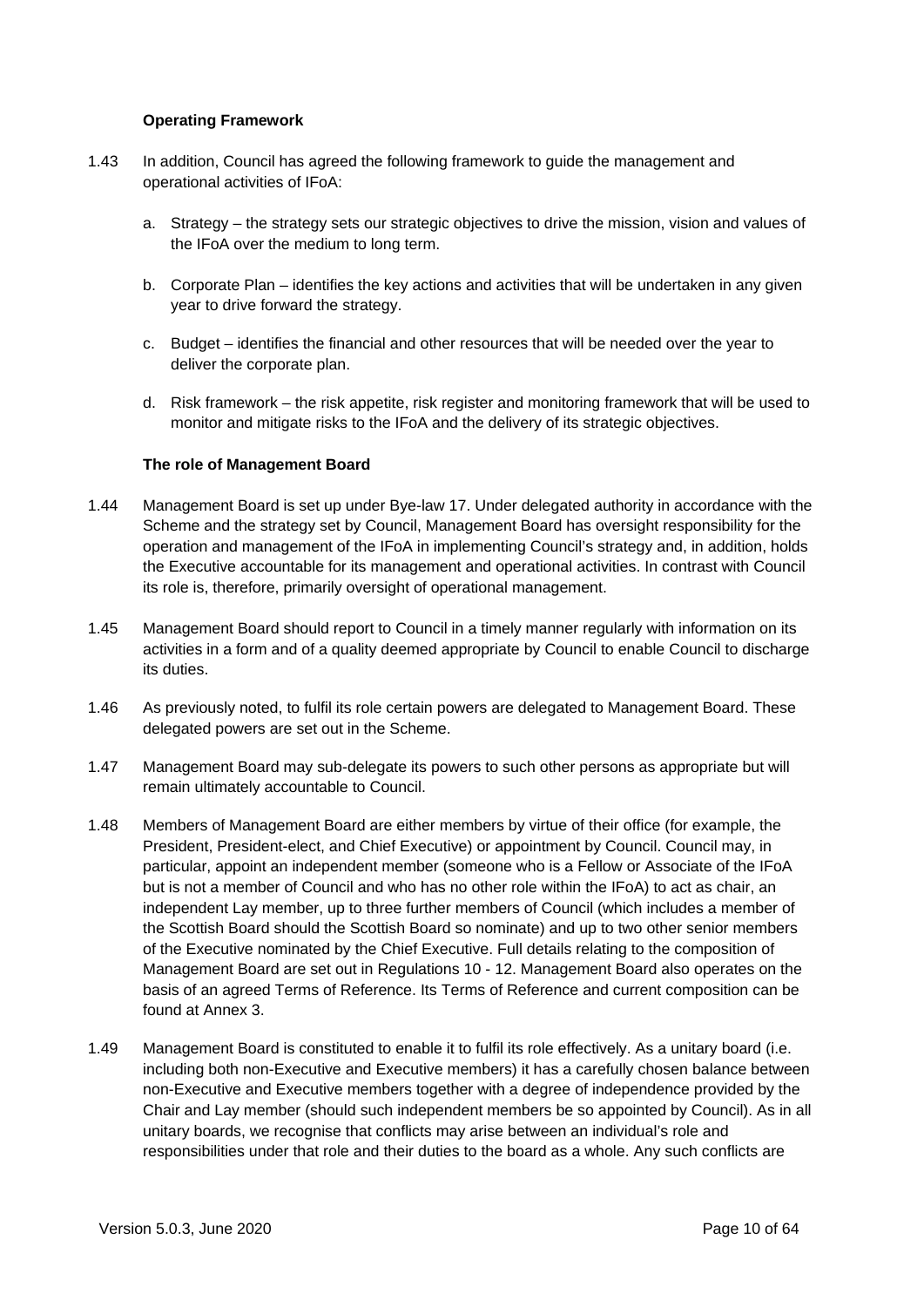managed by declaring them when they arise and appropriately taking them into account in the discussion and decision-making process on that issue (see section 4.2).

#### **The role of the Chief Executive**

- 1.50 The Chief Executive is appointed by Management Board under Bye-law 18 with such title and responsibilities as Council may decide. Those responsibilities can be found at Annex 4.
- 1.51 The Chief Executive is, with the Presidential team, a core part of the leadership of the IFoA. The Chief Executive has day to day responsibility for the management of the Executive and reports to Management Board. The Executive works collaboratively and shares information as appropriate with Council, Boards and Committees and other volunteers to support the development of strategy, create operational plans to deliver it and provide the management and administration of the IFoA to deliver the agreed strategy and operational plans.
- 1.52 The Chief Executive may sub-delegate his or her powers to other members of the Executive (but will remain ultimately accountable) and must establish Financial Regulations and Procedures as are appropriate for the effective and efficient operation of the IFoA's affairs. Any sub-delegations and Financial Regulations and Procedures must not conflict with the Charter, Bye-laws, Rules, Regulations or this Governance Manual.

#### **The role of Boards and Committees**

- 1.53 In addition to Management Board, Council may set up other Boards and Committees. A Board or Committee may not be dissolved or established without Council's approval. Each of the existing Boards and Committees are set out in the diagram at section 1.20. Their objects, primary reporting line and a link to their Terms of Reference and current composition can also be found at Annex 5.
- 1.54 To help more clearly show the reporting lines, any new body set up to report to Council is to be known as a Committee and any new body set up to report to Management Board is to be known as a Board. The main exceptions to this are the Management Board and Disciplinary Board which both report to Council.
- 1.55 The title and primary reporting line given to a Board or Committee is simply for ease of administration (and in no way reflects the status of a Board or Committee). Accordingly, it is recognised that it may be necessary for a Board to report directly to Council on strategic matters and a Committee to Management Board on operational and budgetary matters, irrespective of its primary reporting line.
- 1.56 Each Board and Committee must operate in accordance with the Charter, Bye-laws, Rules and Regulations, this Governance Manual and under an agreed Terms of Reference. Unless set out in a particular Terms of Reference, Council and all Boards and Committees must operate under the same procedural rules to conduct their business. Those procedural rules can be found at Annex 6.
- 1.57 Chairs of Boards and Committees (and, where designated, Deputy Chairs) are appointed by Council or Management Board depending on their primary reporting line. Chairs are responsible for the effective operation of their Board or Committee and should consider the balance of skills, experience and diversity available to it from their members, training and development needs and succession planning.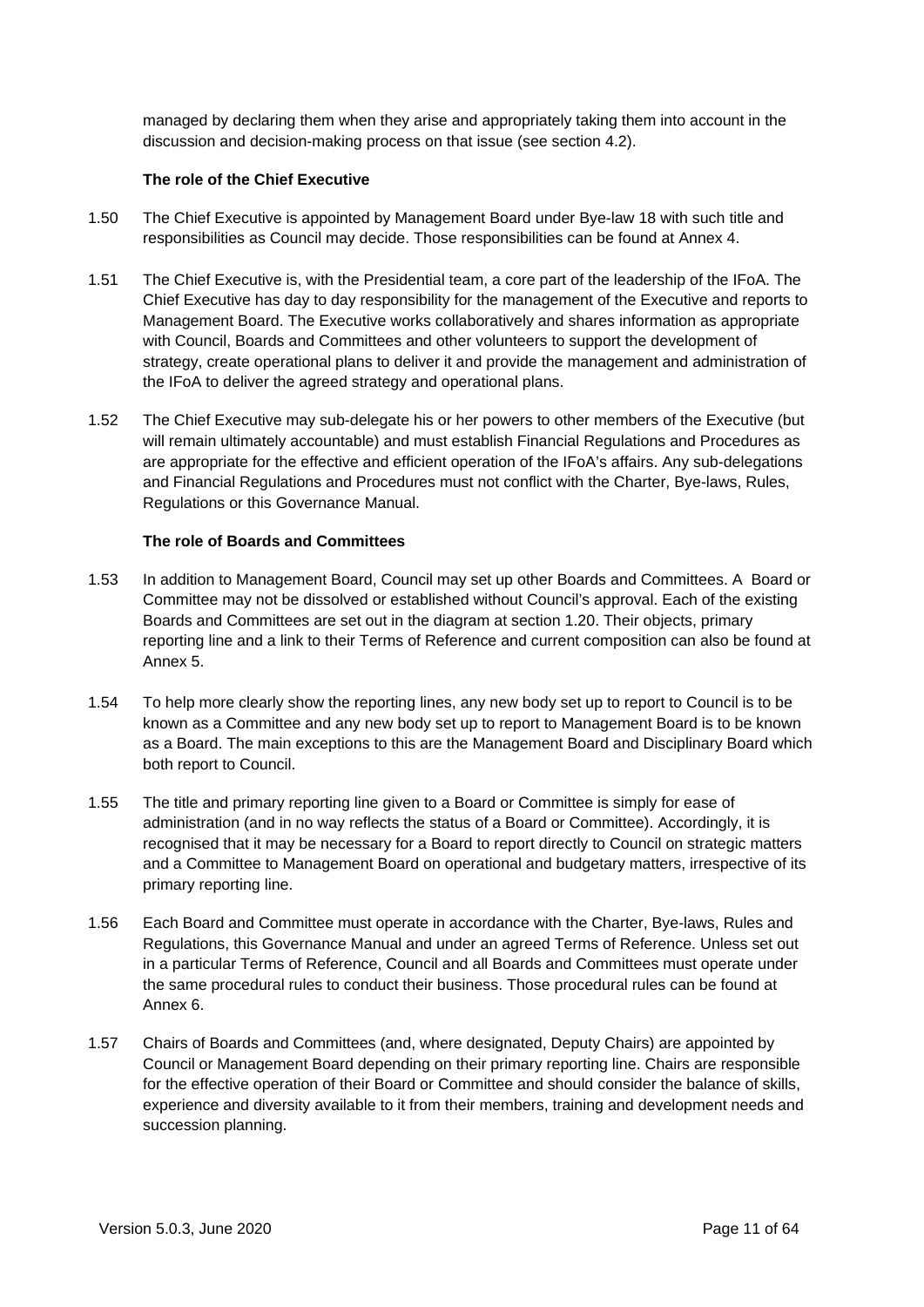- 1.58 Many Boards and Committees have designated Council members' seats and Council will oversee any such appointments. Management Board will be responsible for approving all other Board and Committee member appointments on the recommendation of the relevant Chair.
- 1.59 All appointments to Boards and Committees will normally be for a fixed term, typically two or three years, with one renewal option of the same duration. They will be subject to an open and transparent appointment process (using the volunteer recruitment process or similar). Positions will normally be on an unremunerated basis, but, where a remunerated position is agreed by Management Board, terms will be set by the Chief Executive in consultation with Management Board (or Council where it relates to the chair of a board or committee reporting directly to Council). Expenses will be reimbursed in line with the IFoA's volunteers' expenses policy.

See "Volunteers' Expenses Policy"

- 1.60 In line with our values, it is important that Boards and Committees (and any of their working parties or sub-committees) co-ordinate their work to avoid wasteful resources and inconsistency in our decisions, policies, processes and outputs.
- 1.61 Each Board and Committee (and working party or sub-committee) must keep Council and other Boards and Committees appropriately informed and consulted about any activities which do, or may potentially, impact or touch on the work or responsibility of Council or another Board or Committee. It is therefore vitally important to be familiar with the Terms of Reference for Council, Management Board and each Board and Committee to recognise as soon as possible where a "dialogue" is required. In circumstances where a topic falls within the remit of a number of different groups within the IFoA, it is important to ensure those interested parties are bought into the proposal to the topic at an early stage to ensure a coherent approach. In particular, it is recognised that the Chairs for each Board or Committee (including all Practice Boards, working groups and sub-committees) play an important role in information sharing and are expected to pro-actively engage with his or her fellow Chairs on a regular basis.
- 1.62 Where a Board or Committee is ultimately accountable for a specific element of work under this Governance Manual or its Terms of Reference, another Board or Committee (albeit consulted and its views considered) will not have the authority to override or overturn a recommendation made by the accountable Board or Committee. Any disagreement that cannot be resolved between the Boards and Committees should be referred in the first instance to Management Board. Where the disagreement cannot be resolved to a mutual satisfaction by Management Board or a proposed resolution will require a change in strategy, the disagreement or the proposed resolution should be referred by Management Board to Council.
- 1.63 It is also recognised that a key part of our strategy is to speak up on relevant matters of public interest and to raise awareness of the work of actuaries and the value we add to society, and to develop and deliver upon a proactive stakeholder engagement programme in the UK and internationally. It is important that external engagement is coordinated. Opportunities may become available, from time to time, to represent the IFoA at an external event or meeting or to speak to the press, regulators, government bodies and others as our representative. Specific procedures apply in such circumstances, including where applicable the need first to gain clearance from our Public Affairs team. Those procedures are set out in our Volunteer Information Pack and must be observed.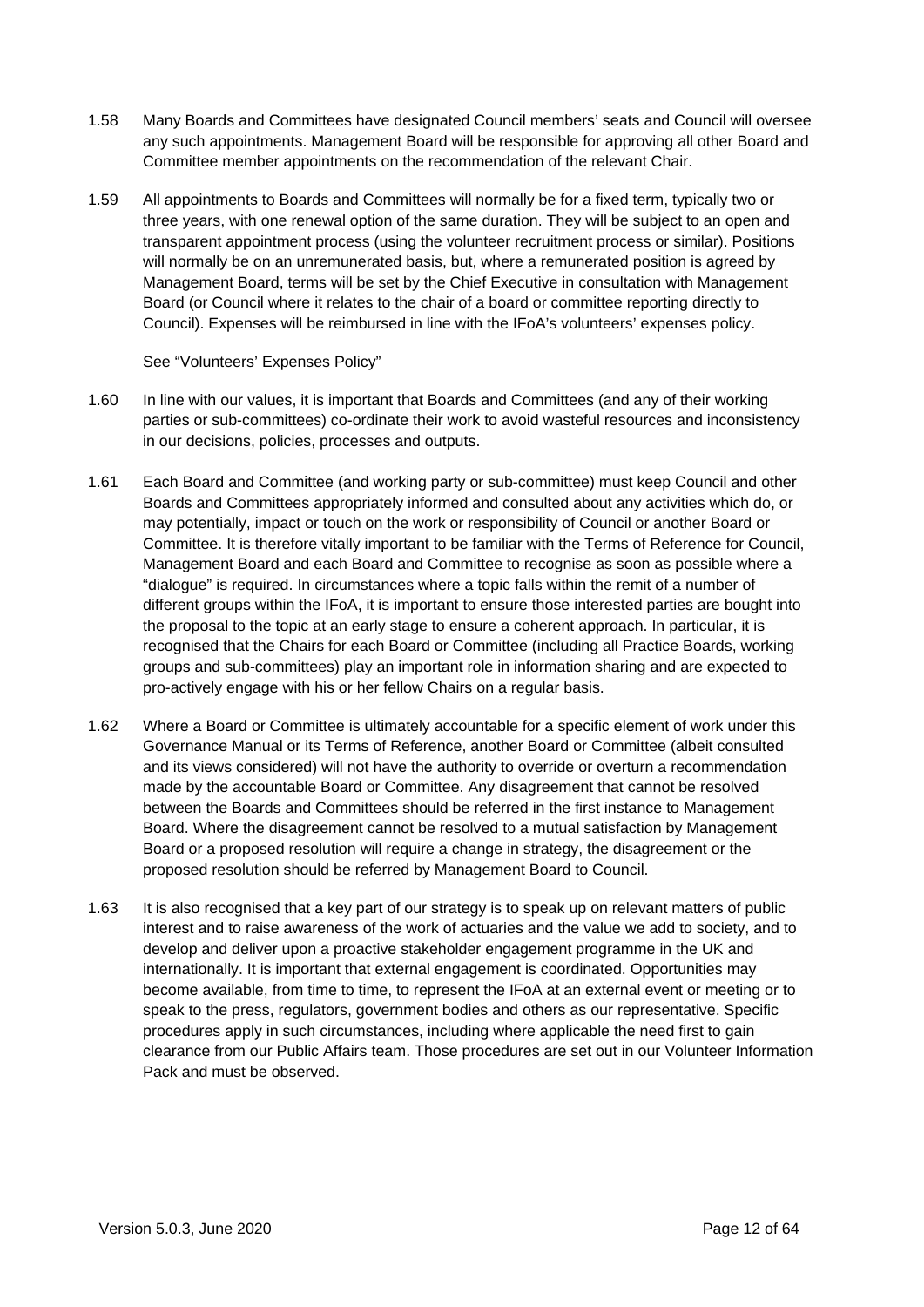#### **Trust Funds, CERA, ARC, Scottish Endowment Fund, Subsidiaries and The Actuary**

1.64 The IFoA has in place three Trust Funds for which it acts as sole trustee. The Trust Funds and their primary objectives are set out below for ease of reference.

#### **The Memorial Education and Research Fund**

The objectives of the Fund are:

- The promotion for educational purposes of research in actuarial science and subjects related, that research and the publication of the results of such research.
- The advancement of education in actuarial science and subjects related to that education.
- Awarding to actuaries, or persons intending to become actuaries, exhibitions, scholarships or grants tenable either at any educational establishment approved by the IFoA or for the purposes of obtaining professional training.

#### **The Memorial Prize Fund**

The objectives of the Fund are to apply the funds towards prizes in connection with the examinations of the IFoA or for the meritorious contribution to actuarial science.

#### **The Faculty of Actuaries in Scotland Charitable Trust**

The objectives of the fund are the encouragement, advancement and support of education, research and study in actuarial science and related subjects.

- 1.65 The IFoA plays a key role in the governance, operation and management of three significant actuarial initiatives, acting in association with other associations and/or affiliations, as follows:
	- a. **Chartered Enterprise Risk Analyst (CERA)** on 13 November 2009, fourteen actuarial associations from countries across the world joined together in signing the Global Enterprise Risk Management Designation Recognition Treaty. The IFoA is one of the fourteen founding members. The purpose of CERA is to facilitate the growth and international spread of the actuarial profession within the sphere of enterprise risk management by establishing and recognising on a global basis a professional credential for the actuarial profession – the "CERA designation" – representing expertise in the field of enterprise risk management. A legal entity known as the CERA Global Association (CGA) has been established to further the tasks in connection with this purpose. The General Assembly is the supreme corporate body of the CGA. In addition, a Treaty Board and a board of directors have been established; both being composed of the same members. Being a founding member, the IFoA may nominate a delegate to sit on the General Assembly, the Treaty Board and the board of directors. Vacancies shall be advertised by the IFoA with such appointments being approved by Management Board. The IFoA is also entitled to appoint a representative(s) to a Review Panel put in place by the CGA. Vacancies shall be advertised by the IFoA with appointments being approved by the Chief Executive. The IFoA's Directors shall report to Management Board at least annually on any significant activities relating to CERA.
	- b. **Actuarial Research Centre (ARC)** originally launched in 2012, today the ARC is a global network of actuarial researchers. Its purpose is to provide cutting-edge actuary research programmes, in collaboration with industry, which are relevant, innovative and practical. It, accordingly, acts as the main vehicle for the delivery of the IFoA's commissioned research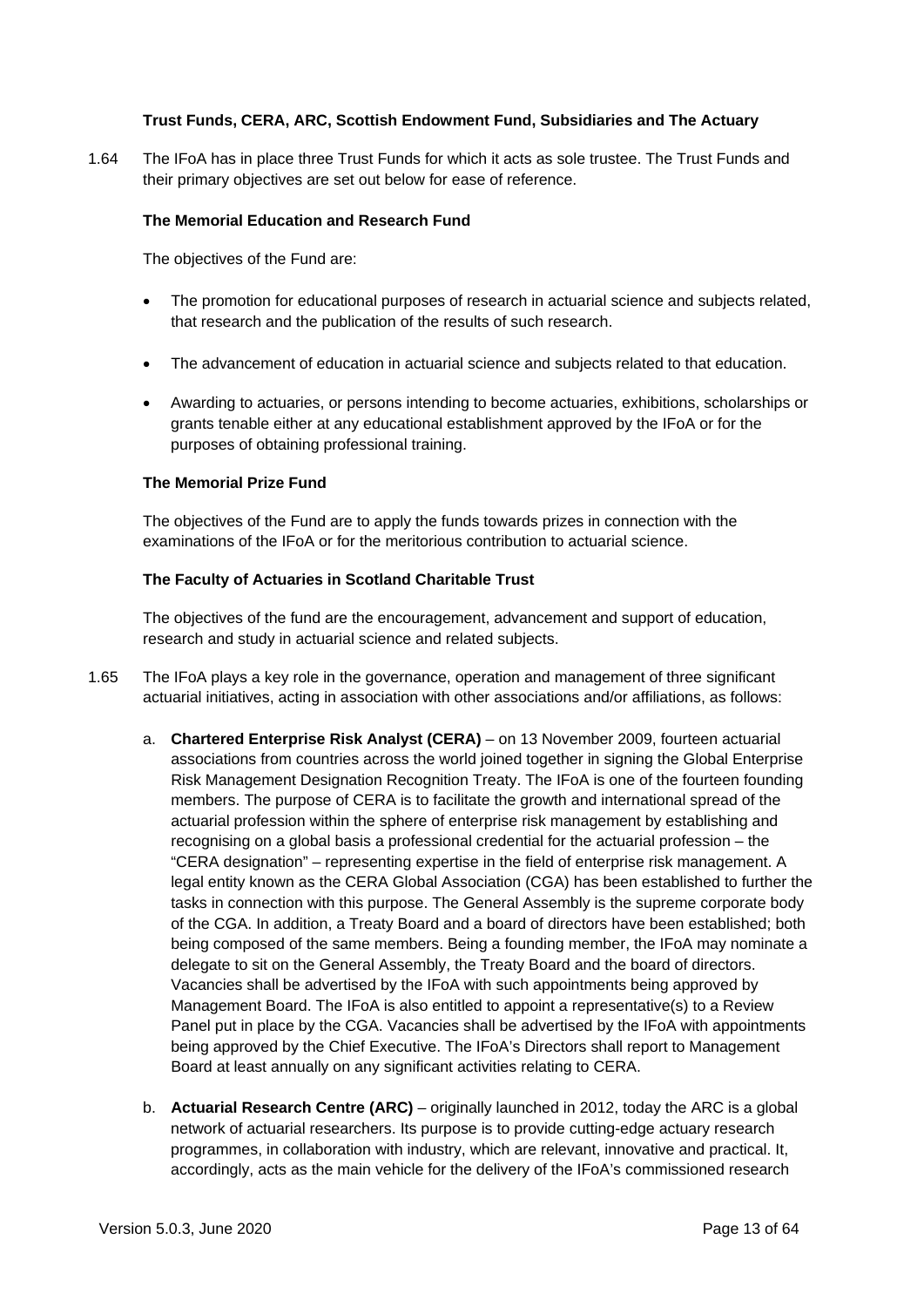programme, complementing the working party research carried out by volunteers. The Research and Thought Leadership Board (RTLB) oversee the strategic direction of the ARC and sets its objectives, subject to the IFoA's overall strategy. The RTLB is also responsible for overseeing and monitoring the operation and funding of the ARC. Academic oversight of the research programmes running through the ARC is provided the ARC Director and Associate Directors, who together form a panel of leading academics in actuarial science. Vacancies for the position of ARC Director and Associate Directors shall be advertised by the IFoA, with the appointment of the ARC Director being approved by Council and the Associate Directors by RTLB. Activities of the ARC are funded by IFoA resources (dedicated research budget, the Trust Funds, Scottish Endowment Fund and other funds available to the IFoA) and third party funding. Those activities funded by the Scottish Endowment Fund (projected to run up to 2019) are overseen by the Scottish Board and, as such, a member of the Scottish Board shall be a member of the RTLB. The RTLB shall report regularly to Management Board and Council on its ARC activities.

- c. **Certified Actuarial Analyst (CAA)** the CAA is an international professional qualification for those who excel in technical and analytical skills as trained analysts, giving financial institutions qualified professionals to fill key roles. CAA is offered by CAA Global Limited, a joint venture of the IFoA and the Society of Actuaries.
- 1.66 Following the merger in 2010 of the Faculty of Actuaries in Scotland and the Institute of Actuaries to form the IFoA, it was agreed to earmark a fund of £500,000 (plus interest) to facilitate actuarial activities in Scotland (the Scottish Endowment Fund). The Scottish Board oversees the use of the Scottish Endowment Fund.
- 1.67 The IFoA has three wholly-owned subsidiary undertakings as follows:
	- a. **Institute and Faculty Education Limited** provides tuition for students taking the actuarial examinations by contracting with the Actuarial Education Company (ActEd).
	- b. **Continuous Mortality Investigation Limited**  CMI carries out research into mortality and morbidity and makes this available to organisations and individuals who register as CMI users.
	- c. **ICA 98 Limited** provides the framework through which the IFoA operates its overseas representative offices.
- 1.68 Each of the subsidiary undertakings has its own board of directors responsible for governance and management oversight. Management Board on behalf of the IFoA appoints the directors of each subsidiary.
- 1.69 The IFoA has full responsibility of running The Actuary Magazine. The governance structure for The Actuary is set out below. In summary, designed to carefully align with the IFoA's Strategy, provide practitioner and member representation and give the IFoA sight of content prior to publication, importantly the structure includes a Volunteer Editor ensuring editorial independence. The Volunteer Editor shall report at least annually to Management Board on operational matters, and on strategy to Council.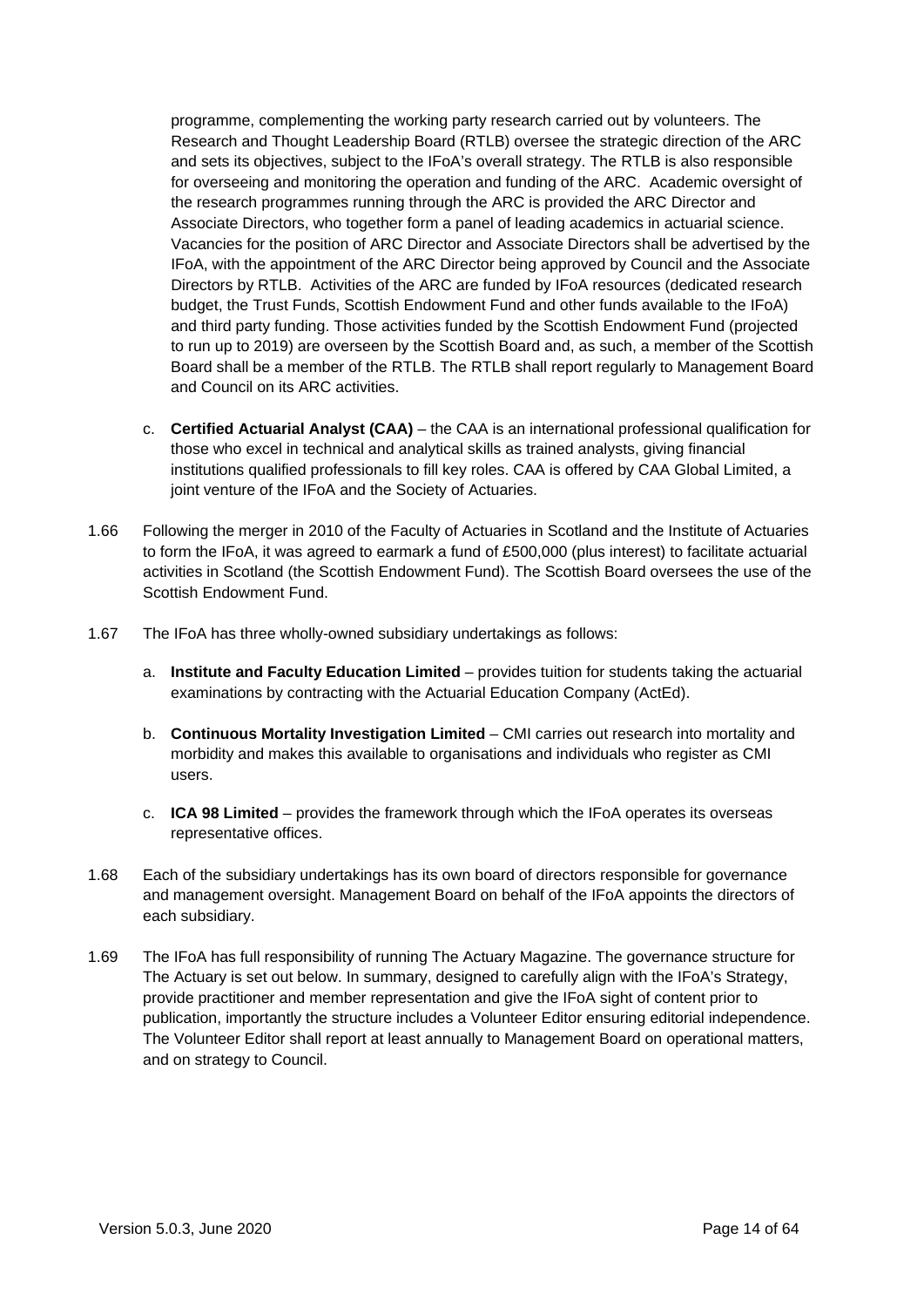# **2. FINANCE AND OPERATIONS**

- 2.1 Although this Scheme sets out some explicit financial delegations, it does not set out the operational procedures that apply to financial matters. Under the Scheme that our annual budget is approved by Management Board after consulting Council. However, the rules on unbudgeted expenditure and how the budget is prepared and compliance monitored can be found in the Financial Regulations and Procedures (which include the financial thresholds in section 2.2). It is therefore vitally important at an operational level that this Governance Manual is read with the Financial Regulations and Procedures, particularly where any decision or action is or is likely to have a financial impact.
- 2.2 However, it is not possible to account for every eventuality in this Governance Manual or in the Financial Regulations and Procedures. As a result, if any transaction, project, action, contract, commitment or decision, has or may possibly have a financial impact – and an approval process is not set out in the Scheme or the Financial Regulations and Procedures for that transaction, project, action, contract, commitment or decision – the following "rules of thumb" will apply for budgeted and unbudgeted expenditure:

### **Budgeted Expenditure**

| <b>Financial Impact</b> | <b>Approval Required (to authorise spend)</b> |
|-------------------------|-----------------------------------------------|
| Over £2 million         | Council                                       |
| £500,000 - £2 million   | <b>Management Board</b>                       |
| Less than $£500,000$    | <b>Chief Executive</b>                        |

## **Unbudgeted Expenditure**

| <b>Financial Impact</b> | <b>Approval Required (to authorise spend)</b> |
|-------------------------|-----------------------------------------------|
| Over £1 million         | Council                                       |
| £250,000 - £1 million   | <b>Management Board</b>                       |
| Less than £250,000      | <b>Chief Executive</b>                        |

- 2.3 Advice on how to estimate the value of a potential transaction, project, action, contract, commitment or decision is set out in the Financial Regulations and Procedures. In general the value will be assessed over the lifetime of the contract using best estimates where the amounts are uncertain or variable and ignoring any break clauses.
- 2.4 As a professional membership organisation acting in the public interest it is also important that we operate as efficiently as we can and because of that should not assume that what we have always done or that our existing suppliers deliver best value for the IFoA. As such, the Chief Executive is expected to put in place rules setting out how the IFoA awards and enters into contracts, including for the procurement of works, goods and services. These rules cannot simply be ignored for reasons of "convenience" and compliance is expected at all times.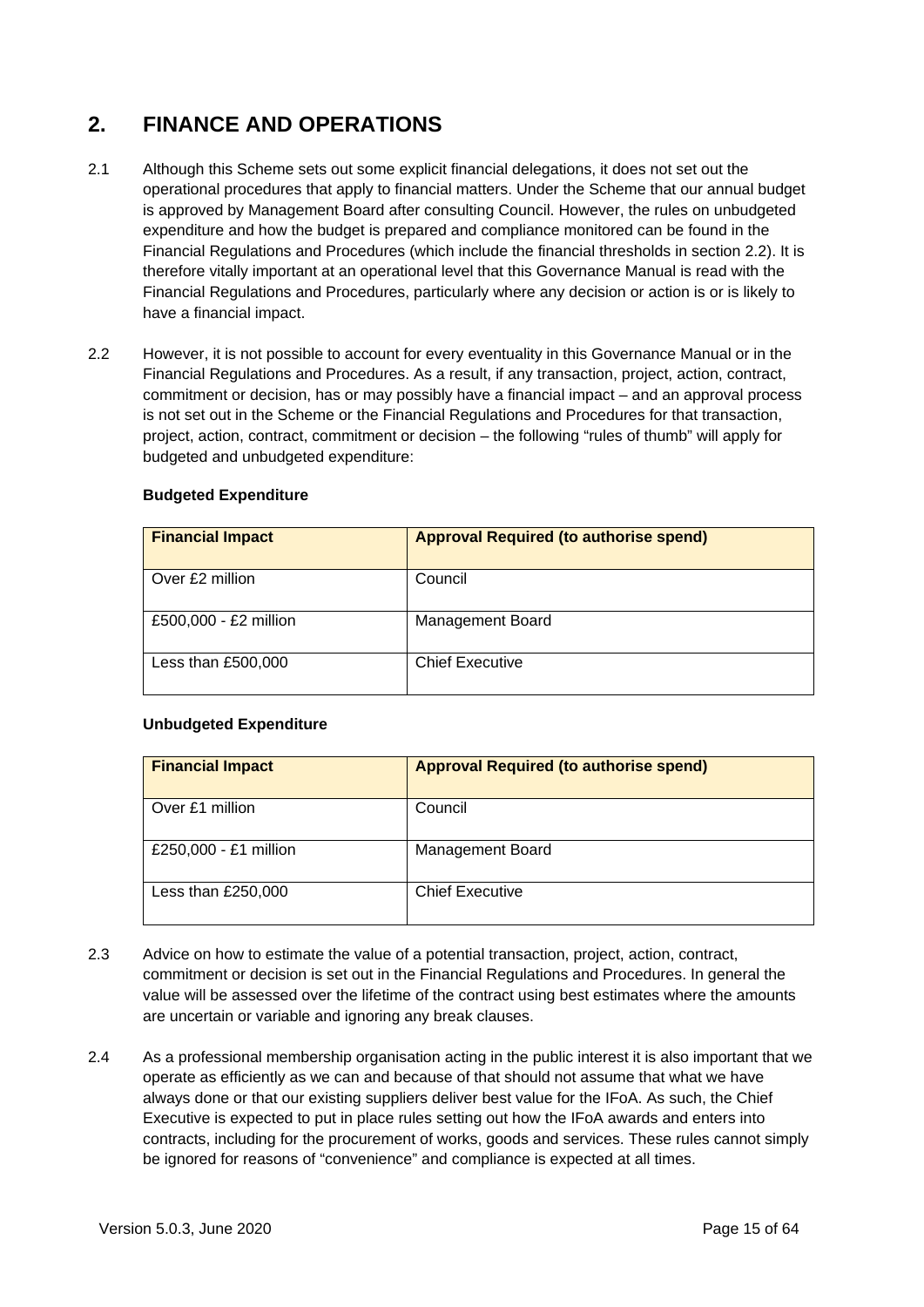2.5 It is also recognised that once a financial commitment has been approved in accordance with this Scheme, in most circumstances pen will, at some point, then need to be put to paper, for example, to sign a contract, a letter, or other document. Specific rules are in place setting out who is authorised to sign (and therefore commit) the IFoA to a financial, contractual or quasicontractual arrangement. Those rules can be found in the Financial Regulations and Procedures and must be complied with at all times. In short, however, it is only the Executive that has the power to sign on behalf of the IFoA, and not volunteers or members of any Board or Committee or sub-committee unless such power is given under this Scheme, a Terms of Reference or is otherwise approved by Council.

# **3. VOLUNTEERING**

3.1 Volunteers are fundamentally important to our success. We are committed as a membership organisation to valuing, growing and encouraging our volunteering community, and to help achieve that aim will publish our Volunteer Induction Pack bringing together in one place all the material to support our volunteers and to give additional tips and hints for best practice.

"View the "Volunteer Information Pack"

# **4. CONFLICTS**

- 4.1 If there is any conflict between this Governance Manual and the Charter, Bye-laws, Rules and Regulations, the Charter, Bye-laws, Rules and Regulations will always prevail.
- 4.2 Any personal interest or perceived or actual conflict of interest in any issue under consideration must be declared to the secretary of the body concerned ideally in advance of the meeting or failing that during the meeting but before the relevant issue is discussed. This will be taken into account and managed appropriately when discussing and/or deciding the issue (see section 19 of Annex 6).

# **5. MONITORING AND UPDATING**

- 5.1 Management Board will monitor the effectiveness of our governance structure and framework and will report to Council at least annually on the appropriateness of our governance regime.
- 5.2 Management Board will also keep under review the operation of this Governance Manual and make such changes as it thinks appropriate from time to time for the smooth and efficient running of our affairs, submitting any significant changes in principles, policy or structure to Council for approval.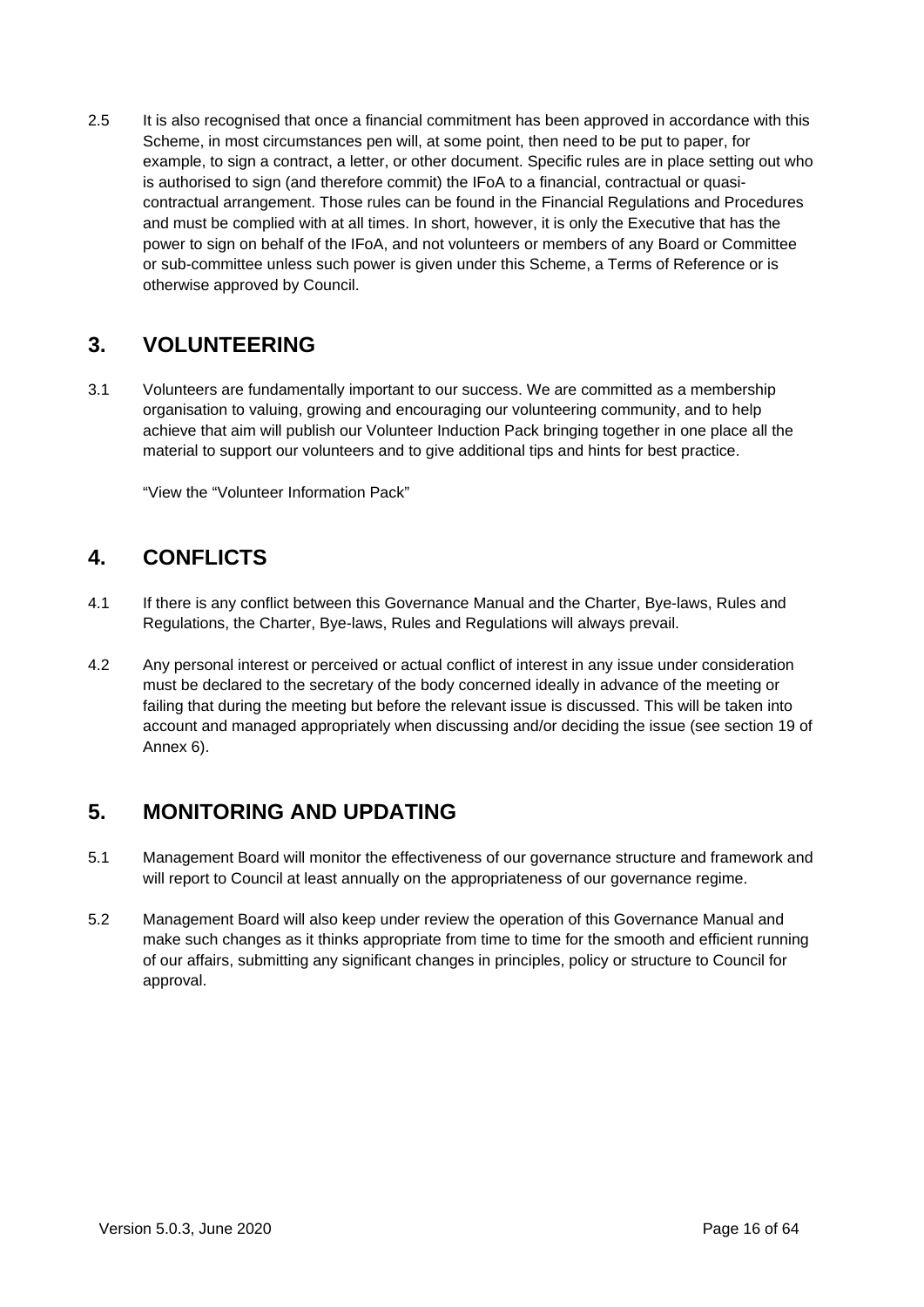# **List of Reservations and Delegated Authorities (the "Scheme of Delegations" under Bye-law 13)**

# **Notes:**

- a. This Annex lists those people or bodies to whom authority is reserved or has been delegated in accordance with Article 8 of the Charter by the IFoA's Council to take decisions on its behalf and/or to commit the IFoA to financial, contractual or quasi-contractual arrangements. It represents the "scheme of delegations" under Bye-law 13.
- b. Where persons or a body with reserved or delegated authority is Council ("C"), Management Board ("MB") or the Chief Executive ("CE"), this is shown by a tick. Where delegated authority is given to others there is no tick and the delegation is specified in the notes.
- c. The notes contain further details of any delegation limits, a cross-reference to the relevant section of the Charter, Bye-laws, Rules or Regulations and additional helpful context (such as the recommending body to the person or body with authority to review recommendations and make decisions).
- d. In general, any documents that commit the IFoA to financial, contractual or quasi-contractual arrangements should be signed by the CE or his/her delegate as specified in the IFoA's Financial Regulations and Procedures published internally by the CE (and therefore not set out in this Annex). The President (or his/her delegate) is authorised to sign documents approved by Council. The Chair of MB (or his/her delegate) is authorised to sign documents approved by MB.
- e. Any person or body to which powers have been delegated may further delegate that authority to any sub-committee or person under Bye-law 14, provided the delegation does not conflict with the principles of this Governance Manual. All such delegations must be made in writing and clearly set out any constraints imposed on the delegated power.
- f. This Annex is sub-divided as follows:
	- 1. Governance Framework
	- 2. Membership
	- 3. Finance and Operations
	- 4. Relationships with other Bodies
	- 5. Volunteering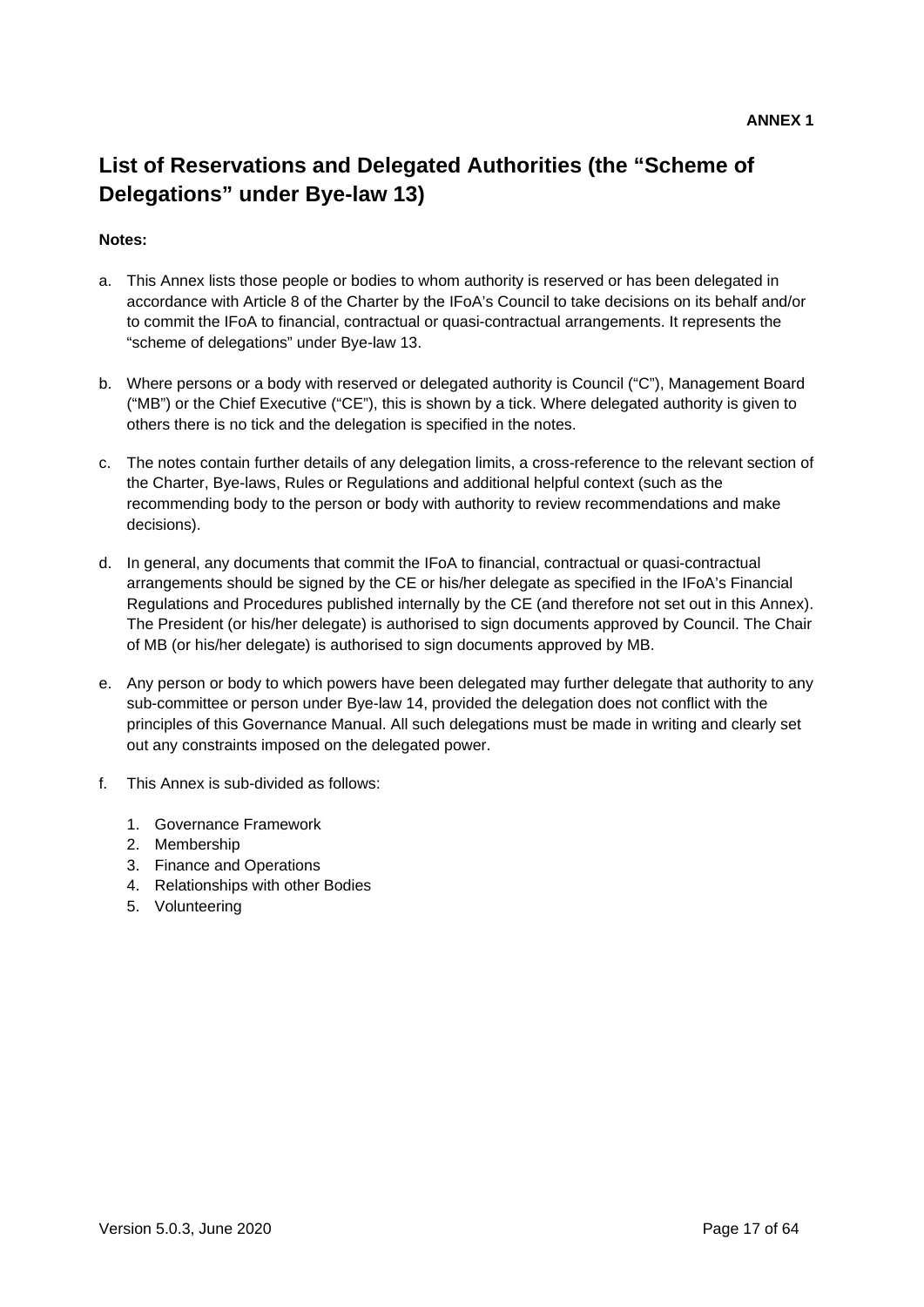|                                                                                                                                                                                                     | $\mathbf C$ | <b>MB</b> | <b>CE</b> | <b>Notes</b><br>(delegation limits, context and process)                                                                                                                                                                                                                                                                                                                                                                                                                                                                             |  |  |  |
|-----------------------------------------------------------------------------------------------------------------------------------------------------------------------------------------------------|-------------|-----------|-----------|--------------------------------------------------------------------------------------------------------------------------------------------------------------------------------------------------------------------------------------------------------------------------------------------------------------------------------------------------------------------------------------------------------------------------------------------------------------------------------------------------------------------------------------|--|--|--|
| <b>GOVERNANCE FRAMEWORK</b><br>1.                                                                                                                                                                   |             |           |           |                                                                                                                                                                                                                                                                                                                                                                                                                                                                                                                                      |  |  |  |
| <b>1.1 Governing Documents</b>                                                                                                                                                                      |             |           |           |                                                                                                                                                                                                                                                                                                                                                                                                                                                                                                                                      |  |  |  |
| Amendment or addition to Charter                                                                                                                                                                    | ✓           |           |           | Final approval sits with the Privy Council but<br>only after approved by Council and vote of<br>general membership. Approval process as<br>stipulated in Article 15 of Charter and Bye-law<br>50.                                                                                                                                                                                                                                                                                                                                    |  |  |  |
| Making, revocation, alteration or<br>amendment of any Bye-law or Bye-<br>laws                                                                                                                       | ✓           |           |           | Final approval sits with the Privy Council but<br>only after approved by Council and vote of<br>general membership. Approval process as<br>stipulated in Article 14 of Charter and Bye-law<br>50.                                                                                                                                                                                                                                                                                                                                    |  |  |  |
| Making, revocation, alteration or<br>amendment of any Rule or Rules<br>(including revocation, alteration or<br>amendment of the Disciplinary<br>Scheme)                                             | ✓           |           |           | Approval process as stipulated in Bye- laws 27,<br>29 and 50. Approved by Council and vote of<br>general membership but, in relation to the<br>Disciplinary Scheme, on the recommendation of<br>the Disciplinary Board.                                                                                                                                                                                                                                                                                                              |  |  |  |
| Making, revocation, alteration or<br>amendment of any Regulation or<br>Regulations                                                                                                                  | ✓           |           |           | Approval process as stipulated in Bye- laws 28<br>and 29.                                                                                                                                                                                                                                                                                                                                                                                                                                                                            |  |  |  |
| Making, revocation, alteration or<br>amendment of Governance Manual<br>and terms of reference of the main<br>boards and committees (excluding<br>List of Reservations and Delegated<br>Authorities) |             | ✓         |           | MB will keep under review the operation of the<br>Governance Manual and make such changes as<br>it thinks appropriate from time to time, having<br>consulted Council as appropriate and/or<br>submitting any significant changes in principles,<br>policy or structure to Council for approval.<br>Council is responsible for approving the terms of<br>reference of Disciplinary Board, Audit & Risk<br>Committee, Nominations Committee and any<br>other new committee established and intended<br>to report primarily to Council. |  |  |  |
| Making, revocation, alteration or<br>amendment of Governance Manual<br>(List of Reservations and Delegated<br>Authorities)                                                                          | ✓           |           |           | Decided by Council but on the recommendation<br>of MB.                                                                                                                                                                                                                                                                                                                                                                                                                                                                               |  |  |  |
| <b>1.2 General Meetings</b>                                                                                                                                                                         |             |           |           |                                                                                                                                                                                                                                                                                                                                                                                                                                                                                                                                      |  |  |  |
| Calling of a General Meeting                                                                                                                                                                        | ✓           |           |           | As stipulated in Bye-law 50.                                                                                                                                                                                                                                                                                                                                                                                                                                                                                                         |  |  |  |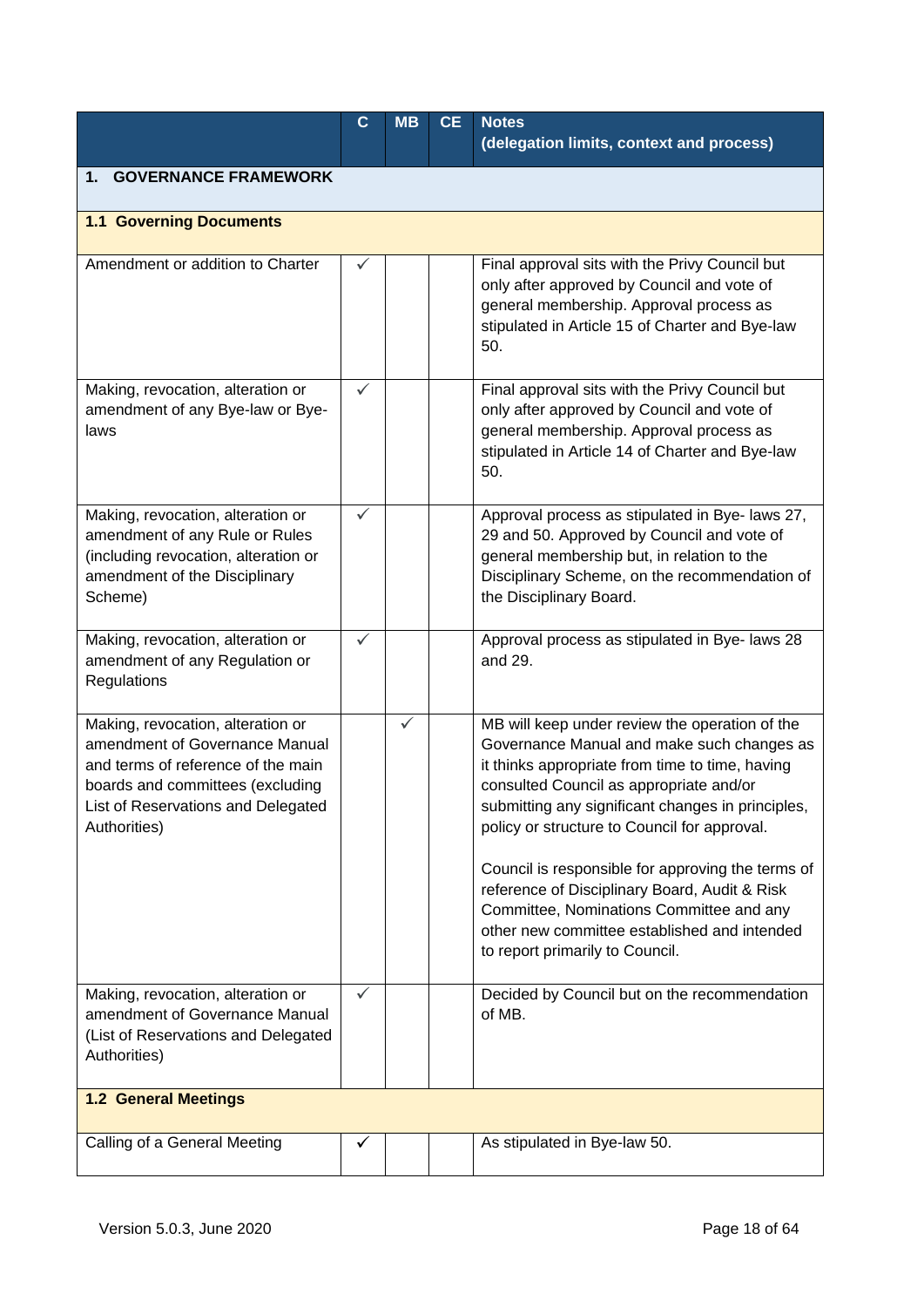|                                                                                                    | $\mathbf C$  | <b>MB</b> | <b>CE</b> | <b>Notes</b><br>(delegation limits, context and process)                                                                                                                                  |
|----------------------------------------------------------------------------------------------------|--------------|-----------|-----------|-------------------------------------------------------------------------------------------------------------------------------------------------------------------------------------------|
| Time and location of Annual<br><b>General Meeting</b>                                              |              |           |           | As stipulated in Bye-law 54. Set by CE in<br>consultation with the President.                                                                                                             |
| Date, time, location of a member-<br>led requisitioned General Meeting                             |              |           | ✓         | As stipulated in Bye-law 55. Set by CE in<br>consultation with the President.                                                                                                             |
| <b>Wording of Motions</b>                                                                          | $\checkmark$ |           |           | As stipulated in Bye-law 56. Decided by Council<br>but on the recommendation of MB in<br>consultation with the General Counsel<br>Directorate.                                            |
| Notification of specified majority<br>required by any Motion.                                      | ✓            |           |           | As stipulated in Rule 12. Decided by Council but<br>on the recommendation of MB.                                                                                                          |
| Selection of chair of meeting if<br>President or his/her delegated is<br>absent.                   | $\checkmark$ |           |           | As stipulated in Rule 10.                                                                                                                                                                 |
| Appointment of electoral services<br>provider, including consideration of<br>the associated costs. |              |           | ✓         | As stipulated in Rule 15.                                                                                                                                                                 |
| Deferment or delay of General<br>Meeting                                                           |              |           | ✓         | As stipulated in Rule 16. Set by CE in<br>consultation with the President.                                                                                                                |
| 1.3 Council                                                                                        |              |           |           |                                                                                                                                                                                           |
| Setting of IFoA Vision, Values and<br>Strategy                                                     | ✓            |           |           | In consultation with the appropriate Boards and<br>Committees.                                                                                                                            |
| Number of Council member(s),<br>qualifications and election                                        | ✓            |           |           | As stipulated in Article 5 of Charter and Bye-law<br>4 and Rules 3, 4 and 5.                                                                                                              |
| Retirement of Council member(s)                                                                    | ✓            |           |           | As stipulated in Bye-law 8 and Rule 2. Decided<br>by Council but on the recommendation of<br>Nominations Committee.                                                                       |
| Co-options to Council                                                                              | $\checkmark$ |           |           | As stipulated in Bye-law 9 in relation to co-<br>options to fill casual vacancies or otherwise<br>Regulation 9. Decided by Council but on the<br>recommendation of Nominations Committee. |
| Removal of Council member(s)                                                                       | $\checkmark$ |           |           | As stipulated in Bye-law 13.                                                                                                                                                              |
| Resignation of Council member(s)<br>with a contract of employment                                  | $\checkmark$ |           |           | As stipulated in Bye-law 12.                                                                                                                                                              |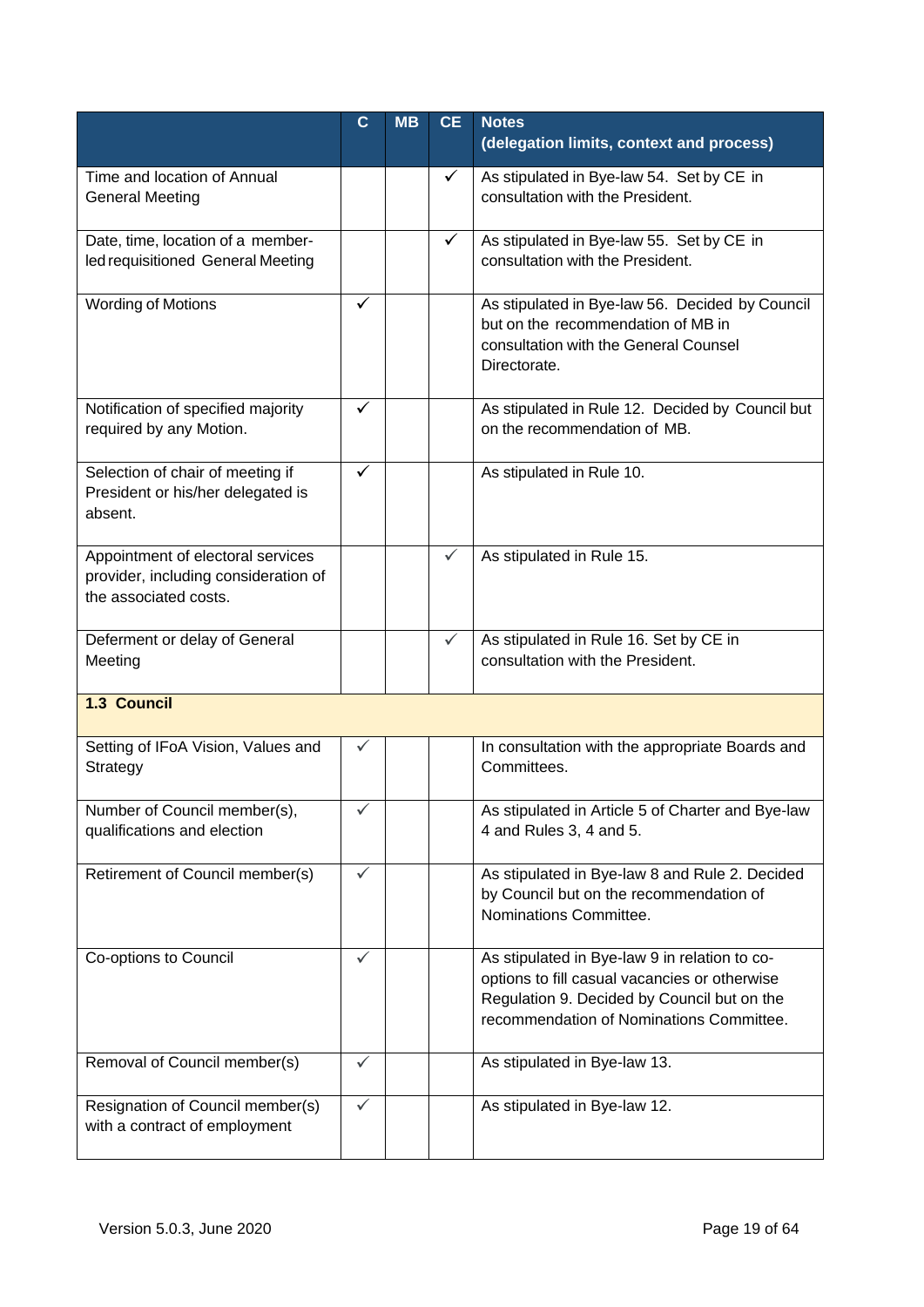|                                                                                                                                                                                                                                                                                                                                             | $\mathbf{C}$ | <b>MB</b> | <b>CE</b> | <b>Notes</b><br>(delegation limits, context and process)                                                                                                            |  |  |
|---------------------------------------------------------------------------------------------------------------------------------------------------------------------------------------------------------------------------------------------------------------------------------------------------------------------------------------------|--------------|-----------|-----------|---------------------------------------------------------------------------------------------------------------------------------------------------------------------|--|--|
| Procedures for the regulation of<br>Council                                                                                                                                                                                                                                                                                                 | ✓            |           |           | As stipulated in Bye-law 15.                                                                                                                                        |  |  |
| Procedures for the regulation of<br>delegated bodies                                                                                                                                                                                                                                                                                        | $\checkmark$ |           |           | As stipulated in Bye-law 16. Decided by Council<br>but on the recommendation of MB. The current<br>procedures can be found at Annex 6.                              |  |  |
| Nomination Form to stand for<br>election to Council                                                                                                                                                                                                                                                                                         |              | ✓         |           | As stipulated in Rule 3. Decided by MB but on<br>the recommendation of the Nominations<br>Committee.                                                                |  |  |
| Form of Ballot for election to<br>Council.                                                                                                                                                                                                                                                                                                  | $\checkmark$ |           |           | As stipulated in Rule 5. Decided by Council but<br>on the recommendation of Nominations<br>Committee.                                                               |  |  |
| 1.4 Management Board                                                                                                                                                                                                                                                                                                                        |              |           |           |                                                                                                                                                                     |  |  |
| Terms of reference for MB                                                                                                                                                                                                                                                                                                                   | ✓            |           |           | As stipulated in Bye-law 17.                                                                                                                                        |  |  |
| <b>1.5 Chief Executive</b>                                                                                                                                                                                                                                                                                                                  |              |           |           |                                                                                                                                                                     |  |  |
| Title and responsibilities of the CE                                                                                                                                                                                                                                                                                                        |              | ✓         |           | As stipulated in Bye-law 18.                                                                                                                                        |  |  |
| <b>1.6 Boards and Committees</b>                                                                                                                                                                                                                                                                                                            |              |           |           |                                                                                                                                                                     |  |  |
| Establishment or dissolution of<br>Boards and Committees and their<br>primary reporting lines                                                                                                                                                                                                                                               | ✓            |           |           | Decided by Council but on the recommendation<br>of MB.                                                                                                              |  |  |
| Membership constitution and terms<br>of reference for the Corporate<br>Boards (Lifelong Learning, Markets<br>Development, Policy and Public<br>Affairs, Regulation and Research<br>and Thought Leadership Boards),<br>Scottish Board and Practice Boards<br>or any other new Board established<br>and intended to report primarily to<br>MВ |              | ✓         |           | As stipulated in Bye-law 23 and Regulation 15 in<br>relation to the Scottish Board.                                                                                 |  |  |
| Membership constitution and terms<br>of reference for the Disciplinary<br>Board, Audit and Risk Committee,<br>Nominations Committee or any<br>other new Committee established<br>and intended to report primarily to<br>Council                                                                                                             | $\checkmark$ |           |           | As stipulated in Bye-laws 59 and 60 and Rules<br>20 in relation to Disciplinary Board. Decided by<br>Council but on the recommendation of<br>Nominations Committee. |  |  |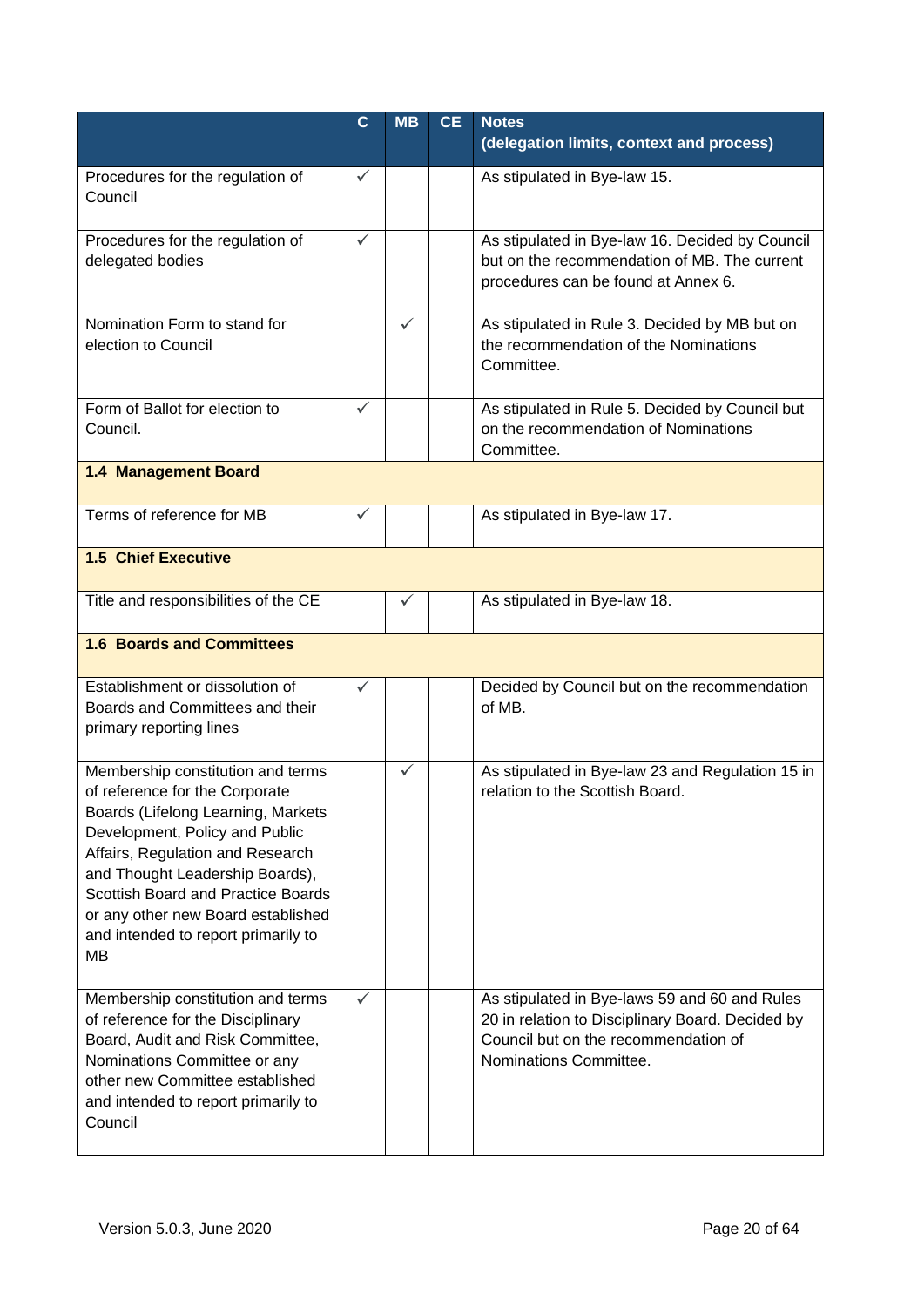|                                                                                                     | $\mathbf c$ | <b>MB</b>    | <b>CE</b>    | <b>Notes</b>                                                                                                                                                                                                                               |  |  |
|-----------------------------------------------------------------------------------------------------|-------------|--------------|--------------|--------------------------------------------------------------------------------------------------------------------------------------------------------------------------------------------------------------------------------------------|--|--|
|                                                                                                     |             |              |              | (delegation limits, context and process)                                                                                                                                                                                                   |  |  |
| Review and monitoring of the<br>effectiveness and performance of<br><b>Boards and Committees</b>    |             | ✓            |              |                                                                                                                                                                                                                                            |  |  |
| In 2025, review and approval of<br>number of members of Council<br>elected by Scottish Constituency | ✓           |              |              | As stipulated in Bye-law 22                                                                                                                                                                                                                |  |  |
| 1.7 Trust Funds and the Scottish Endowment Fund                                                     |             |              |              |                                                                                                                                                                                                                                            |  |  |
| Transfer of funds between Trust<br>Funds                                                            |             |              |              | Decided by MB but on the recommendation of<br>CE.                                                                                                                                                                                          |  |  |
| Allocation of legacies and bequests<br>where no specific destination is<br>specified                |             | ✓            |              | Decided by MB but in consultation with the<br>Awards Committee and Research and Thought<br>Leadership Board.                                                                                                                               |  |  |
| Use of legacy or bequest (for<br>example, to establish a new prize)                                 |             | $\checkmark$ |              | Decided by MB but on the recommendation of<br>the Lifelong Learning Board and/or Research<br>and Thought Leadership Board and/or the<br>Scottish Board as appropriate.                                                                     |  |  |
| Use of Funds for the IFoA<br><b>Memorial Prize Fund</b>                                             |             |              | $\checkmark$ | Decided by CE but on the recommendation of<br>the Research and Thought Leadership Board<br>(subject to MB endorsement for items over<br>£20,000).                                                                                          |  |  |
| Use of Funds for the IFoA<br><b>Memorial Education and</b><br><b>Research Fund</b>                  |             |              | ✓            | Decided by CE but on the recommendation of<br>Lifelong Learning Board and/or the Research<br>and Thought Leadership Board as appropriate<br>(subject to MB endorsement for items over<br>£20,000).                                         |  |  |
| Use of Funds for the Faculty of<br><b>Actuaries in Scotland Charitable</b><br><b>Trust</b>          |             |              | $\checkmark$ | Decided by CE but on the recommendation of<br>Scottish Board (subject to MB endorsement for<br>items over £20,000).                                                                                                                        |  |  |
| Use of Funds for the Scottish<br><b>Endowment Fund</b>                                              |             |              | $\checkmark$ | Decided by CE but on the recommendation of<br>Scottish Board. Where the financial impact to<br>the IFoA exceeds the thresholds set out in<br>section 2.2 the approval of MB or Council (as<br>applicable) shall, in addition, be necessary |  |  |
| <b>1.8 Subsidiaries</b>                                                                             |             |              |              |                                                                                                                                                                                                                                            |  |  |
| Establishment of IFoA subsidiary<br>companies                                                       |             | $\checkmark$ |              | Decided by MB but on the recommendation of<br>CE.                                                                                                                                                                                          |  |  |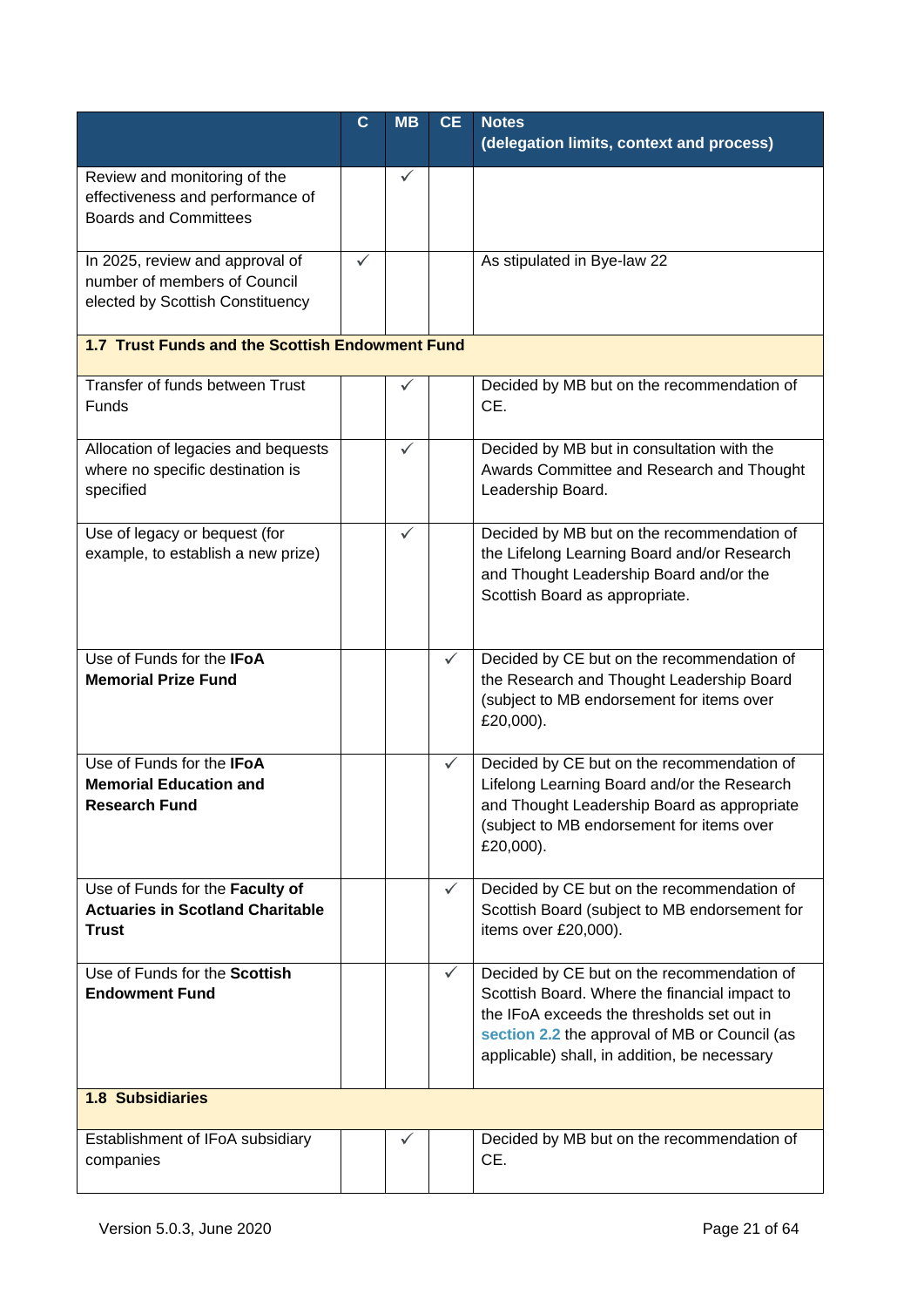|                                                                                                                                                                     | $\mathbf C$ | <b>MB</b>    | <b>CE</b> | <b>Notes</b><br>(delegation limits, context and process)                                                                                                                                                                                                                                                        |
|---------------------------------------------------------------------------------------------------------------------------------------------------------------------|-------------|--------------|-----------|-----------------------------------------------------------------------------------------------------------------------------------------------------------------------------------------------------------------------------------------------------------------------------------------------------------------|
| Sale of equity or transfer of<br>business in IFoA subsidiary<br>companies                                                                                           |             | $\checkmark$ |           | Decided by MB but on the recommendation of<br>CE.                                                                                                                                                                                                                                                               |
| Holdings in other companies                                                                                                                                         | ✓           |              |           | Decided by Council but on the recommendation<br>of MB.                                                                                                                                                                                                                                                          |
| 1.9 Designated Professional Body (DPB)                                                                                                                              |             |              |           |                                                                                                                                                                                                                                                                                                                 |
| Licensing of firms, approval of DPB<br>Handbook and other requirements<br>needed to be a DPB                                                                        |             |              |           | Delegated to the DPB Board, in consultation<br>with the Regulation Board.                                                                                                                                                                                                                                       |
| <b>MEMBERSHIP</b><br>2.                                                                                                                                             |             |              |           |                                                                                                                                                                                                                                                                                                                 |
| 2.1 Student matters                                                                                                                                                 |             |              |           |                                                                                                                                                                                                                                                                                                                 |
| Student complaints procedure                                                                                                                                        |             |              |           | Decided by CE but on the recommendation of<br>Lifelong Learning Board.                                                                                                                                                                                                                                          |
| Admission fees for Students,<br>Affiliates and Certified Actuarial<br>Analysts                                                                                      |             | ✓            |           | At stipulated in Regulations 15 and 28. Decided<br>by MB in consultation with the Lifelong Learning<br>Board.                                                                                                                                                                                                   |
| Rules and regulations for the award<br>of qualifications                                                                                                            |             | ✓            |           | As stipulated in Article 13 of Charter. Decided by<br>MB but on the recommendation of Lifelong<br>Learning Board in consultation with Regulation<br>Board. Note: Formal approval for the<br>introduction of rules and regulations for the<br>award of a chartered qualification sits with the<br>Privy Council. |
| Examinations and modules<br>required for qualifications                                                                                                             |             | ✓            |           | As stipulated in Regulation 18. Decided by MB<br>but on the recommendation of Lifelong Learning<br>Board. Council shall be consulted with regard to<br>any material changes to the qualifications<br>curriculum.                                                                                                |
| Examination fees, approval of<br>examination regulations and<br>student's handbook, and rules and<br>regulations relating to exemption<br>and accreditation schemes |             |              |           | Delegated to Lifelong Learning Board.                                                                                                                                                                                                                                                                           |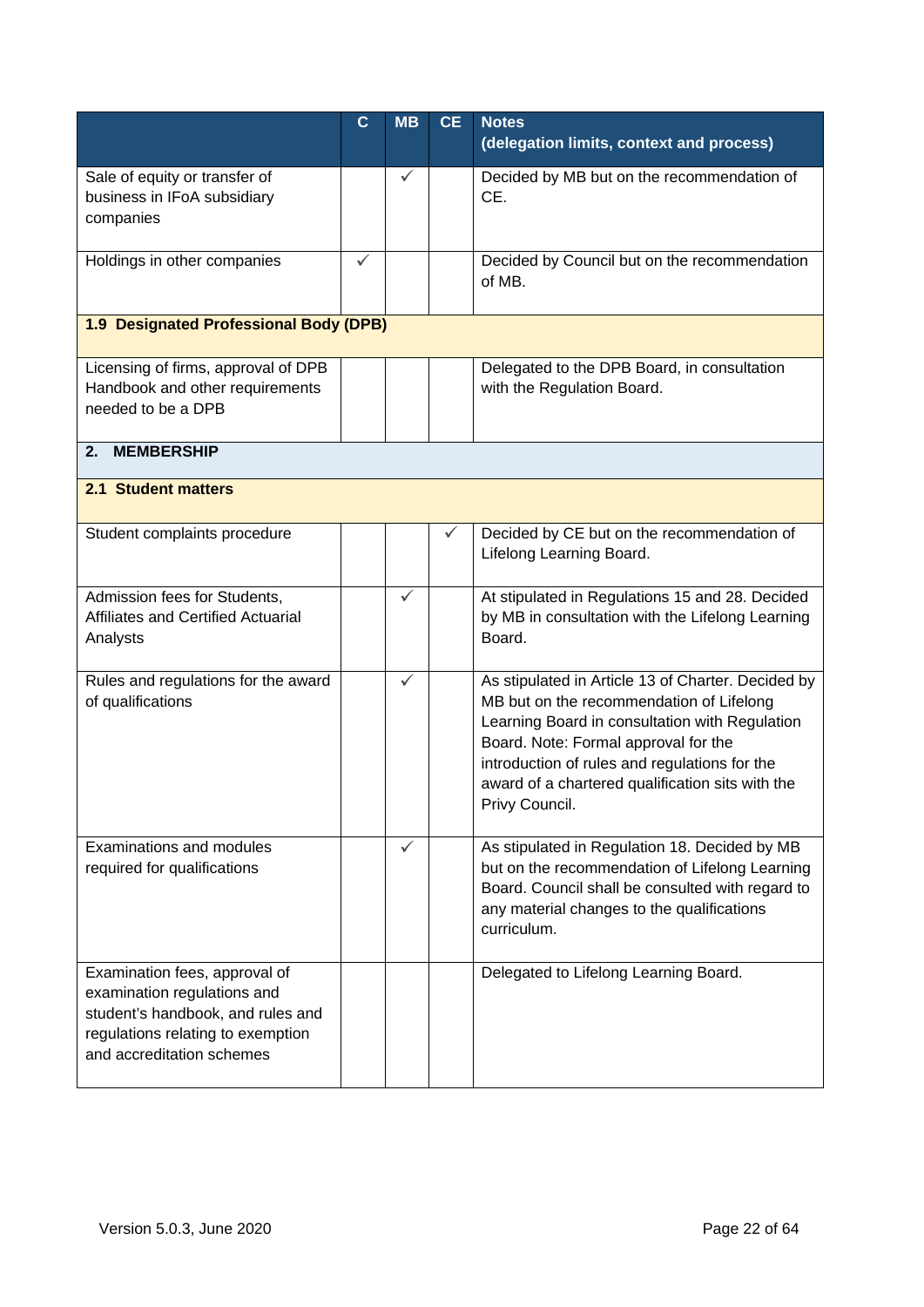|                                                                                                                                                                                                           | $\mathbf{C}$ | <b>MB</b> | <b>CE</b>    | <b>Notes</b>                                                                                                                                                                                                                           |
|-----------------------------------------------------------------------------------------------------------------------------------------------------------------------------------------------------------|--------------|-----------|--------------|----------------------------------------------------------------------------------------------------------------------------------------------------------------------------------------------------------------------------------------|
|                                                                                                                                                                                                           |              |           |              | (delegation limits, context and process)                                                                                                                                                                                               |
| 2.2 Members                                                                                                                                                                                               |              |           |              |                                                                                                                                                                                                                                        |
| Making, revocation, alteration or<br>amendment to categories of<br>membership and associated<br>admission criteria, educational,<br>professional and regulatory<br>requirements.                          | ✓            |           |              | As stipulated in Article 9 of the Charter, Bye-law<br>31 and Regulations 16 and 17. Decided by<br>Council but on the recommendation of Lifelong<br>Learning Board and/or Regulation Board as<br>appropriate.                           |
| Award and removal/suspension of<br>honorary fellowships                                                                                                                                                   | ✓            |           |              | As stipulated in Bye-laws 32 and 37. Decided by<br>Council but on the recommendation of the Policy<br>and Public Affairs Board. Subject to a vote of the<br>general membership.                                                        |
| Subscription levels                                                                                                                                                                                       | $\checkmark$ |           |              | As stipulated in Bye-law 43, Rule 18, Regulation<br>22 and 26. Decided by Council but on the<br>recommendation of MB. Subject to a vote of<br>general membership if any proposed increase in<br>subscription is more than RPI plus 1%. |
| Surcharge for overdue subscription<br>levels and cancellation of<br>membership if not paid                                                                                                                |              |           |              | As stipulated in Regulation 23                                                                                                                                                                                                         |
| Conditions applicable to Practising<br>Certificates                                                                                                                                                       |              |           |              | As stipulated in Bye-law 40 and Regulation 27.<br>Delegated to Regulation Board.                                                                                                                                                       |
| Fees applicable to Practising<br>Certificates                                                                                                                                                             |              | ✓         |              | As stipulated in Bye-law 40 and Regulation 27                                                                                                                                                                                          |
| The regulation of the actuarial<br>profession, including but not limited<br>to the development, issuing and<br>communication of codes and<br>standards relating to professional<br>conduct and competence |              |           |              | As stipulated in Article 2 of Charter and Bye-law<br>47. Delegated to Regulation Board and, in<br>relation to the setting of UK technical standards,<br>the Financial Reporting Council.                                               |
| IFoA response to an external<br>consultation                                                                                                                                                              |              |           |              | Delegated to Policy and Public Affairs Board,<br>after appropriate consultation with any other<br>relevant Board or Committee.                                                                                                         |
| Development and maintenance of<br><b>Register of Members</b>                                                                                                                                              |              |           |              | As stipulated in Bye-laws 41 and 42 and<br>Regulation 19. A register of members is<br>currently available online as the 'Actuarial<br>Directory'.                                                                                      |
| Communication with members                                                                                                                                                                                |              |           | $\checkmark$ | As stipulated in Article 3 of the Charter and Bye-<br>law 30.                                                                                                                                                                          |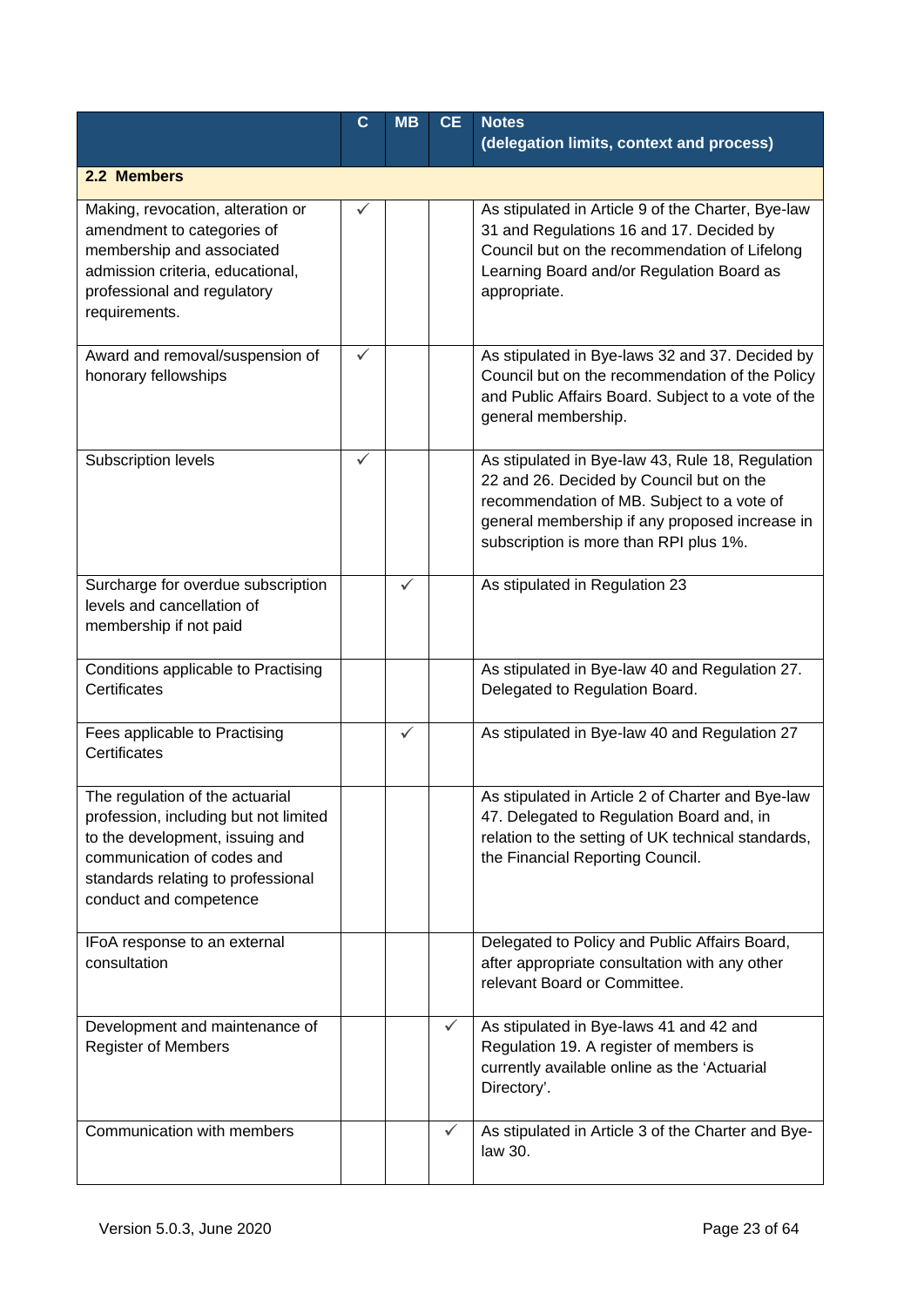|                                                                                                                                                                                                                                                                                  | $\mathbf c$ | <b>MB</b> | <b>CE</b> | <b>Notes</b><br>(delegation limits, context and process)                                                                                                                                                                                                                                                                                               |
|----------------------------------------------------------------------------------------------------------------------------------------------------------------------------------------------------------------------------------------------------------------------------------|-------------|-----------|-----------|--------------------------------------------------------------------------------------------------------------------------------------------------------------------------------------------------------------------------------------------------------------------------------------------------------------------------------------------------------|
| <b>FINANCE AND OPERATIONS</b><br>3.                                                                                                                                                                                                                                              |             |           |           |                                                                                                                                                                                                                                                                                                                                                        |
| 3.1 Corporate plan, budget and financial systems                                                                                                                                                                                                                                 |             |           |           |                                                                                                                                                                                                                                                                                                                                                        |
| System of internal financial<br>management, control and<br>accountability, including risk<br>management, value for money<br>procedures, financial regulations<br>and financial procedures, write off<br>of moneys due to the IFoA, and<br>long term and short term<br>borrowings |             |           |           | As stipulated in Bye-law 62. Subject to oversight<br>responsibility which Council has delegated to<br>MB and Audit and Risk Committee in<br>accordance with their terms of reference                                                                                                                                                                   |
| Annual Corporate plan and budget<br>(including capital expenditure)                                                                                                                                                                                                              |             | ✓         |           | MB shall develop the corporate plan and budget<br>in consultation with Council. MB shall exercise<br>oversight of progress against the corporate plan<br>and budget. Determination and monitoring of<br>detailed budgets within the overall approved<br>budget framework shall be in accordance with<br>the CE's Financial Regulations and Procedures. |
| Annual report and accounts                                                                                                                                                                                                                                                       |             | ✓         |           | As stipulated in Bye-law 62. Decided by MB<br>after external audit but on the recommendation<br>of the Audit and Risk Committee and after<br>consultation with Council.                                                                                                                                                                                |
| Rules of the operation of bank<br>accounts, including the<br>appointment of bankers, opening of<br>bank accounts, designation of bank<br>account signatories and transfers to<br>and from accounts                                                                               |             |           | ✓         | Carried out in accordance with the CE's<br><b>Financial Regulations and Procedures. Subject</b><br>to oversight by Audit and Risk Committee.                                                                                                                                                                                                           |
| Making of investments (for<br>example, level or type of any<br>holdings of surplus working cash,<br>stocks, bonds, and investment of<br><b>Trust Funds)</b>                                                                                                                      |             | ✓         |           | As stipulated in Article 3 of the Charter. Decided<br>by MB on the recommendation of CE. Policies<br>relating to level of reserves, liquidity and<br>investment strategy shall be subject to approval<br>by Council.                                                                                                                                   |
| Agreements with any financial,<br>VAT, tax authority or any other<br>body dealing with company trust or<br>charity registration, regulation or<br>reporting                                                                                                                      |             |           | ✓         | If the financial impact to the IFoA exceeds the<br>thresholds set out in section 2.2 the approval of<br>MB or Council (as applicable) shall, in addition,<br>be necessary                                                                                                                                                                              |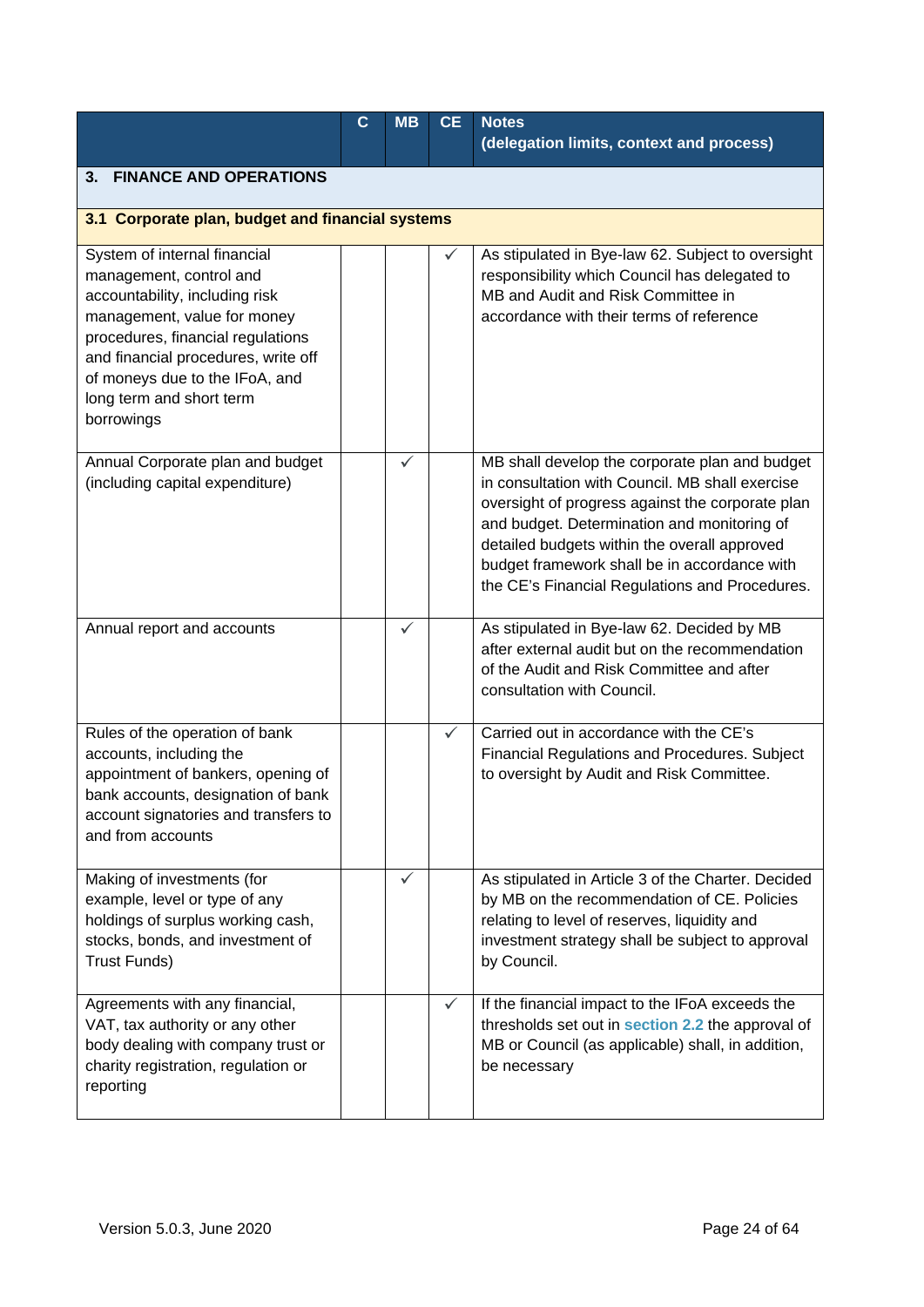|                                                                                                                                                                                                                                                 | $\mathbf C$ | <b>MB</b>    | <b>CE</b>    | <b>Notes</b><br>(delegation limits, context and process)                                                                                                                                                                                                                                                                                                               |
|-------------------------------------------------------------------------------------------------------------------------------------------------------------------------------------------------------------------------------------------------|-------------|--------------|--------------|------------------------------------------------------------------------------------------------------------------------------------------------------------------------------------------------------------------------------------------------------------------------------------------------------------------------------------------------------------------------|
| Appointment or re-appointment of<br>External Auditors including the<br>setting and approval of their fees                                                                                                                                       |             |              |              | As stipulated in Bye-law 54. Decided by MB but<br>on the recommendation of the Audit and Risk<br>Committee and after consultation with Council.<br>Subject to confirmation by a vote of the<br>membership at the Annual General Meeting.                                                                                                                               |
| Appointment of Internal Auditors                                                                                                                                                                                                                |             |              |              | Delegated to Audit and Risk Committee.                                                                                                                                                                                                                                                                                                                                 |
| Approval of Letters of<br><b>Representation for External</b><br><b>Auditors</b>                                                                                                                                                                 |             | ✓            |              |                                                                                                                                                                                                                                                                                                                                                                        |
| 3.2 Policies                                                                                                                                                                                                                                    |             |              |              |                                                                                                                                                                                                                                                                                                                                                                        |
| Corporate policies that impact<br>significantly on the working<br>conditions or environment for staff<br>and volunteers and/or policies<br>impacting upon the IFoA's brand or<br>reputation                                                     |             |              | ✓            | Decided by CE in consultation with MB and<br>Council as appropriate.                                                                                                                                                                                                                                                                                                   |
| Corporate policies related to<br>specific IFoA Directorates or more<br>operational matters                                                                                                                                                      |             |              | $\checkmark$ |                                                                                                                                                                                                                                                                                                                                                                        |
| Risk Management Framework<br>(including risk register, risk appetite<br>and risk management processes)                                                                                                                                          |             | $\checkmark$ |              | Decided by MB in consultation with the Audit<br>and Risk Committee. The Audit and Risk<br>Committee shall keep the framework and<br>processes under review. Council will review at<br>least annually. The CE will conduct monthly<br>operational reviews subject to oversight<br>responsibility by MB. In addition, MB will<br>conduct quarterly reviews of top risks. |
| Use of the IFoA's name, branding<br>or logo                                                                                                                                                                                                     |             |              | $\checkmark$ |                                                                                                                                                                                                                                                                                                                                                                        |
| Information Technology and<br><b>Information Security Policies</b><br>(including in relation to data<br>protection and approval of external<br>use of the IFoA computing and<br>software facilities) and application<br>of applicable sanctions |             |              | ✓            |                                                                                                                                                                                                                                                                                                                                                                        |
| Authorisation of media and press<br>releases                                                                                                                                                                                                    |             |              | ✓            | Subject to policy established by the Policy and<br>Public Affairs Board.                                                                                                                                                                                                                                                                                               |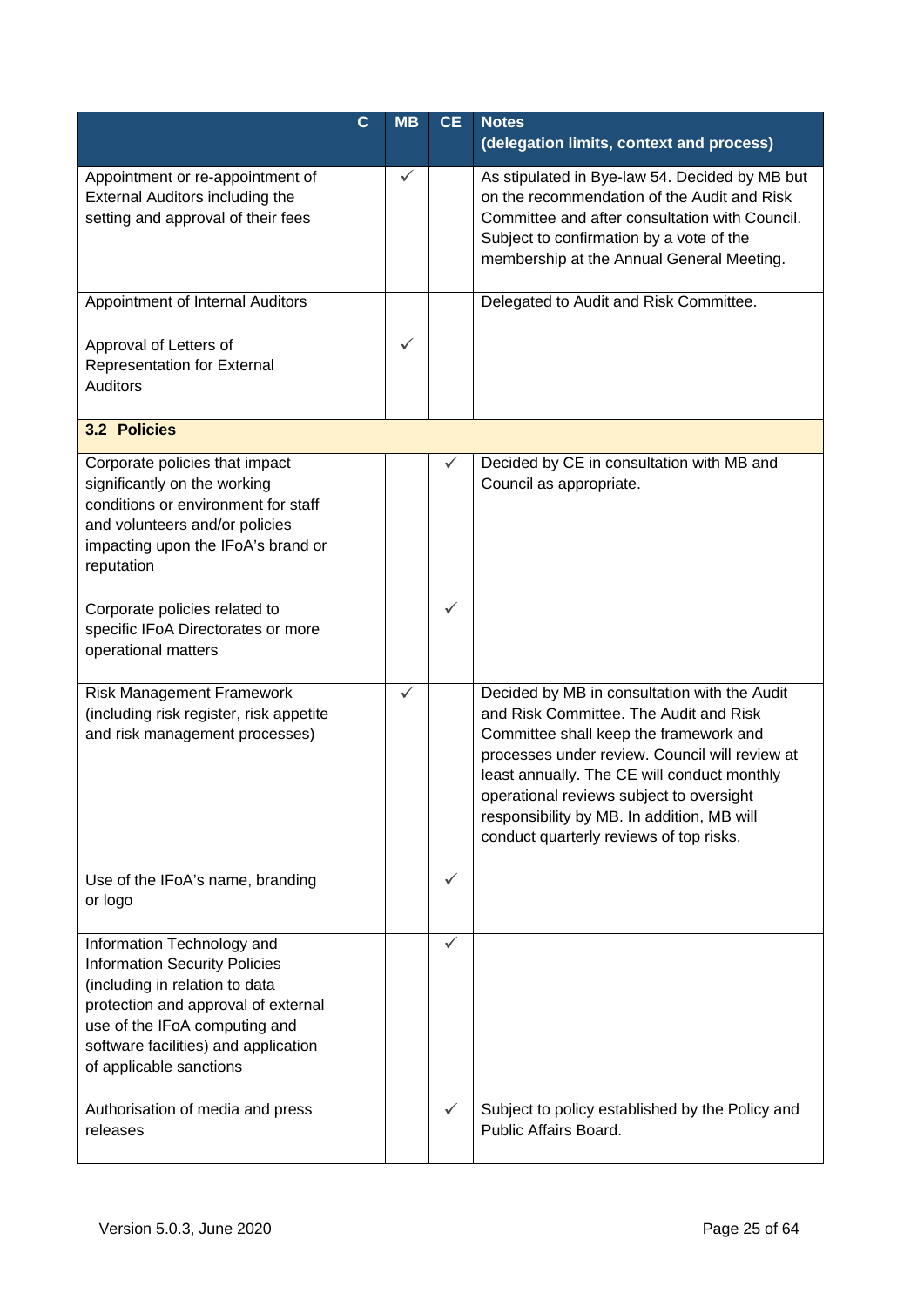|                                                                                                                                              | $\mathbf C$  | <b>MB</b>    | <b>CE</b> | <b>Notes</b><br>(delegation limits, context and process)                                                                                                  |
|----------------------------------------------------------------------------------------------------------------------------------------------|--------------|--------------|-----------|-----------------------------------------------------------------------------------------------------------------------------------------------------------|
| Donations                                                                                                                                    |              | ✓            |           | Decided by MB but on the recommendation of<br>CE. Note: See Trust Funds for approvals<br>relative to receipt of bequests and legacies.                    |
| 3.3 Appointments and staffing matters                                                                                                        |              |              |           |                                                                                                                                                           |
| Appointment of President                                                                                                                     | ✓            |              |           | As stipulated in Bye-law 1 and Regulation 5                                                                                                               |
| <b>Election of President-elect</b>                                                                                                           | $\checkmark$ |              |           | As stipulated in Bye-law 2 and Regulation 4.<br>Decided by Council on the recommendation of<br>the Nominations Committee.                                 |
| Appointment of Immediate Past<br>President                                                                                                   | $\checkmark$ |              |           | As stipulated in Regulation 6.                                                                                                                            |
| Appointment of Honorary Officers in<br>addition to President, Immediate<br>Past President and President-elect,<br>their functions and tenure | $\checkmark$ |              |           | As stipulated in Article 6 of the Charter, Bye-law<br>3 and Regulations 2, 7 and 8.                                                                       |
| Appointment or removal of Chair of<br><b>Management Board</b>                                                                                | $\checkmark$ |              |           | Decided by Council but on the recommendation<br>of the Nominations Committee. As stipulated in<br>Regulations 10 and 12.                                  |
| Appointment or removal of Council<br>members to Boards and<br>Committees as appropriate                                                      | ✓            |              |           | Decided by Council but on the recommendation<br>of Nominations Committee, in consultation with<br>the Chair of each Board or Committee as<br>appropriate. |
| Designation of non-executive office<br>holder roles on Boards and<br>Committees as Lay and/or<br>remunerated                                 |              | ✓            |           | Decided by MB but in consultation with Council<br>where the relevant Board or Committee reports<br>primarily to Council.                                  |
| Terms of appointment of<br>remunerated non-executive office<br>holders (excluding Chair of<br>Management Board)                              |              |              | ✓         | Decided by CE but in consultation with MB (or<br>Council where it relates to the chair of a Board<br>or Committee that reports primarily to Council).     |
| Terms of appointment of Chair of<br>Management Board                                                                                         |              | $\checkmark$ |           | To be delegated by MB for decision by<br><b>Remuneration Sub-committee</b>                                                                                |
| Appointment of members of<br><b>Disciplinary Appointments</b><br>Committee                                                                   | ✓            |              |           | As stipulated by Bye-laws 59 and 60 and Rule<br>20. Decided by Council but on the<br>recommendation of the Nominations Committee.                         |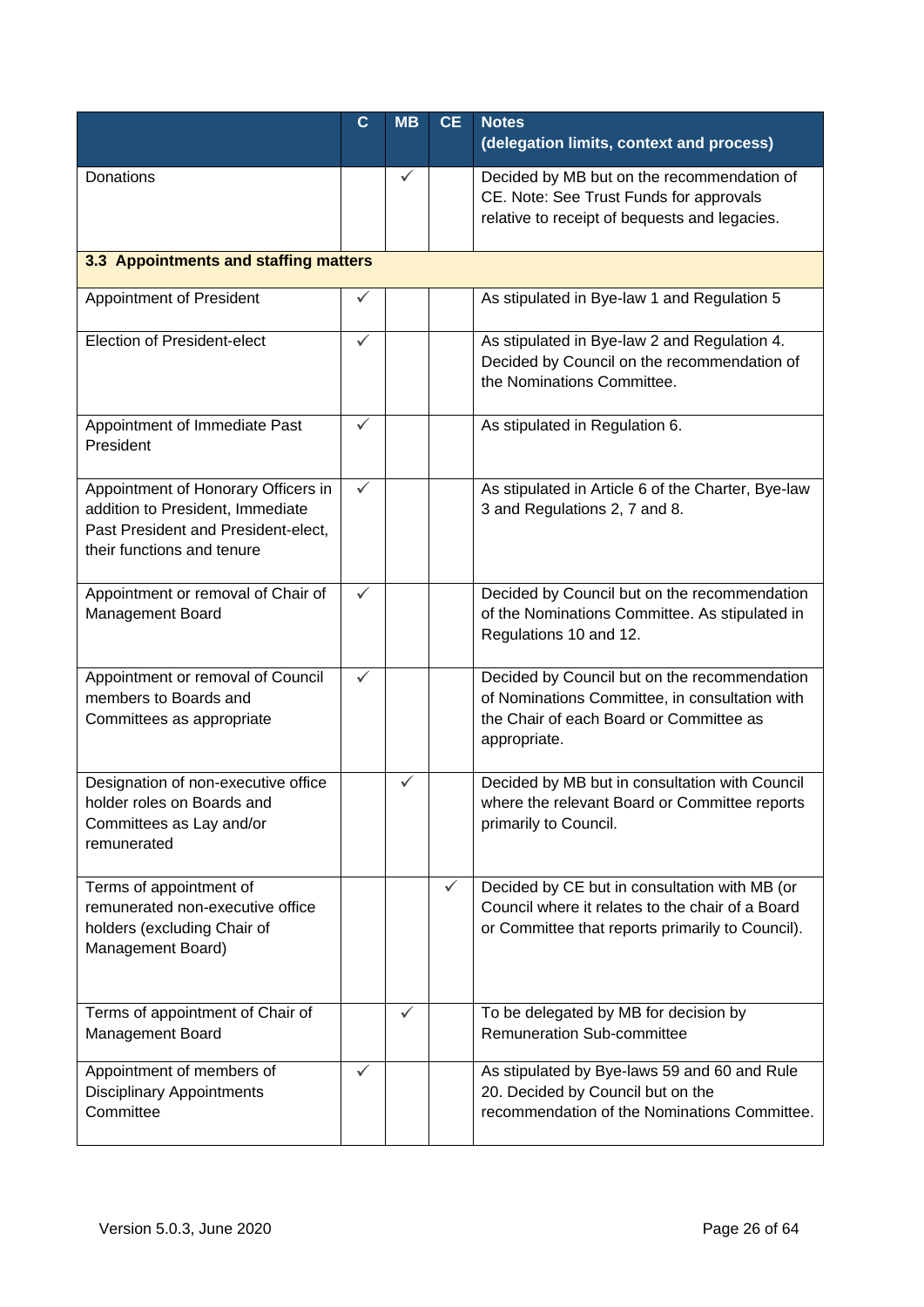|                                                                                                                                                                                                                                                                                                             | $\mathbf C$ | <b>MB</b> | <b>CE</b>    | <b>Notes</b><br>(delegation limits, context and process)                                                                                                                                                         |
|-------------------------------------------------------------------------------------------------------------------------------------------------------------------------------------------------------------------------------------------------------------------------------------------------------------|-------------|-----------|--------------|------------------------------------------------------------------------------------------------------------------------------------------------------------------------------------------------------------------|
| Appointment or removal of Chief<br>Executive and his/her terms and<br>conditions of employment                                                                                                                                                                                                              |             | ✓         |              | As stipulated in Bye-law 18. Note: Members of<br>MB who are also members of the Executive will<br>not be entitled to vote on any appointment or<br>removal, or terms and conditions of<br>employment, of the CE. |
| Appointment or removal of<br><b>Executive Directors</b>                                                                                                                                                                                                                                                     |             |           | ✓            | Note: The IFoA Executive Directors are non-<br>statutory directors.                                                                                                                                              |
| Appointment or removal of<br>Directors of the boards of IFoA<br>subsidiary undertakings                                                                                                                                                                                                                     |             | ✓         |              |                                                                                                                                                                                                                  |
| Appointment or removal of Chair of<br>a Corporate Board (Lifelong<br>Learning, Markets Development,<br>Policy and Public Affairs,<br>Regulation and Research and<br>Thought Leadership Boards),<br>Scottish Board, Practice Boards or<br>any new Board established or<br>intended to report primarily to MB |             | ✓         |              | As stipulated in Bye-law 23 for the Scottish<br>Board (i.e. that the Scottish Board members<br>themselves will select the Leader (Chair) of the<br>Scottish Board).                                              |
| Appointment or removal of Chair of<br>the Audit and Risk Committee,<br>Awards Committee, Nominations<br>Committee or any new Committee<br>established and intended to report<br>primarily to Council                                                                                                        | ✓           |           |              | Decided by Council but on the recommendation<br>of Nominations Committee.                                                                                                                                        |
| Appointment or removal of other<br>members of the IFoA's Boards and<br>Committees                                                                                                                                                                                                                           |             |           |              | Decided by MB but on the recommendation of<br>the Chair of the relevant Board or Committee.                                                                                                                      |
| Employment, dismissal and terms<br>and conditions of employment for<br><b>Executive staff</b>                                                                                                                                                                                                               |             |           | ✓            | As stipulated in Article 3 of the Charter. Decided<br>by CE within budget set and in consultation with<br>MB as appropriate.                                                                                     |
| Executive staff disciplinary and<br>grievance procedures                                                                                                                                                                                                                                                    |             |           | $\checkmark$ | MB is responsible in relation to CE.                                                                                                                                                                             |
| Approval of outside<br>work/consultancy by IFoA staff                                                                                                                                                                                                                                                       |             |           | ✓            | MB is responsible in relation to CE.                                                                                                                                                                             |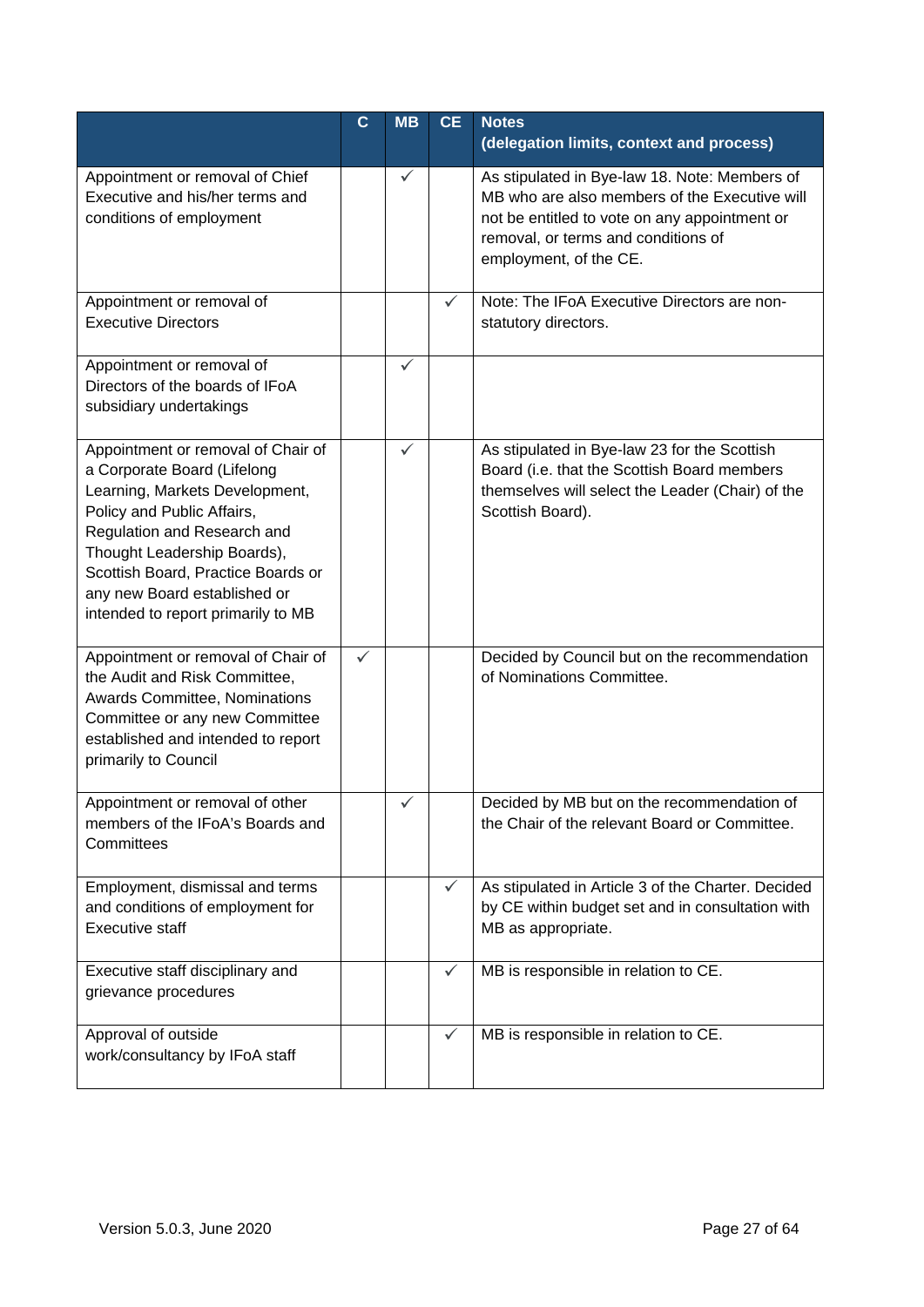|                                                                                                                                                                                                                                         | $\mathbf C$ | <b>MB</b>    | <b>CE</b> | <b>Notes</b><br>(delegation limits, context and process)                                                                                                                                                                                                                                                                                                                                                                                                                                                                                                                                                                                                                                                       |
|-----------------------------------------------------------------------------------------------------------------------------------------------------------------------------------------------------------------------------------------|-------------|--------------|-----------|----------------------------------------------------------------------------------------------------------------------------------------------------------------------------------------------------------------------------------------------------------------------------------------------------------------------------------------------------------------------------------------------------------------------------------------------------------------------------------------------------------------------------------------------------------------------------------------------------------------------------------------------------------------------------------------------------------------|
| Appointment or removal of the<br><b>Volunteer Editor for The Actuary</b>                                                                                                                                                                | ✓           |              |           | Decided by Council but on the recommendation<br>of a taskforce comprising members of Council,<br>the Chief Executive and the Executive director<br>responsible for The Actuary. The taskforce must<br>comprise a greater number of non-Executive<br>members, than Executive.                                                                                                                                                                                                                                                                                                                                                                                                                                   |
| Appointment of removal of the ARC<br><b>Director</b>                                                                                                                                                                                    |             | $\checkmark$ |           |                                                                                                                                                                                                                                                                                                                                                                                                                                                                                                                                                                                                                                                                                                                |
| 3.4 Estates                                                                                                                                                                                                                             |             |              |           |                                                                                                                                                                                                                                                                                                                                                                                                                                                                                                                                                                                                                                                                                                                |
| Acquisition and disposal of property<br>- including land and including<br>leasing and licencing - or change in<br>use or size of property. This<br>includes the opening of a new office<br>whether in the United Kingdom or<br>overseas |             |              |           | Subject to approval by Council on the<br>recommendation of MB on matters of property<br>strategy (e.g. decision to open a new office).<br>The approval of the property documentation<br>itself (e.g. lease or licences) will be subject to<br>the applicable Financial Regulations and<br>Procedures. If the financial impact to the IFoA<br>exceeds the thresholds set out in section 2.2<br>the approval of MB or Council (as applicable)<br>shall, in addition, be necessary.                                                                                                                                                                                                                               |
| Other dealings with land (e.g.<br>charges, rights of way, way- leaves<br>and servitudes)                                                                                                                                                |             | $\checkmark$ |           |                                                                                                                                                                                                                                                                                                                                                                                                                                                                                                                                                                                                                                                                                                                |
| 3.5 Contracts, Agreements and Licences                                                                                                                                                                                                  |             |              |           |                                                                                                                                                                                                                                                                                                                                                                                                                                                                                                                                                                                                                                                                                                                |
| Approval of business case for<br>delivery of a project                                                                                                                                                                                  |             |              |           | Approval dependent on estimated project value<br>in accordance with applicable Financial<br>Regulations and Procedures. If the financial<br>impact to the IFoA exceeds the thresholds set<br>out in section 2.2 the approval of MB or Council<br>(as applicable) shall, in addition, be necessary.                                                                                                                                                                                                                                                                                                                                                                                                             |
| Approval of contracts and<br>agreements (where otherwise not<br>specified in this Scheme.)                                                                                                                                              |             |              | ✓         | As stipulated in Article 3 of the Charter.<br>Approval dependent on contractual value<br>estimated on a total life basis in accordance with<br>applicable Financial Regulations and<br>Procedures. If the financial impact to the IFoA<br>exceeds the thresholds set out in section 2.2 the<br>approval of MB or Council (as applicable) shall,<br>in addition, be necessary. Note: it shall not be<br>necessary for a contract to be separately<br>approved where that contract falls part of the<br>delivery of a project - that project having had<br>prior business case approval – provided the<br>contract is entered into in accordance with the<br>applicable Financial Regulations and<br>Procedures. |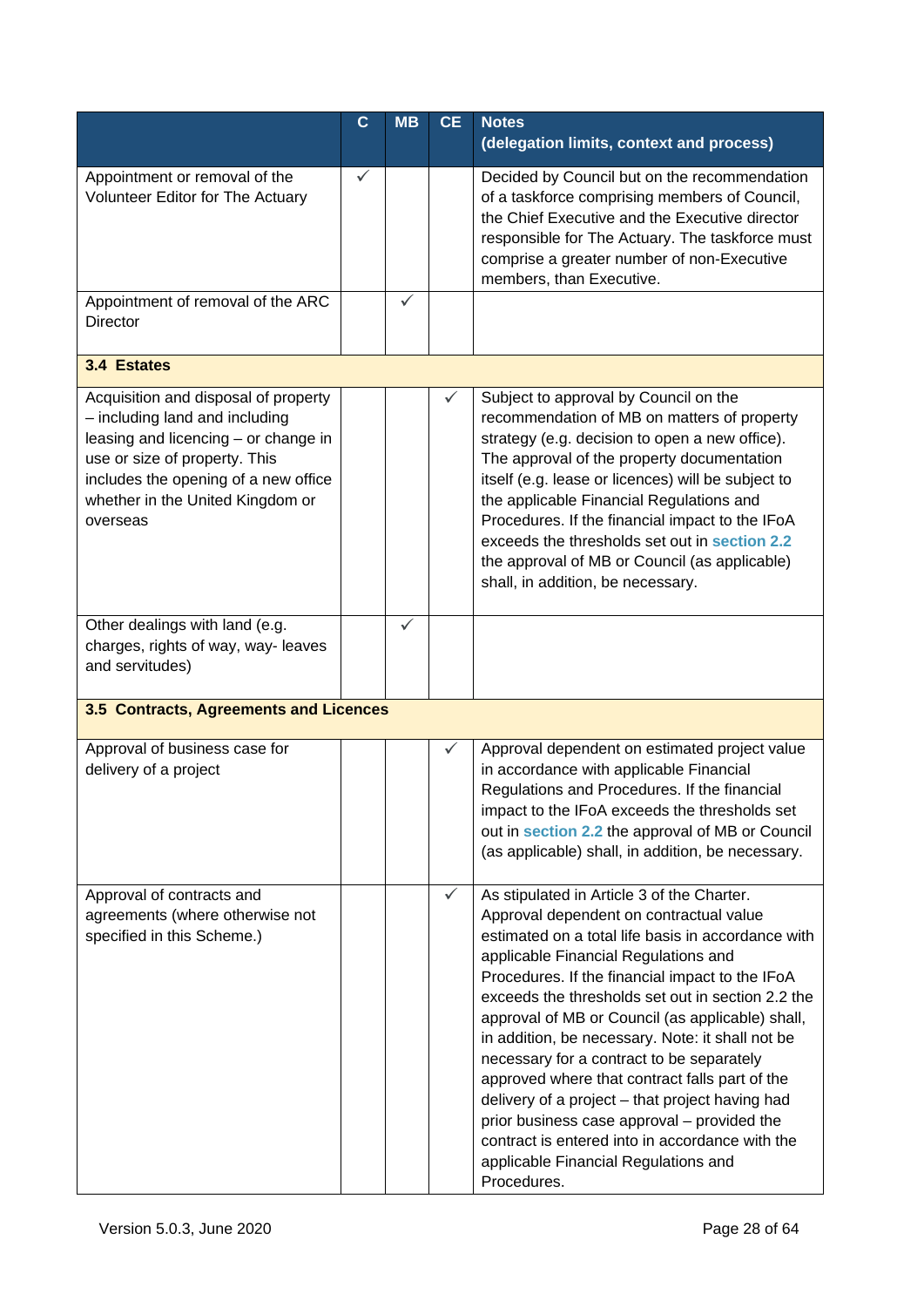|                       |                                                                                                                                                                                                                                                                                  | $\mathbf c$ | <b>MB</b> | <b>CE</b> | <b>Notes</b><br>(delegation limits, context and process)                                                                                                                                                                                                                                                                                                                         |
|-----------------------|----------------------------------------------------------------------------------------------------------------------------------------------------------------------------------------------------------------------------------------------------------------------------------|-------------|-----------|-----------|----------------------------------------------------------------------------------------------------------------------------------------------------------------------------------------------------------------------------------------------------------------------------------------------------------------------------------------------------------------------------------|
|                       | Approval of funding bids to other<br>external agencies' initiatives and<br>including joint bids for such funding<br>with other institutions                                                                                                                                      |             |           |           |                                                                                                                                                                                                                                                                                                                                                                                  |
| to:<br>а.<br>b.<br>c. | Research grants, contracts and<br>ancillary transactions related to<br>research, including but not limited<br>applications for research grants<br>acceptance of research grants<br>contracts which are ancillary to<br>research grants (including<br>collaborative arrangements) |             |           | ✓         | Specific procedures apply for the award of<br>research grants and contracts ancillary to<br>research. Decided by CE but on the<br>recommendation of the Research and Thought<br>Leadership Committee. If the financial impact to<br>the IFoA exceeds the thresholds set out in<br>section 2.2 the approval of MB or Council (as<br>applicable) shall, in addition, be necessary. |
| d.                    | contracts for the provision of<br>research                                                                                                                                                                                                                                       |             |           |           |                                                                                                                                                                                                                                                                                                                                                                                  |
| е.                    | contracts for the provision of<br>goods, materials, data or other<br>resources to or from the IFoA<br>for no consideration ancillary to<br>research                                                                                                                              |             |           |           |                                                                                                                                                                                                                                                                                                                                                                                  |
| f.                    | contracts for students to do<br>research if there is funding from<br>the IFoA or a third party                                                                                                                                                                                   |             |           |           |                                                                                                                                                                                                                                                                                                                                                                                  |
| g.                    | granting or receiving an<br>assignation or licence of<br>intellectual property to facilitate<br>research                                                                                                                                                                         |             |           |           |                                                                                                                                                                                                                                                                                                                                                                                  |
|                       | Registration and all subsequent<br>dealings (e.g. assignment, disposal<br>or expiry of a registered intellectual<br>property right) with patents, design<br>rights, trademarks and all other<br>intellectual property rights                                                     |             |           |           | Decided by CE in consultation with MB.                                                                                                                                                                                                                                                                                                                                           |
| rights                | Dealings with copyright (including<br>approval of requests from third<br>parties to use the IFoA's copyright),<br>know-how and all other<br>unregistered intellectual property                                                                                                   |             |           | ✓         | Decided by CE in consultation with MB.                                                                                                                                                                                                                                                                                                                                           |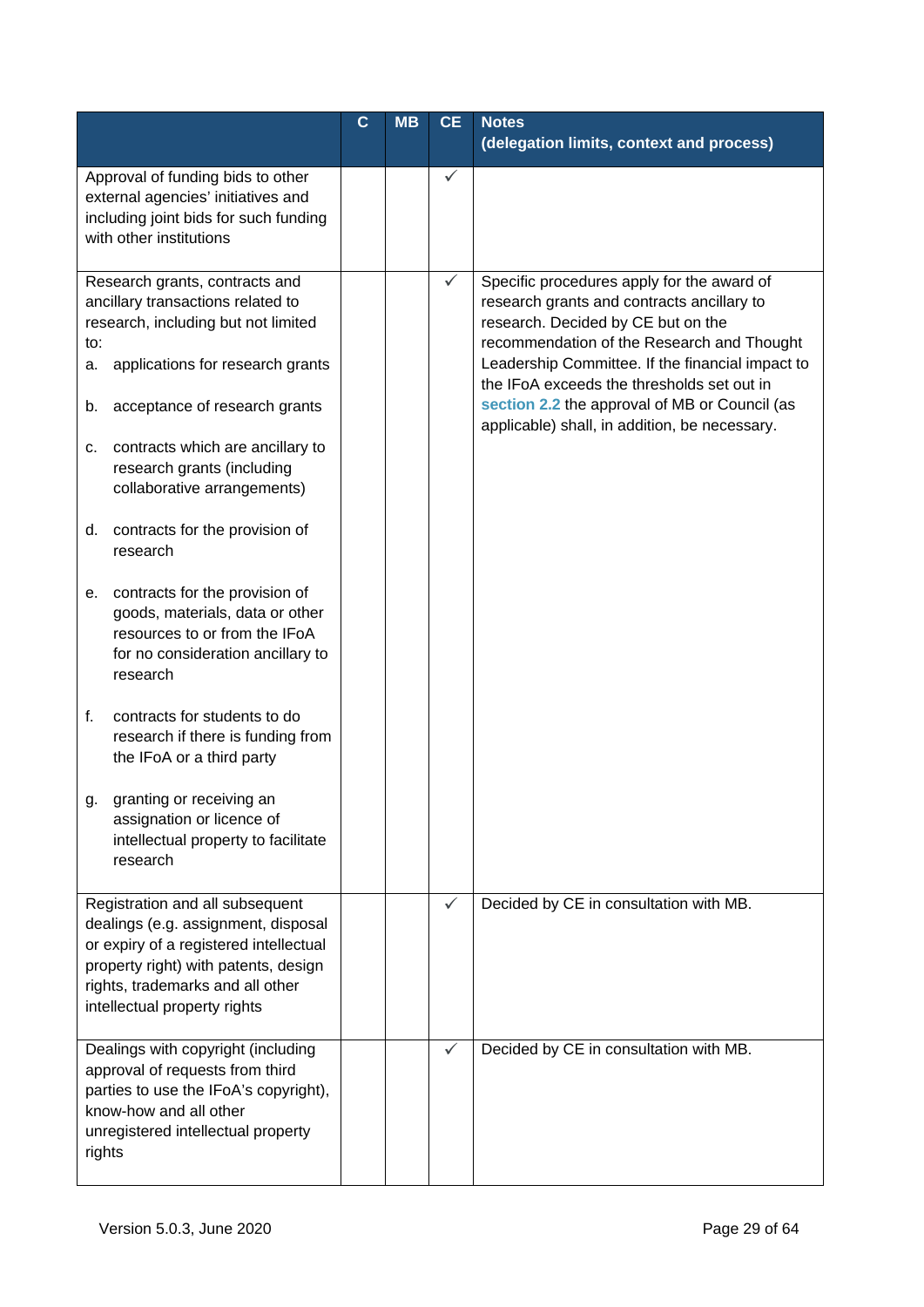|                                                                                                                                                                                                                                                                               | $\mathbf c$ | <b>MB</b>    | <b>CE</b>    | <b>Notes</b><br>(delegation limits, context and process)                                                                                                                                       |
|-------------------------------------------------------------------------------------------------------------------------------------------------------------------------------------------------------------------------------------------------------------------------------|-------------|--------------|--------------|------------------------------------------------------------------------------------------------------------------------------------------------------------------------------------------------|
| The entering into a Power of<br>Attorney relating to Intellectual<br>Property matters                                                                                                                                                                                         |             |              | $\checkmark$ | Decided by CE in consultation with the General<br>Counsel.                                                                                                                                     |
| Documents and terms relating to<br>the settlement of court actions or<br>other disputes, for instance<br>settlement agreements                                                                                                                                                |             |              | $\checkmark$ | Decided by CE in consultation with MB.                                                                                                                                                         |
| <b>Establishment of Framework</b><br>Agreements                                                                                                                                                                                                                               |             |              | $\checkmark$ | Reference should be made to be IFoA's<br>procurement policy approved by CE.                                                                                                                    |
| Appointment of third party legal<br>services or the giving of legal<br>instructions                                                                                                                                                                                           |             |              | $\checkmark$ | Decided by CE in consultation with the General<br>Counsel.                                                                                                                                     |
| Initiating, entering into, defending<br>and withdrawing from legal<br>proceedings                                                                                                                                                                                             |             |              | ✓            | Decided by CE in consultation with the General<br>Counsel.                                                                                                                                     |
| <b>RELATIONSHIPS WITH OTHER BODIES</b><br>4.                                                                                                                                                                                                                                  |             |              |              |                                                                                                                                                                                                |
| Approval of new or amendments to<br>existing Mutual Recognition<br>Agreements (MRAs) or<br>Memorandum of Understandings<br>(MoUs) between the IFoA and<br>another professional or regulatory<br>body (such as another actuarial<br>association)                               |             | $\checkmark$ |              | As stipulated in Bye-law 45. Decided by MB in<br>consultation with Regulation Board and/or<br>Lifelong Learning Board as appropriate. Council<br>shall be consulted on any significant issues. |
| Formal associations or affiliation<br>with any other association or<br>affiliation for strategic purposes<br>and/or involving significant resource<br>or capital implications and/or the<br>potential for reputational risk and<br>not being another actuarial<br>association |             | ✓            |              | Decided by MB but on the recommendation of<br>the Board or Committee most appropriate to the<br>purpose of the alliance.                                                                       |
| Alliances with any other association<br>or affiliation involving no significant<br>resource, capital or reputational<br>implications and not being another<br>actuarial association                                                                                           |             |              | ✓            | Decided by CE but in consultation with the<br>Policy and Public Affairs Board.                                                                                                                 |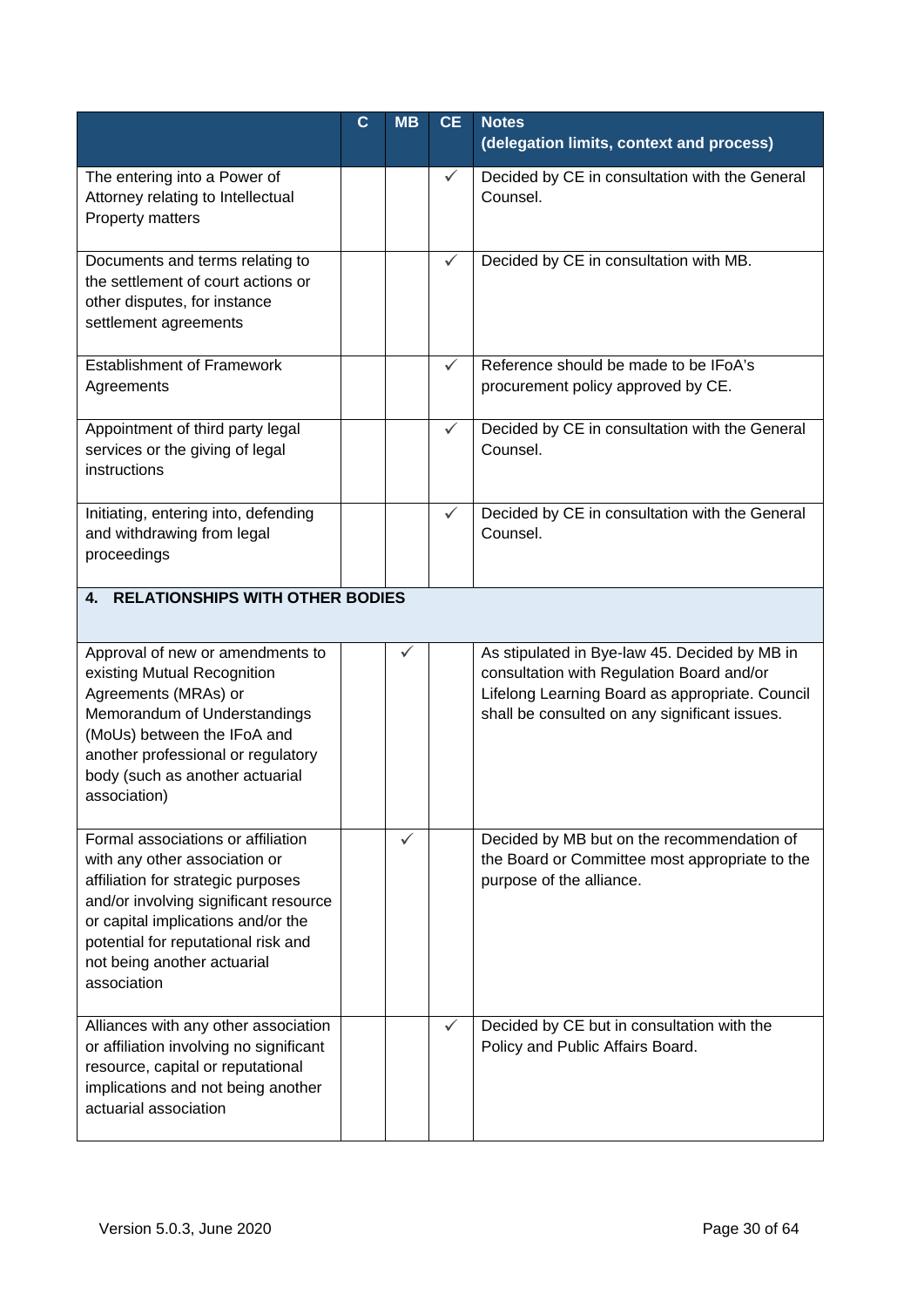|                                                                                                                                                             | С | <b>MB</b>    | <b>CE</b> | <b>Notes</b><br>(delegation limits, context and process)                                                                                                                            |
|-------------------------------------------------------------------------------------------------------------------------------------------------------------|---|--------------|-----------|-------------------------------------------------------------------------------------------------------------------------------------------------------------------------------------|
| Making, revocation, amendment or<br>alteration to the IFoA's volunteering<br>strategy or policies having an<br>impact on those who volunteer to<br>the IFoA |   | $\checkmark$ |           | IFoA has published a Volunteer Information<br>Pack and Guidance for Member-Led Research<br>Working Parties which provide relevant<br>guidance for those volunteering with the IFoA. |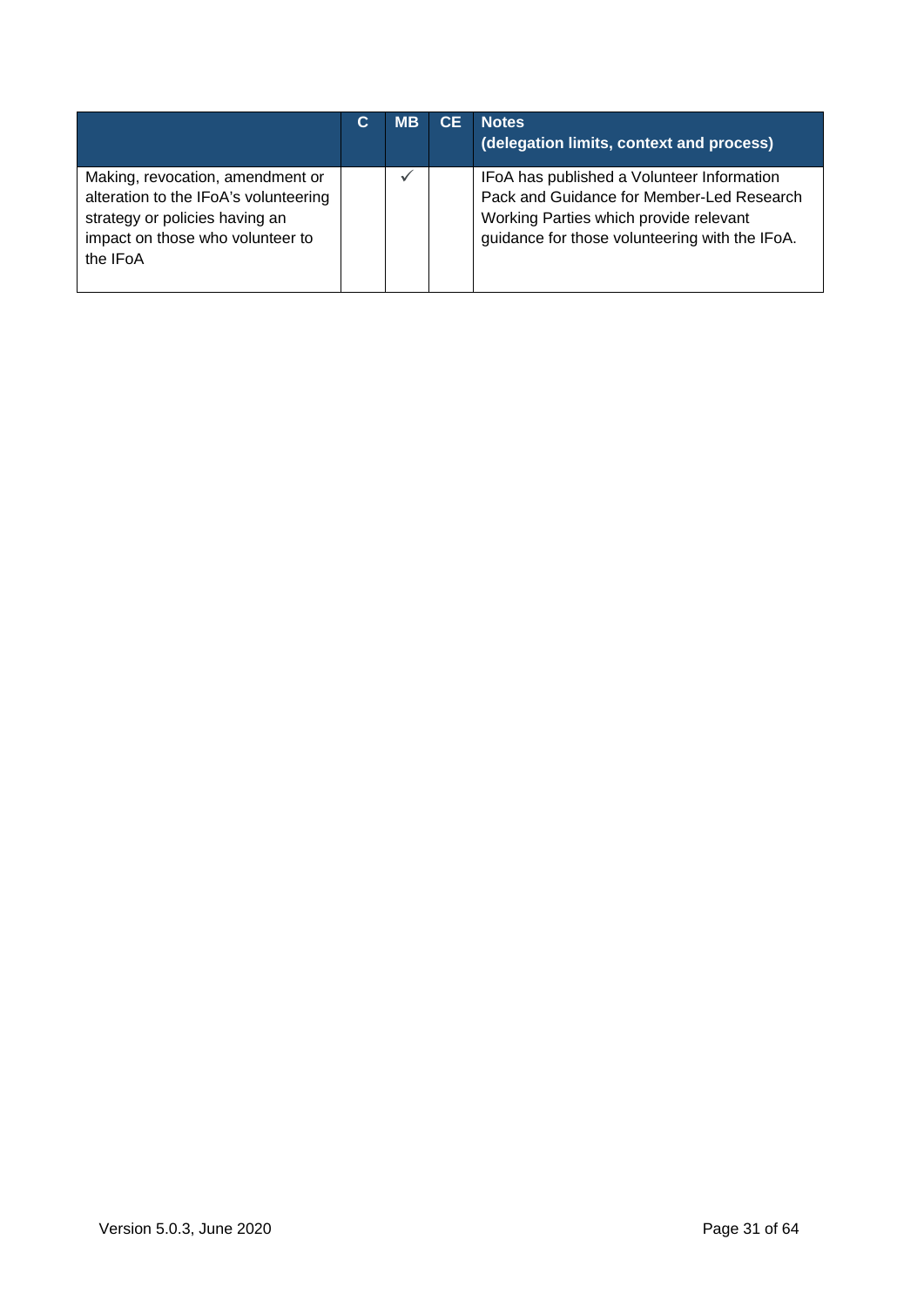# **COUNCIL Terms of Reference**

#### **Purpose**

To discharge its responsibilities as the governing entity of the IFoA in accordance with the Charter. Exercises governance and control over the IFoA and its affairs. Represents and is accountable to the IFoA's members and takes their views into account when making decisions. Demonstrates leadership and drives the mission, vision and values of the IFoA by setting strategic direction. Council delegates operational oversight to the Management Board and various other powers and responsibilities to other Boards and Committees and to the Executive. Council determines the governance structure and framework, including at a high level the IFoA's scheme of delegations.

#### **Key Responsibilities**

### **1. Strategy**

- a. Decides on the strategy for the IFoA, being satisfied that it fairly reflects the interests of the profession, and ensures that it remains appropriate.
- b. Decides on major changes of policy that are put to it by the Management Board or any other appropriate Board or Committee.

#### **2. Planning and Reporting**

- a. Considers the annual corporate plan and budget.
- b. Considers the Annual Report and Financial Statements.
- c. Reviews annually the risk management framework, including risk appetite.
- d. Approves changes in subscriptions and other membership charges.

#### **3. Governance**

- a. Manages the election process for members of Council and the election or appointment of Honorary Officers.
- b. Approves changes to the Charter, Bye-laws, Rules and Regulations, where appropriate to be put to the membership for approval.
- c. Approves significant changes to the governance structure and framework, including the main principles of the IFoA's scheme of delegations as recorded in the Governance Manual.
- d. Appoints chairs to and approves the terms of reference of:
	- i. Management Board
	- ii. Audit and Risk Committee
	- iii. Nominations Committee.
- e. Appoints Council members to designated positions on Boards and Committees.
- f. Appoints the Volunteer Editor for The Actuary.
- g. Complies with the Governance Manual.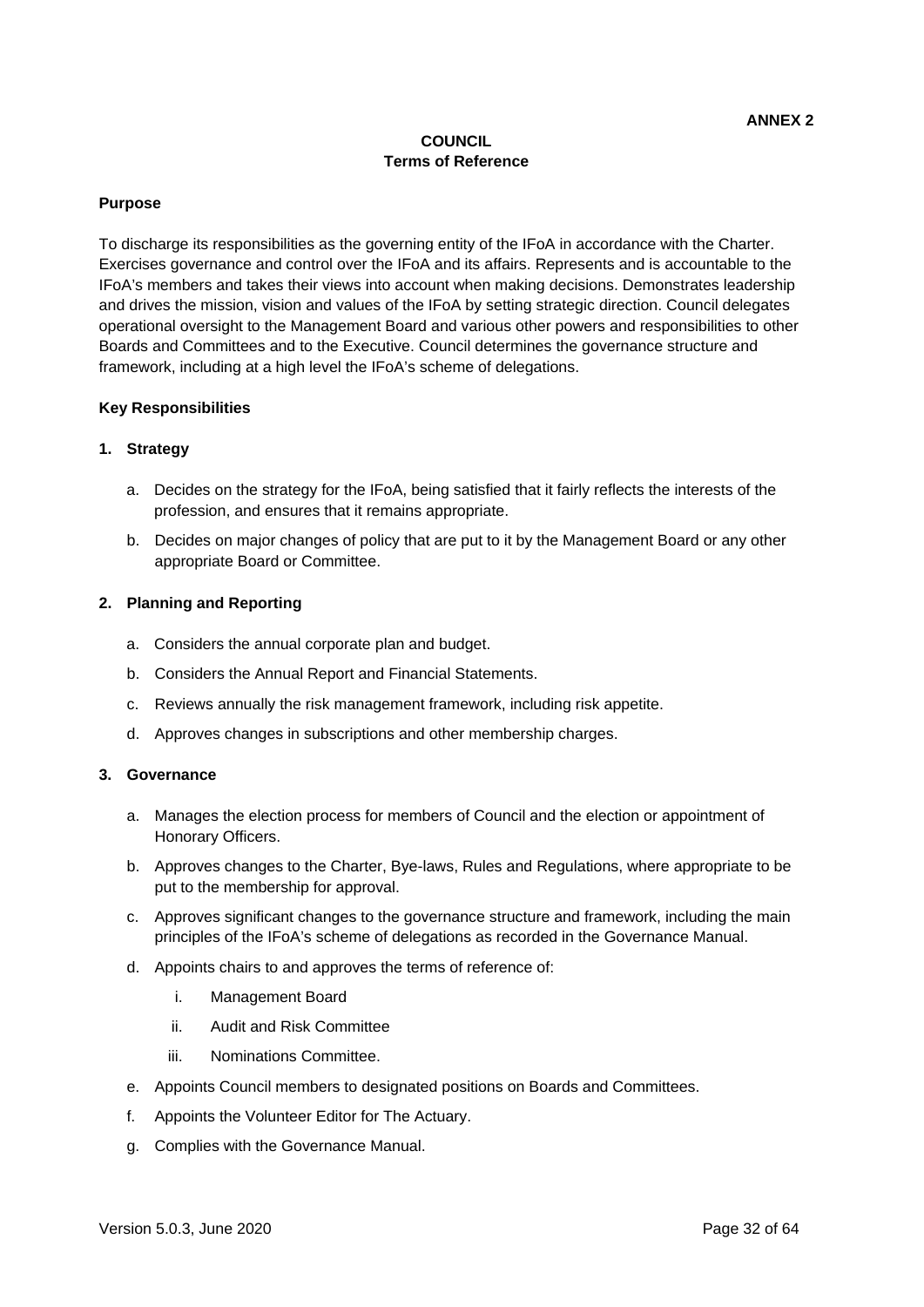# **4. Oversight**

- a. Monitors progress towards achievement of strategic objectives.
- b. Monitors risks that may threaten the achievement of strategic objectives and how these are managed.
- c. Ensures that the Management Board is operating effectively.
- d. Ensures that the volunteer structures of the professional body are appropriate and operate effectively.

#### **5. Wise counsel**

- a. Considers and takes appropriate action on reports from Boards and Committees.
- b. Considers issues raised by individual Council members.

#### **6. Reserved decisions**

a. Takes decisions on any matters reserved to Council under the scheme of delegations.

#### **Membership**

Council shall comprise 30 Fellows or Associates who shall be elected by vote of the members of the constituency of which they are a member, plus up to 3 co-opted Council members.

View the "List of members of Council"

The IFoA conducts elections to the Council every year when nine members retire. Any Fellow or Associate may stand for election, subject to completing and submitting forms prescribed by Council.

View the "Task and Person Specification for members of Council"

The Honorary Officers – the President, Immediate Past President and President-elect – are appointed by Council. The President-elect is elected at least 60 days before the Annual General Meeting from which time he or she will start their one year term as President-elect. If not a member of Council, the President-elect will be co-opted to Council and remain on Council until they cease to be an Honorary Officer. The term of the President is one year. The Immediate Past President will remain on Council for one year after the end of their Presidency.

### **Executive Support:** Corporate Secretary

### **Specific Procedural Rules**

- 1. The quorum for meetings of the Council is 10 members of Council.
- 2. The minutes of all Council meetings shall be made publicly available on the IFoA's website, but only after they have been formally approved by Council (note: certain aspects of the minutes may be redacted if considered necessary by Council).
- 3. Specific voting thresholds apply to amend the Charter, Bye-laws, Rules and Regulations as described in section 1.24 of this Governance Manual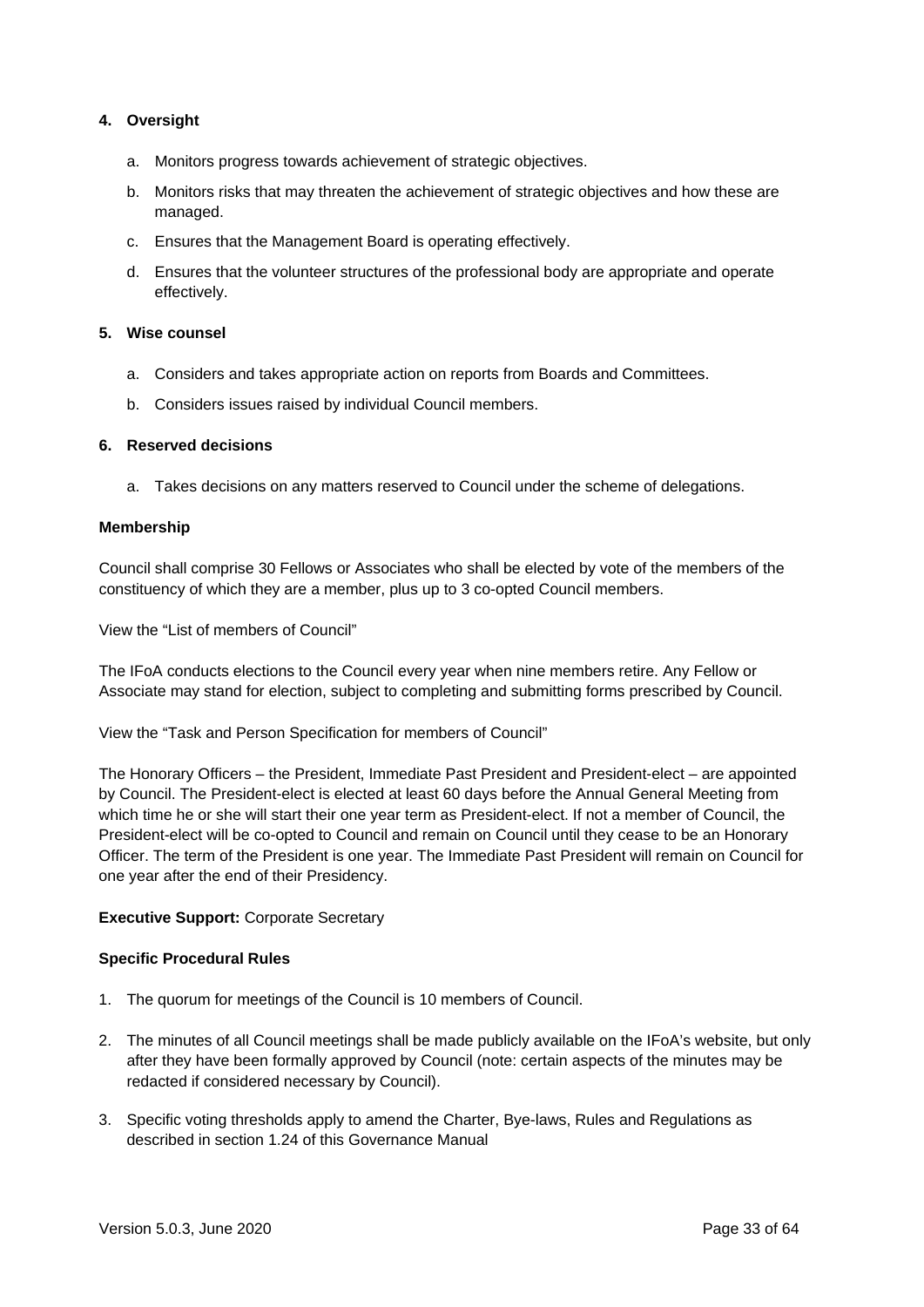# **MANAGEMENT BOARD Terms of Reference**

### **Purpose**

Under delegated authority, in accordance with the Governance Manual and with the strategy set by Council, oversees the operation and management of the IFoA and holds the Executive accountable for their activities. Management Board also monitors the effectiveness of the governance structure and framework and keeps the Governance Manual including its scheme of delegations up to date.

#### **Key Responsibilities**

#### **1. Strategy**

a. Develops proposals for strategy and submits these to Council for consideration and approval.

#### **2. Planning and Reporting**

- a. Develops and agrees the corporate plan and budget in line with the agreed strategy and with input from other Boards and Committees and Council.
- b. Reviews and agrees the Annual Report and Financial Statements in consultation with the Audit and Risk Committee and Council.
- c. Develops and agrees the risk framework and risk appetite in conjunction with the Audit and Risk Committee and Council.
- d. Develops proposals for subscriptions and other membership charges for approval by Council.
- e. Reports to Council on activities and progress in a timely and regular manner.
- f. Receives reports from the Audit and Risk Committee and responds formally to the Committee on any decisions taken and matters discussed.

#### **3. Governance**

- a. Complies with the Governance Manual
- b. Maintains the Governance Manual, including the scheme of delegations, consulting with Council on significant changes in principles, policy or structure.
- c. Appoints chairs (and where designated deputy chairs), except where expressly otherwise stated in the Scheme, and sets up terms of reference for, approves the plans and monitors the performance of:
	- i. Lifelong Learning Board
	- ii. Markets Development Board
	- iii. Policy and Public Affairs Board
	- iv. Practice Boards
	- v. Regulation Board
	- vi. Remuneration Sub-committee
	- vii. Research and Thought Leadership Board
	- viii. Scottish Board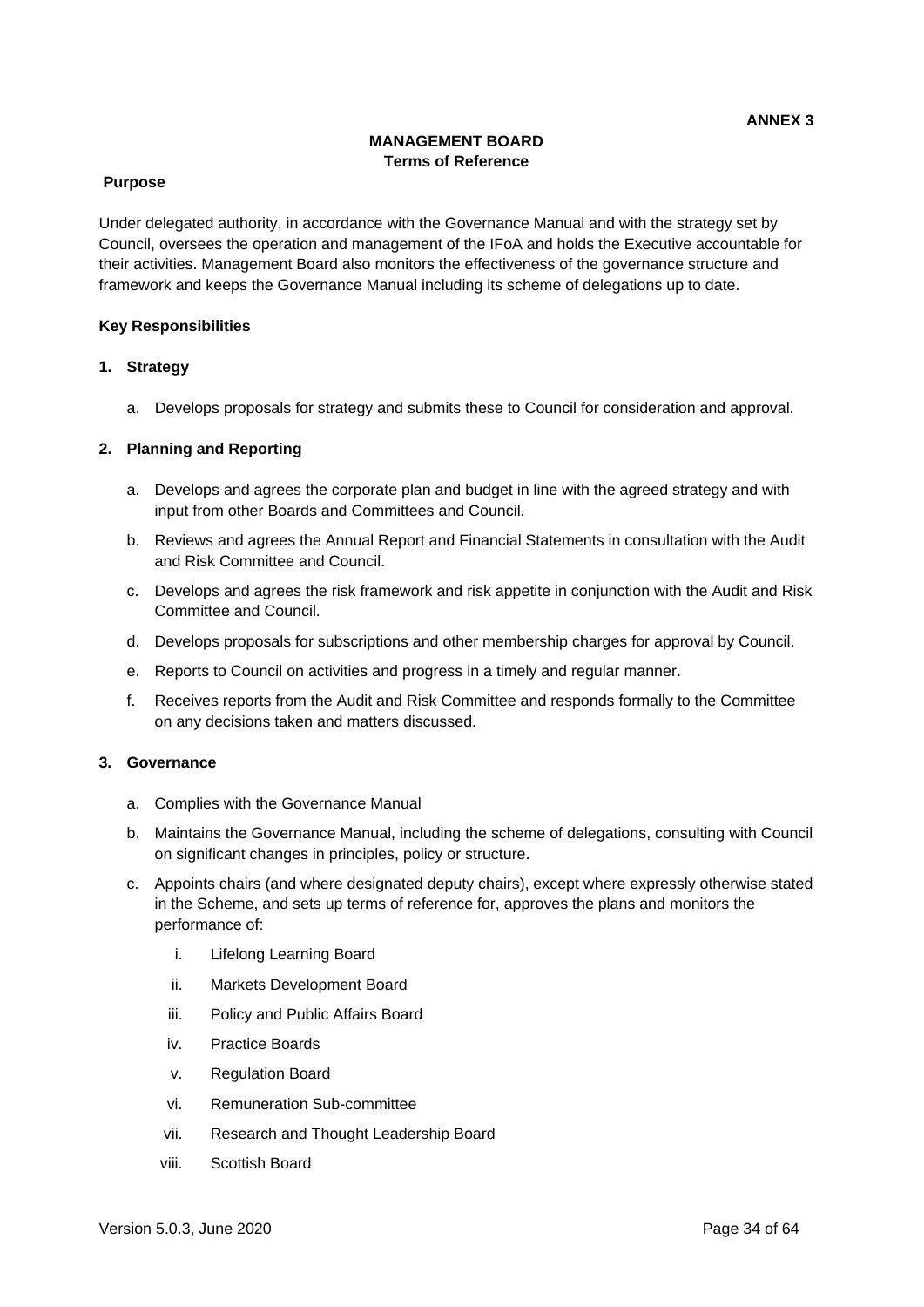- d. Appoints the Chief Executive.
- e. Appoints members to all boards and committees where not otherwise designated or appointed by Council on the recommendation of the relevant chair.
- f. Appoints the trustees of the IFoA Foundation (including, for governance reasons related to the Foundation's registration with the Office of the Scottish Charity Regulator), the trustee position reserved for a member of Council).
- g. Approves appointments of representatives to the International Actuarial Association (IAA) and Actuarial Association of Europe (AAE), on the recommendation of the Policy and Public Affairs Board.
- h. Appoints delegates to the General Assembly, the Treaty Board and board of directors of CERA.
- i. Appoints the Actuarial Research Centre Director.

### **4. Other Responsibilities**

- a. Conducts performance reviews and, through the Remuneration Sub-committee, sets the remuneration of the Chief Executive.
- b. Subject to consultation, as appropriate, approves new or amendments to Mutual Recognition Agreements or Memorandums of Understandings between the IFoA and another professional or regulatory body.
- c. Sets up task forces or project boards to deal with any new areas of activity or special projects.
- d. Subject to referring any matter for steer or decision by Council as it deems appropriate may:
	- i. Request a Board or Committee to undertake a specific activity and/or reorder its priorities.
	- ii. Deal with matters outside the authority of any Board or Committee, with matters concerning more than one Board or Committee that have not been resolved between them and with any disputes between Boards and Committees.
	- iii. Rule on matters on which a Board or Committee has been unable to reach a decision on a matter of principle, and/or where the relevant chair believes there is a matter of contention and/or considers it appropriate to seek endorsement.

### **5. Oversight**

- a. Oversees the operation and management of the IFoA and holds the Executive accountable for their activities.
- b. Oversees the allocation of resources to agreed projects and work streams.
- c. Oversees the operation of The Actuary.
- d. Monitors delivery of the corporate plan and expenditure against budget.
- e. Monitors risks and ensures that they are appropriately managed in line with the risk framework and appetite set by Council.
- f. Oversees the effectiveness of the Boards and Committees and the overall governance structure and framework.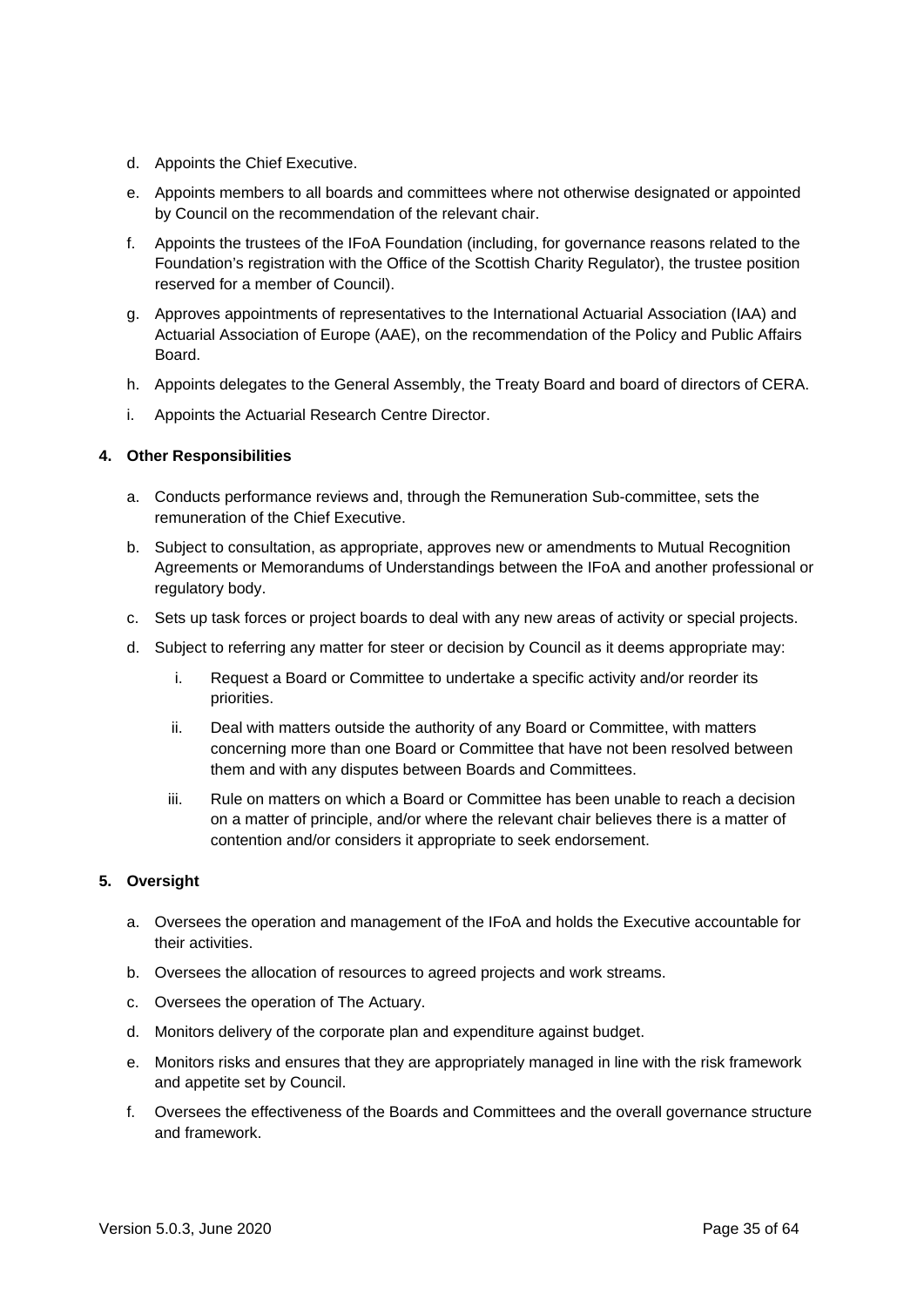## **Membership**

The Board shall comprise ten members, including:

- 1. A chair who is an actuary but is independent of both Council and the Executive
- 2. An independent lay member.
- 3. Three ex officio appointments the President, President-elect and the Chief Executive.
- 4. Three further members of Council, one of who may be nominated by the Scottish Board from among their number.
- 5. Two further Executive Directors nominated by the Chief Executive.

#### **Executive Support**: Corporate Secretary

#### **Specific Procedural Rules**

- 1. The quorum for meetings of Management Board is four members of Management Board, two of whom should be members of Council.
- 2. Should a vote be required, all votes are of equal standing and the Chair has no second or casting vote. However, no binding decisions can be made when the number of Executive members voting exceeds the number of non-Executive members voting.
- 3. The non-Executive members of the Management Board may convene a closed meeting if there are any matters that need to be discussed without any of the Executive members present.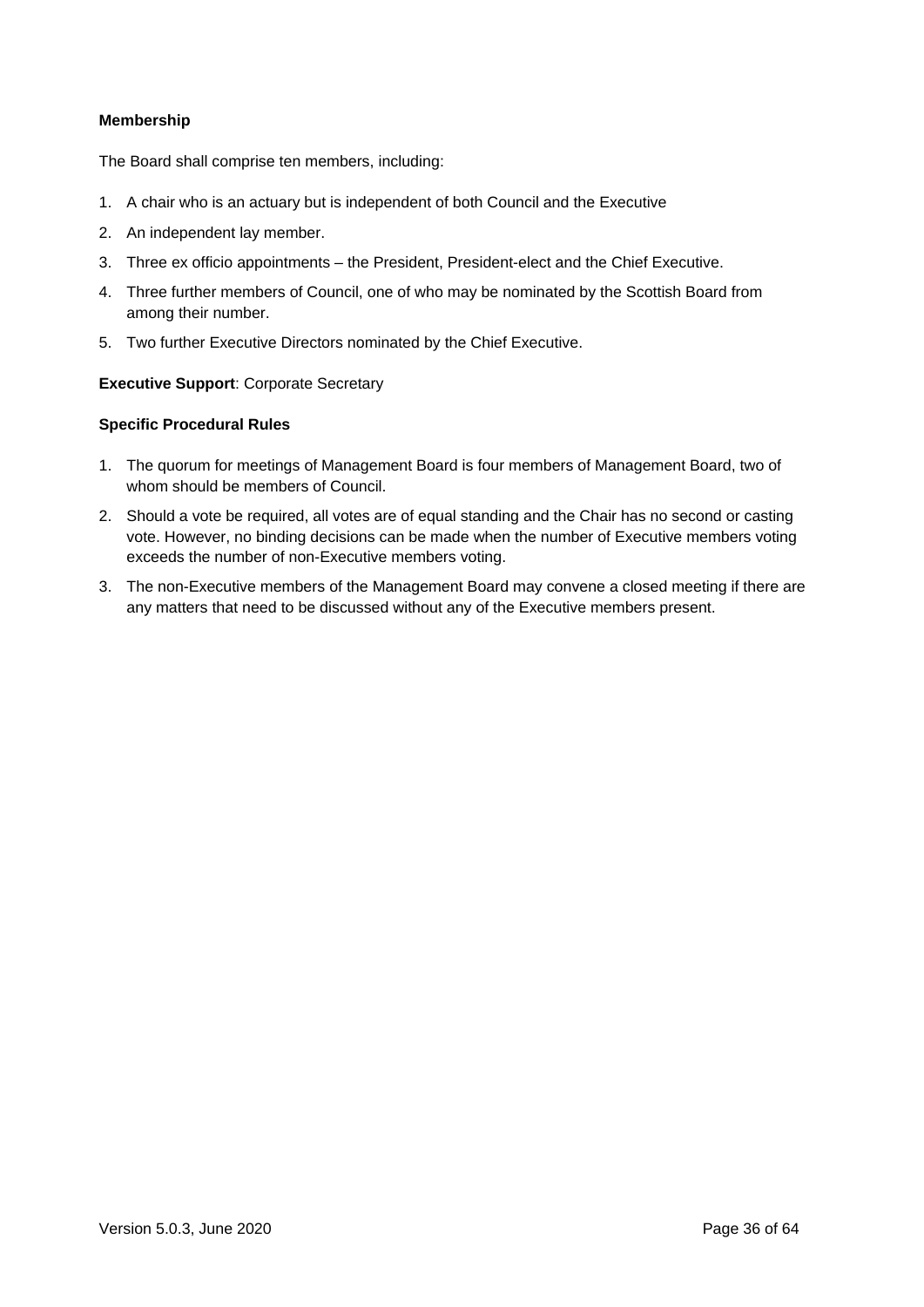#### **CHIEF EXECUTIVE'S RESPONSIBILITIES**

### **Purpose**

Leads the development of the strategic and operational plans, as directed by Council and enables the executive to deliver it. Creates the organisational capacity and reputation and the desired culture to support the plans. Accountable to Management Board (MB) for the delivery of the agreed strategy and operational plans and setting the priorities for the IFoA's executive management team.

#### **Key Responsibilities**

#### **1. Leadership**

- a. Promotes a member-centric culture in line with the values of the IFoA which supports high performance at an organisational and individual level.
- b. Acts as an active participant in the IFoA leadership structure articulating the IFoA's mission, vision and values in a way which engages all stakeholders in supporting and delivering the strategic objectives.
- c. Sets the standard for leadership, creating a clear direction for the Executive, volunteers and members.
- d. Sets the standards of behaviour, as a visible role model for the mutually respectful relationship between and within the Executive, Council, Boards and Committees, volunteers and members.
- e. Ensures appropriate reward and measurement systems are in place to drive progress towards strategic goals.
- f. Develops appropriate networks with key volunteers.
- g. Ensures that the IFoA is resourced effectively at all levels to deliver the operational plans.
- h. Supports the Executive's management team in building strong effective resources to deliver their respective goals.
- i. Develops succession plans for all key roles.
- j. Oversees the operation of the IFoA to ensure compliance with all legal and regulatory requirements.

#### **2. Planning**

- a. Engages with Council, MB and appropriate Boards and Committees to enable the development of the overall strategic vision for the IFoA for approval by Council.
- b. Works as an MB member and leads the executive team to create annual operating plans aligned with the overall strategy for ratification by Council.
- c. Ensures that MB is briefed on all relevant matters to enable it to fulfil its governance responsibilities.
- d. Identifies and scopes new opportunities and strategy to help build the IFoA's long term viability and strength.

### **3. External Promotion and Representation**

a. Supports the IFoA's volunteers, particularly the Presidential team, in their efforts to raise the profile and enhance the reputation of the IFoA.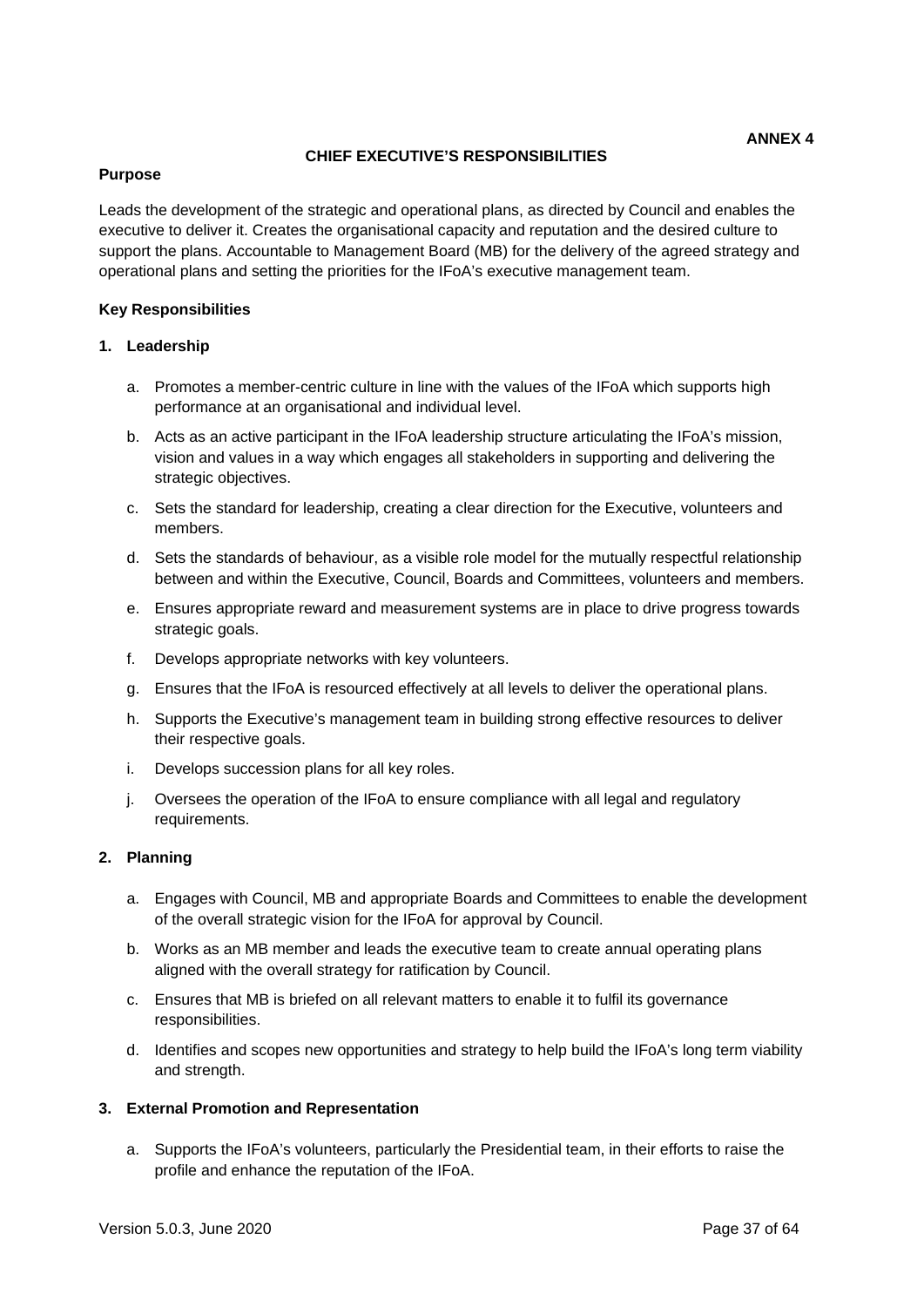- b. Develops networks with other organisations and individuals where appropriate.
- c. Acts as an advocate of the IFoA by representing its interests (other than on technical actuarial matters).

#### **4. Financial and Risk Management**

- a. Manages the IFoA's resources within agreed budgets and in accordance with legal, regulatory and accounting requirements.
- b. Ensures MB is regularly advised of the IFoA's financial health.
- c. Maintains the risk register, manages all risks in accordance with the risk appetite agreed by Council and ensures MB is regularly advised on the current and future risks to the IFoA.
- d. Ensures that the Governance Manual and its scheme of delegations are adopted in practice.
- e. Develops and implements appropriate Financial Regulations and Procedures.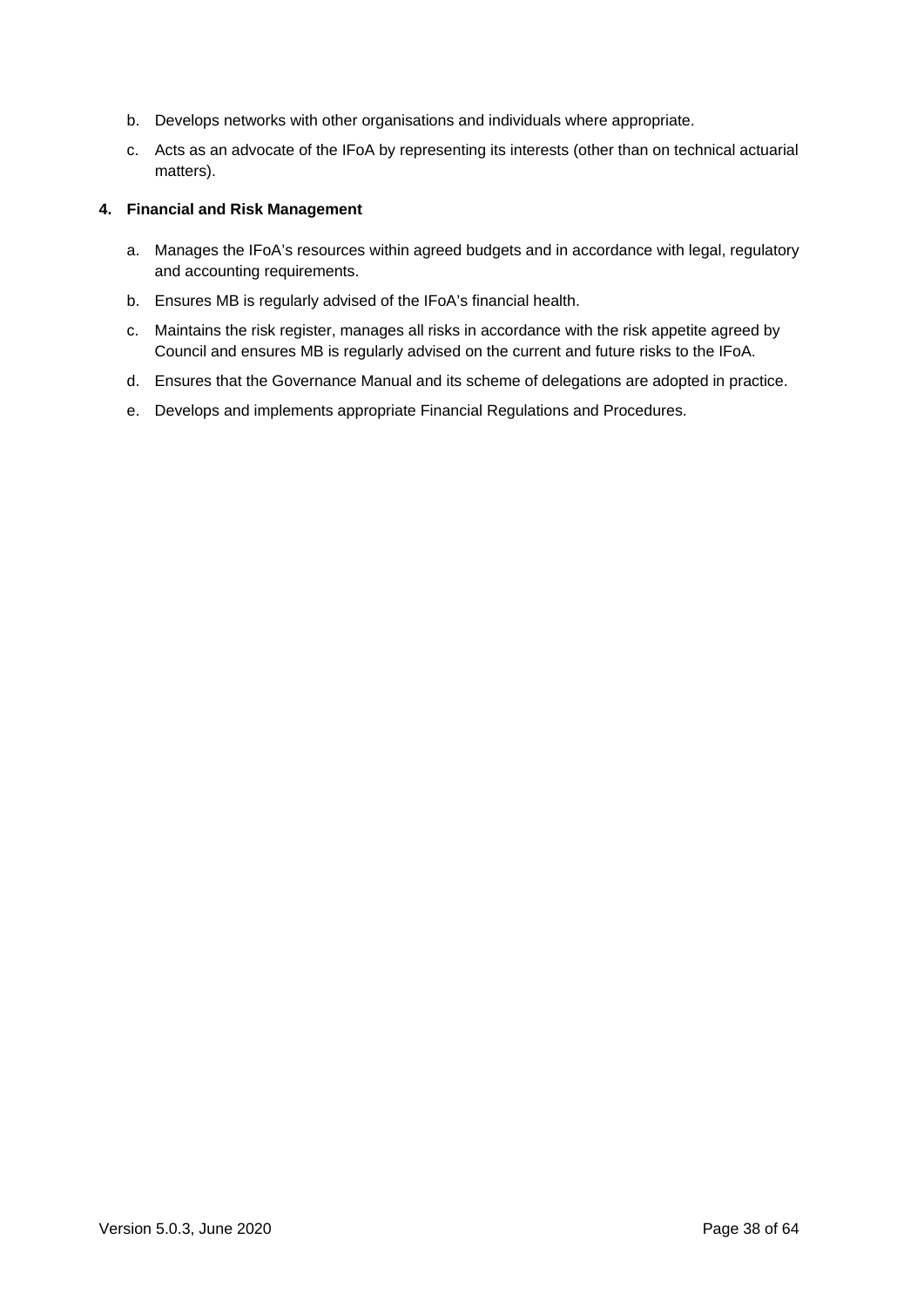# **ANNEX 5**

# **BOARDS AND COMMITTEES**

| <b>Board or</b><br><b>Committee</b>                        | <b>Objects</b>                                                                                                                                                                                                                                                                                                                                                                                                    | <b>Primary</b><br><b>Reporting Line</b> |
|------------------------------------------------------------|-------------------------------------------------------------------------------------------------------------------------------------------------------------------------------------------------------------------------------------------------------------------------------------------------------------------------------------------------------------------------------------------------------------------|-----------------------------------------|
| <b>Disciplinary</b><br><b>Board</b>                        | Oversees the management and operation of the Disciplinary<br>Scheme.                                                                                                                                                                                                                                                                                                                                              | Council                                 |
| <b>Audit &amp; Risk</b><br><b>Committee</b>                | Provides oversight to ensure that key risks are identified and<br>addressed and that the IFoA adopts a sound approach to<br>financial management and reporting.                                                                                                                                                                                                                                                   | Council                                 |
| <b>Nominations</b><br><b>Committee</b>                     | Oversees succession planning. Makes recommendations to<br>Council on:<br>Retirements from and co-options to Council<br>$\bullet$<br>Appointment of honorary officers (Presidential team)<br>$\bullet$<br>Appointment of chairs to Boards and Committees with a<br>$\bullet$<br>primary reporting line to Council<br>Appointment of Council members to Boards and<br>$\bullet$<br>Committees where designated.     | Council                                 |
| Lifelong<br><b>Learning Board</b>                          | Lifelong Learning Board Ensures that the IFoA lifelong<br>learning objectives are being delivered and remain<br>appropriate. Sets examination and exemption fees and<br>authorises regulations dealing with IFoA qualifications.<br>Oversees the admission, pre- and post-qualification learning<br>processes, including links with universities and the content of<br>continuous professional development (CPD). | Management<br><b>Board</b>              |
| <b>Markets</b><br><b>Development</b><br><b>Board</b>       | Ensures that the IFoA markets development objectives are<br>being delivered and remain relevant. Oversees market<br>development activities including priorities for geographic<br>regions and areas of work, relationship management with<br>both existing and prospective employers and further<br>development of the member proposition.                                                                        | Management<br><b>Board</b>              |
| <b>Policy and</b><br><b>Public Affairs</b><br><b>Board</b> | Ensures that the IFoA public affairs objectives are being<br>delivered and remain appropriate. Authorises consultation<br>responses, media releases, and communications to key<br>stakeholders, policy briefings and position statements.<br>Oversees all public affairs and policy outputs. Makes<br>recommendations to Council for honorary fellowships and<br>medals.                                          | Management<br><b>Board</b>              |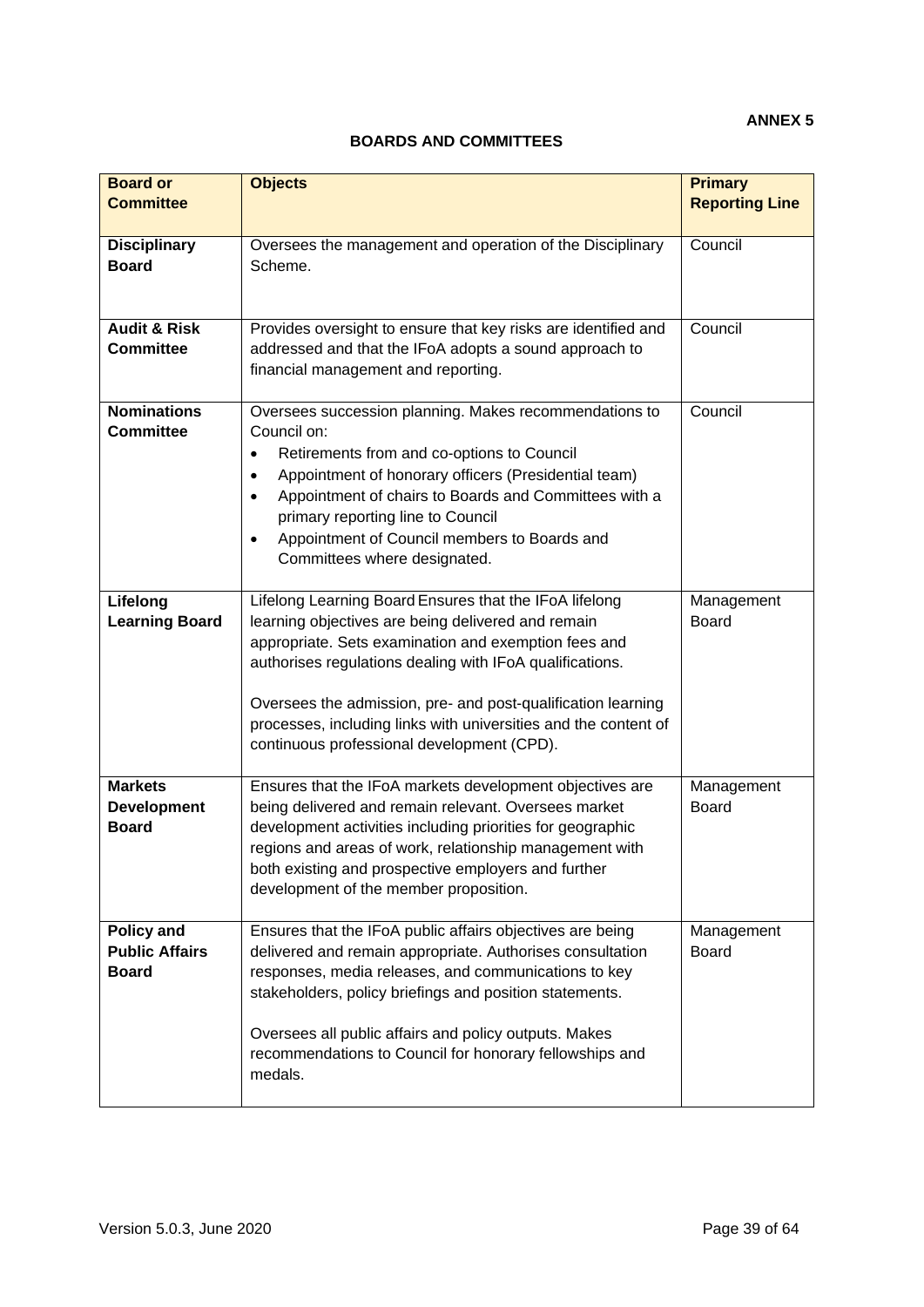| <b>Board or</b>        | <b>Objects</b>                                                                                                         | <b>Primary</b>             |
|------------------------|------------------------------------------------------------------------------------------------------------------------|----------------------------|
| <b>Committee</b>       |                                                                                                                        | <b>Reporting Line</b>      |
|                        |                                                                                                                        |                            |
| <b>Regulation</b>      | Ensures that the IFoA regulatory objectives are being                                                                  | Management                 |
| <b>Board</b>           | delivered and remain appropriate.                                                                                      | <b>Board</b>               |
|                        |                                                                                                                        |                            |
|                        | Authorises codes and standards relating to professional                                                                |                            |
|                        | conduct and competence, including the CPD Scheme.                                                                      |                            |
|                        |                                                                                                                        |                            |
|                        | Oversees the proper integration of the IFoA's regulatory                                                               |                            |
|                        | framework in all activities.                                                                                           |                            |
| <b>Research and</b>    |                                                                                                                        |                            |
| <b>Thought</b>         | Ensures that the IFoA learned society and thought leadership<br>objectives are being delivered and remain appropriate. | Management<br><b>Board</b> |
| Leadership             |                                                                                                                        |                            |
| <b>Board</b>           |                                                                                                                        |                            |
|                        | Oversees coverage, dissemination, quality and funding of                                                               |                            |
|                        | research and thought leadership activity as well as                                                                    |                            |
|                        | recognising excellence in research through the award of                                                                |                            |
|                        | prizes.                                                                                                                |                            |
| <b>Scottish Board</b>  | Encourages development of the actuarial community,                                                                     | Management                 |
|                        | advancement of academic development and a raised public                                                                | <b>Board</b>               |
|                        | profile in Scotland.                                                                                                   |                            |
|                        |                                                                                                                        |                            |
| <b>Practice Boards</b> | Support IFoA objectives by adopting and promoting the                                                                  | Management                 |
|                        | values of Community, Integrity and Progress among                                                                      | <b>Board</b>               |
|                        | actuaries working in each practice area. Acts as a source of                                                           |                            |
|                        | expertise among actuaries and to other Boards and                                                                      |                            |
|                        | Committees and promotes, supports and champions the                                                                    |                            |
|                        | interests of members of each community. Practice Boards                                                                |                            |
|                        | have been established in the following practice areas:                                                                 |                            |
|                        | Finance and Investment<br>$\bullet$                                                                                    |                            |
|                        | General Insurance<br>$\bullet$                                                                                         |                            |
|                        | <b>Health and Care</b><br>$\bullet$                                                                                    |                            |
|                        | Life<br>$\bullet$                                                                                                      |                            |
|                        | Pensions<br>$\bullet$                                                                                                  |                            |
|                        | Resource and Environment<br>$\bullet$                                                                                  |                            |
|                        | <b>Risk Management</b><br>$\bullet$                                                                                    |                            |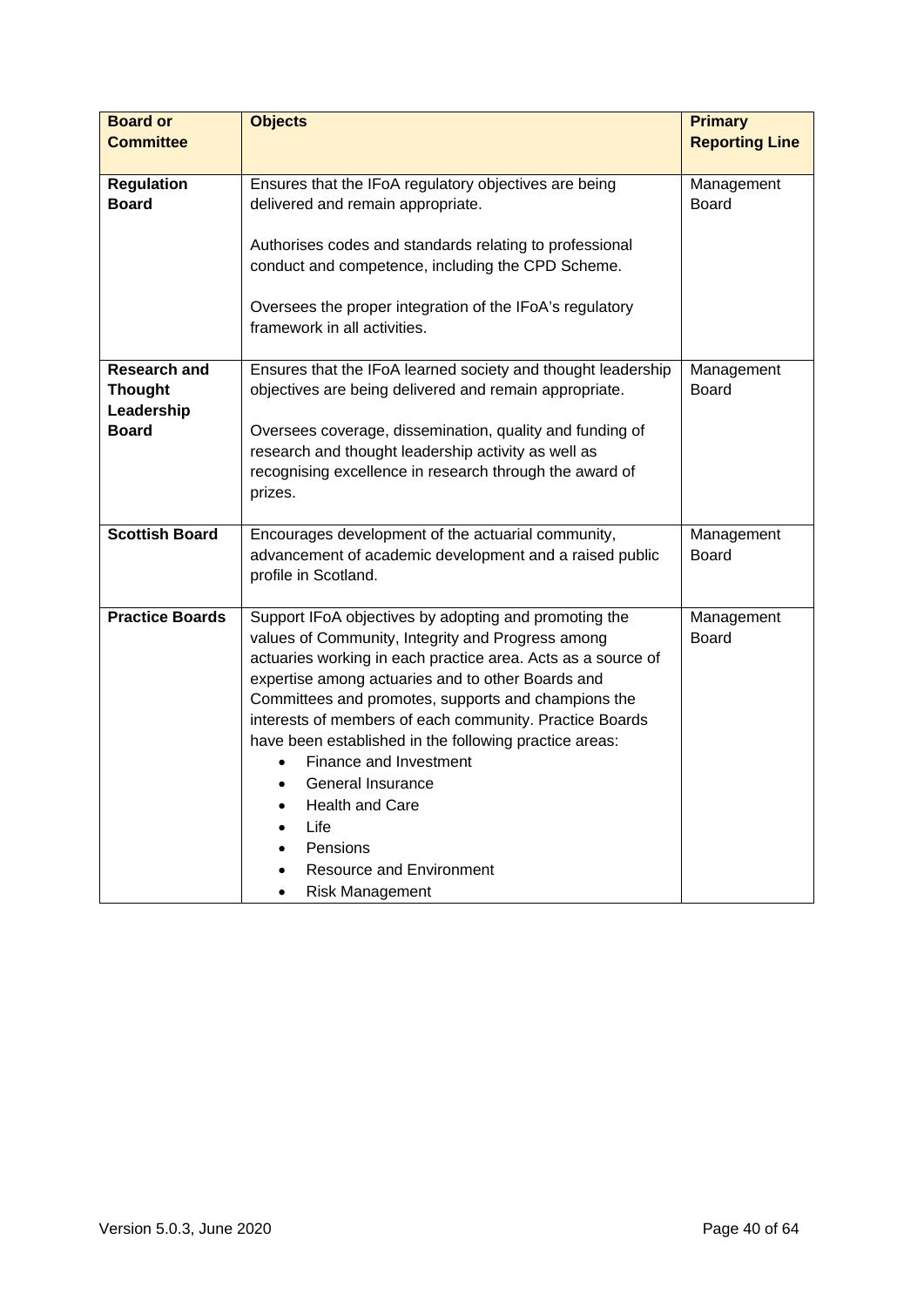# **RULES AND PROCEDURES FOR BOARDS AND COMMITTEES**

#### **Application**

1. These rules and procedures apply to Council and to any Board, Committee, sub-committee or working party established by and within the IFoA (referred to as a Body hereafter), other than where specific rules or procedures are set out in the Terms of Reference for a Body (when such specific rules and procedures shall take priority).

#### **Membership**

- 2. The membership of each Body shall vary dependent on what is appropriate given its nature and purpose. The membership constitution must, however, be set out in the Body's Terms of Reference.
- 3. Other than where specifically designated otherwise, members shall be appointed to the Body by the body to which the Body reports on the recommendation of the Chair. In making such recommendations, the Chair shall seek to ensure an appropriate balance of skills, experience and diversity. Appointments will normally be for a fixed term, typically two or three years, with one renewal option (any such renewal being of the same duration). The body to which the Body reports shall have the authority to remove the Chair or member of the Body.
- 4. Members may resign at any time by giving written notice to the Chair.

#### **Chair and Deputy Chair**

- 5. Meetings of Council shall be chaired by the President. The President may nominate either the President-elect or Immediate Past President to act as chair. In the absence of such nomination the President-elect and Immediate Past President shall agree who will chair the meeting between them. In the absence of the President or such designate, such other person as the members of Council present shall determine may act as chair.
- 6. In all other cases, meetings shall be chaired by a Chair appointed by the body to which the Body reports. The Chair must designate another member to chair a meeting in his/her absence, unless the position of Deputy Chair is designated in the Body, in which case the Deputy Chair will chair the meeting. In the absence of such designate, such other person as the members of the body concerned shall determine may act as chair in his/her place.

#### **Quorum and Adjournment**

- 7. Unless otherwise stated in a Terms of Reference, a Body shall be quorate if at least one third of the membership is present (rounded up to the nearest whole number). A Body may continue to act notwithstanding any casual vacancy in its membership, but the quorum requirement shall be applied as if there were no such casual vacancy.
- 8. In the absence of a quorum, any decisions taken shall be subject to ratification at the next quorate meeting.

#### **Notice of Meetings**

9. A schedule of meetings shall be agreed with the Chair and made available to members one year in advance. The frequency of meetings shall vary dependent on the purpose and work load of each Body, however at least two meetings shall be scheduled per annum. It is recognised that sub-committees and working parties by their very nature may be convened to deal with specific matters and shall therefore meet as and when the need arises.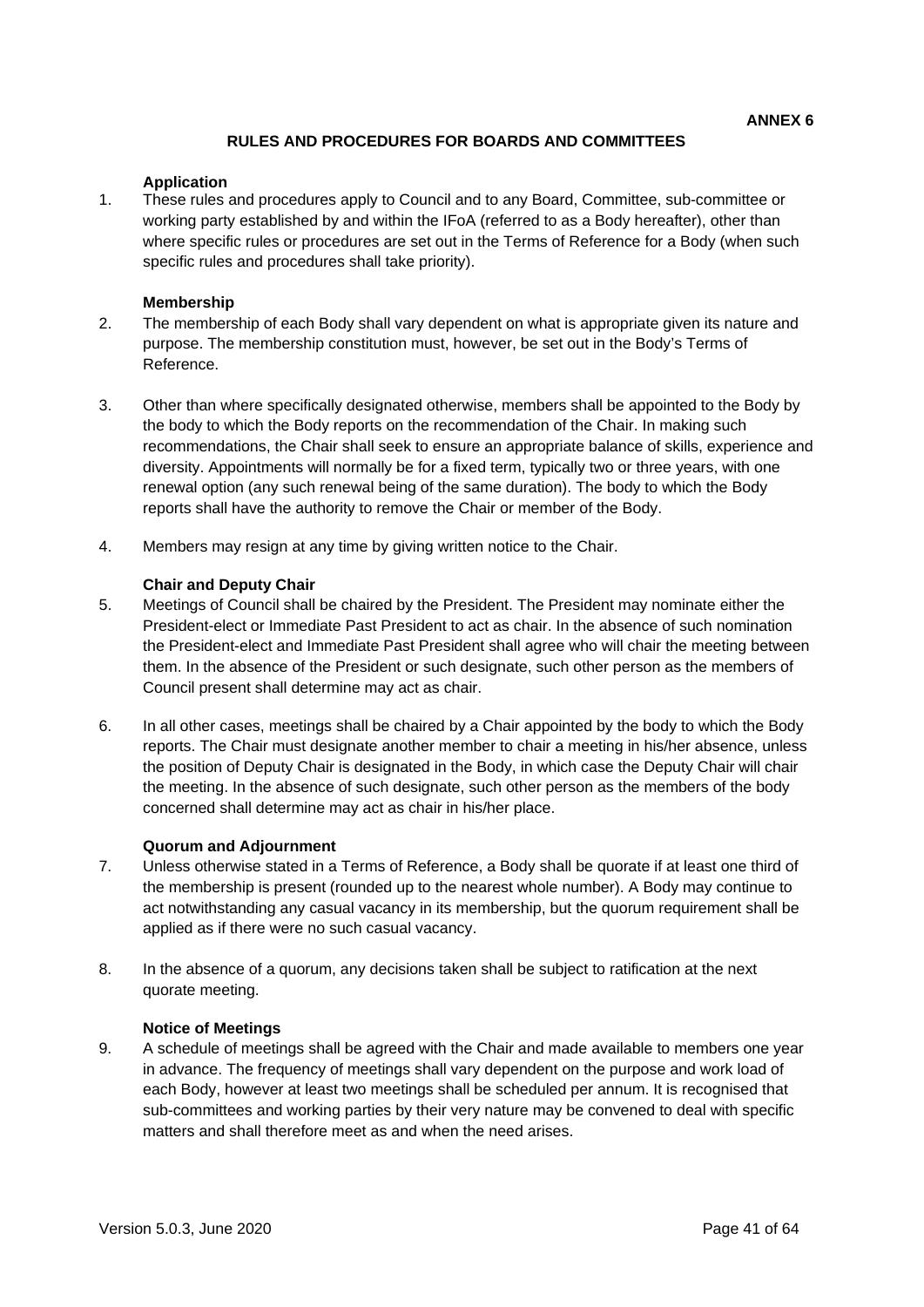- 10. Unscheduled meetings of a Body may be called by the Chair at any time (provided notice is given as per paragraph 11) where specific or urgent attention must be given to a particular matter.
- 11. Notification of a meeting together with its agenda shall be given to members by e-mail at the address supplied to the Body's secretary not less than seven days in advance of the meeting. Each notice shall specify the date, time and place of the meeting. The accidental omission to give notice of a meeting shall not, however, invalidate the business of the meeting.
- 12. A meeting may be called at short notice if all the members of the Body at that time so agree.

#### **Confidentiality**

- 13. The business of all IFoA Boards, Committees, sub-committees and working parties is confidential to the IFoA, and should not be disclosed outside the IFoA without the written consent of the IFoA's Chief Executive. This does not prohibit members of a Body discussing papers with:
	- a. members of other IFoA Bodies and in fact pro-active consultation and dialogue is encouraged (see sections 1.60 and 1.61 of the Governance Manual); or
	- b. a person or persons (such as colleague(s)) whose reactions or views may serve as a measure of the effectiveness of proposals, ideas, etc. being put forward for consideration by a Body, therefore helping members of the Body frame their own reactions or views.
- 14. Where it is determined that a paper is confidential only to a particular Body the degree of confidentiality should be made clear. In such cases, members shall not divulge the papers or discussion to anyone who is not a member of the Body without the consent of the Chair.

#### **Conduct of Meetings**

- 15. The business of meetings shall be as set out in the pre-circulated agenda.
- 16. Members must give notice to the Chair at the earliest opportunity prior to the next scheduled meeting of a proposed item of business. The Chair shall decide on its inclusion in the business for the next scheduled meeting or at a subsequent meeting. Agendas and papers must be approved by the Chair prior to issue to other members.
- 17. Papers shall normally be issued to members with the agenda within the timescales set out at paragraph 11. Where this is not practicable for valid reasons, papers shall be issued to members no later than two days prior to a meeting. Papers tabled at the meeting will only be considered at the discretion of the Chair.
- 18. The consideration of any business not notified in the agenda may only be permitted at the discretion of the Chair.
- 19. Any member who has a personal interest or any perceived or actual conflict of interest in any item of business shall, as soon as practicable, disclose that fact to the Body and shall withdraw from that part of the meeting unless specifically requested to be present by the Chair. A list of such personal interests and conflicts shall be maintained by the secretary of the Body.
- 20. Any member shall be entitled to speak to an item but the Chair may, having regard to equity of opportunity, limit the duration and frequency of a members' contribution to any one item of business.
- 21. Unless otherwise stated in a Terms of Reference, a decision shall be passed by a majority of members present. Agreement may be reached at meetings by general assent without a formal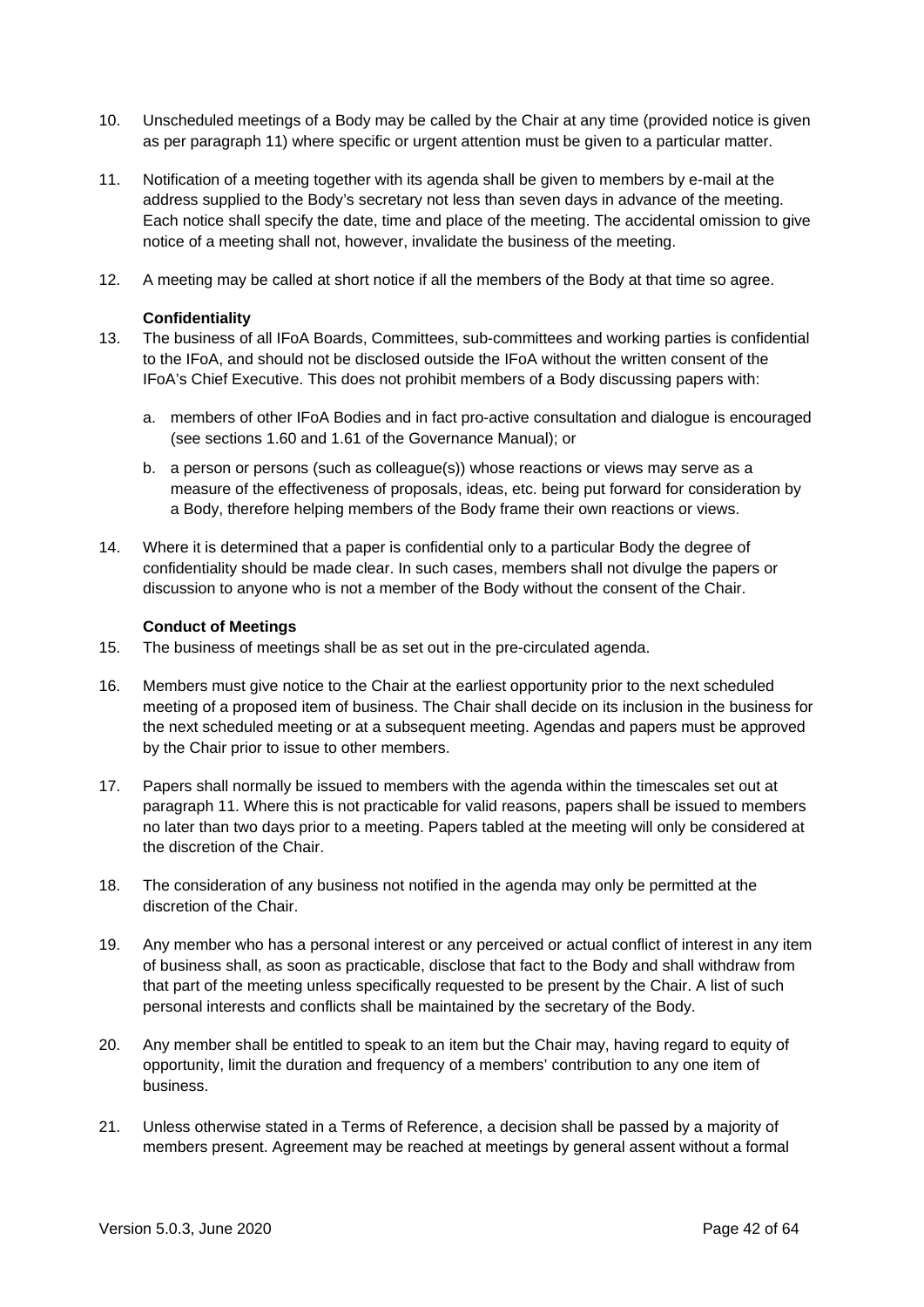vote. Where a vote is considered necessary by the Chair, this shall be carried out by way of a show of hands. In the case of an equality of votes, the Chair shall have a second or casting vote.

- 22. Participation at any meeting may take place remotely, including through the use of telephone or video conference facilities where one or more members may be in a different location, provided that each member is able to speak to and hear the other members and be heard by them. The conduct of any meeting by such remote means shall be regulated in such a manner as the Chair may from time to time see fit.
- 23. A member who is unable to attend a meeting may vote either in advance by e-mail to the relevant secretary or may authorise the Chair or another member of the Body to vote on their behalf.
- 24. Other non-members attending a meeting shall be entitled to attend, and allowed to speak at, meetings strictly on invitation of the Chair. Attendance by non-members should, however, be occasional (not permanent), for example where it may in particular be necessary to allow suitable persons to speak to the content of papers submitted to the Body.
- 25. A note of attendees at each meeting shall be recorded in the minutes. Apologies for absence from a meeting must be given to the Chair (or nominated member).
- 26. Each Body shall be provided with a secretary by the IFoA or, if not appropriate, the Body shall elect a member to act as secretary to prepare draft minutes of each meeting. Draft minutes shall be circulated to the Chair for consideration prior to wider circulation to other members normally within one week of the meeting. All minutes must be approved as an accurate record at the following quorate meeting. All minutes must be stored securely in an IFoA central depository held by the Executive.
- 27. Some business may be dealt with out of formal meeting by correspondence, telephone or video communication, or by other means, where deemed necessary by the Chair. Any decisions taken between meetings shall be formally recorded in the minutes of the next meeting.

#### **Effectiveness**

28. The Chair shall carry out a review of the effectiveness of the Body at least once each year. The result of this review shall be reported by the Body to the body to which the Body reports.

#### **Delegation**

29. The Body may delegate any of its powers to such body or person(s) it considers appropriate. A written record shall be made of any such delegation, together with any procedures to be followed and/or constraints imposed on the exercise of the delegated power. Any decisions made under such delegated powers shall be reported to the Body at the next meeting.

#### **Expected Performance**

30. All members should comply with the rulings from the Chair in the conduct of the business at IFoA meetings. All members should respect the Chair, colleagues and employees of the IFoA and treat them with courtesy. All members should apply this principle in their dealings with IFoA stakeholders and members of the public when performing duties as representatives of the IFoA. Members should devote sufficient time to undertake their work with due diligence and care. Levels of individual performance will be considered by the Chair when reviewing the Body's effectiveness each year and included in the report that is made on the Body's effectiveness to the body to which the Body reports.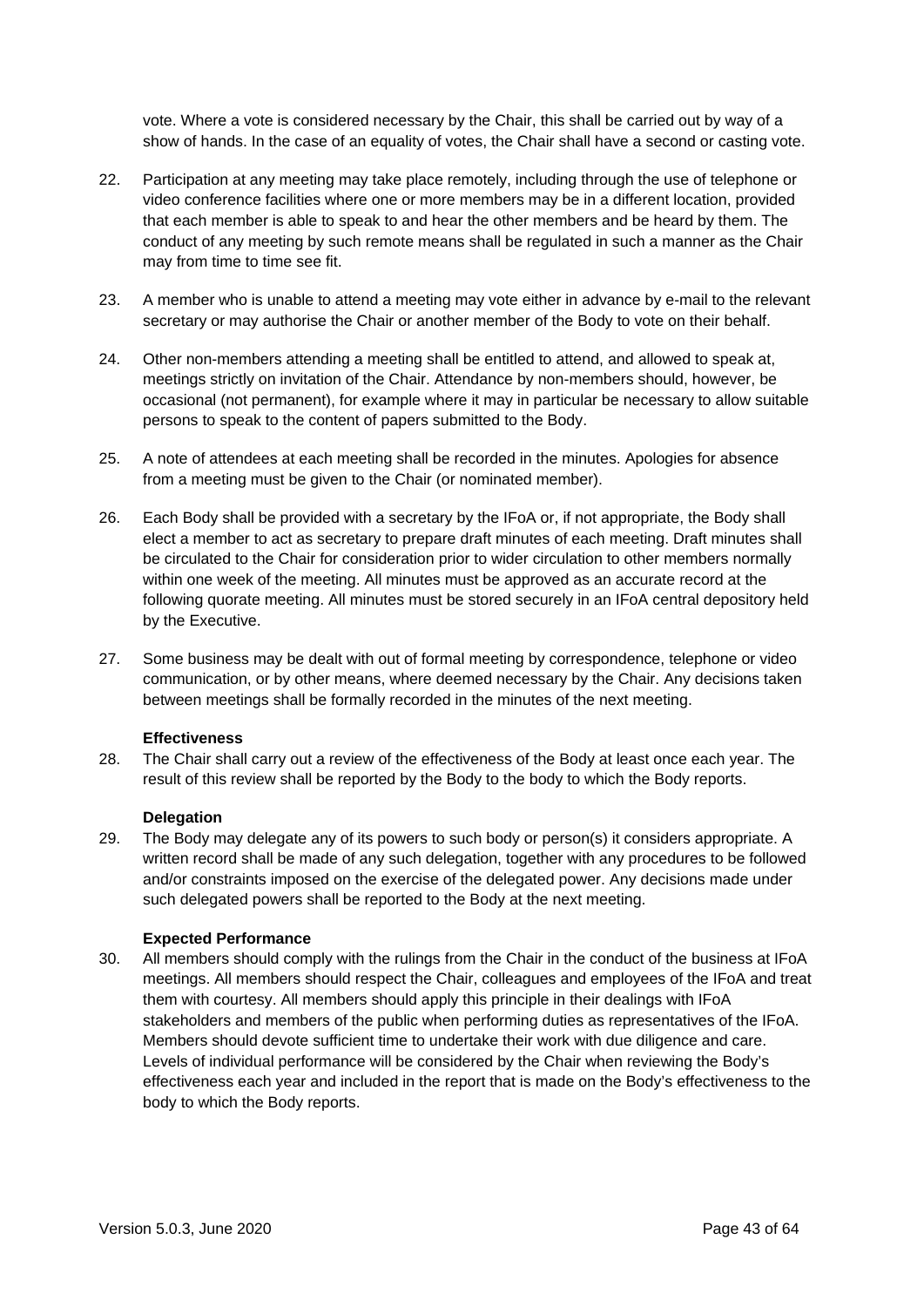# **DISCIPLINARY BOARD Terms of Reference**

## **Purpose**

Oversees the management and operation of the Disciplinary and Capacity for Membership Schemes.

*Note: A number of capitalised terms used in this Terms of Reference are as defined in the Disciplinary and Capacity for Membership Schemes.*

#### **Key Responsibilities**

#### **1. Planning and Reporting**

- a. Provides bi-annual reports to Council and such other interim reports on specific issues as it deems necessary, working with the Regulation Board.
- b. Produces an annual report to the IFoA.
- c. Gives feedback to Council and/or Regulation Board and/or Financial Reporting Council (FRC) and/or any of its operating bodies on lessons learned from any proceedings conducted under the Disciplinary and Capacity for Membership Schemes, in respect of any standards, advice, guidance, memorandum or statement on professional conduct, practice or duties issued by them.
- d. Provides such guidance on procedures as it considers necessary for the performance by the IFoA of functions under rule 4.20 of the Disciplinary and Capacity for Membership Schemes.
- e. Provides advice and guidance to Council about entering into mutual disciplinary agreements with actuarial associations outside the UK who are members of the International Actuarial **Association**

### **2. Governance**

a. Complies with this Governance Manual except where there is any conflict with the Disciplinary and Capacity for Membership Schemes, in which case the Disciplinary and Capacity for Membership Schemes will take priority.

### **3. Oversight**

- a. Oversees the management and operation of the Disciplinary and Capacity for Membership Schemes.
- b. Receives and considers reports from the Independent Examiner, from any Chair, committee, panel or tribunal appointed under this Scheme, from the Financial Reporting Council regarding Allegations considered under the FRC Scheme and from the Chief Executive on the operation of the Disciplinary and Capacity for Membership Schemes.

### **4. Oversight**

- a. Decides the maximum fine which an Adjudication Panel may invite a Respondent to pay under Rule 6.6(b) of the Disciplinary and Capacity for Membership Schemes.
- b. Sets and monitors the time frames for investigations and proceedings under the Disciplinary and Capacity for Membership Schemes.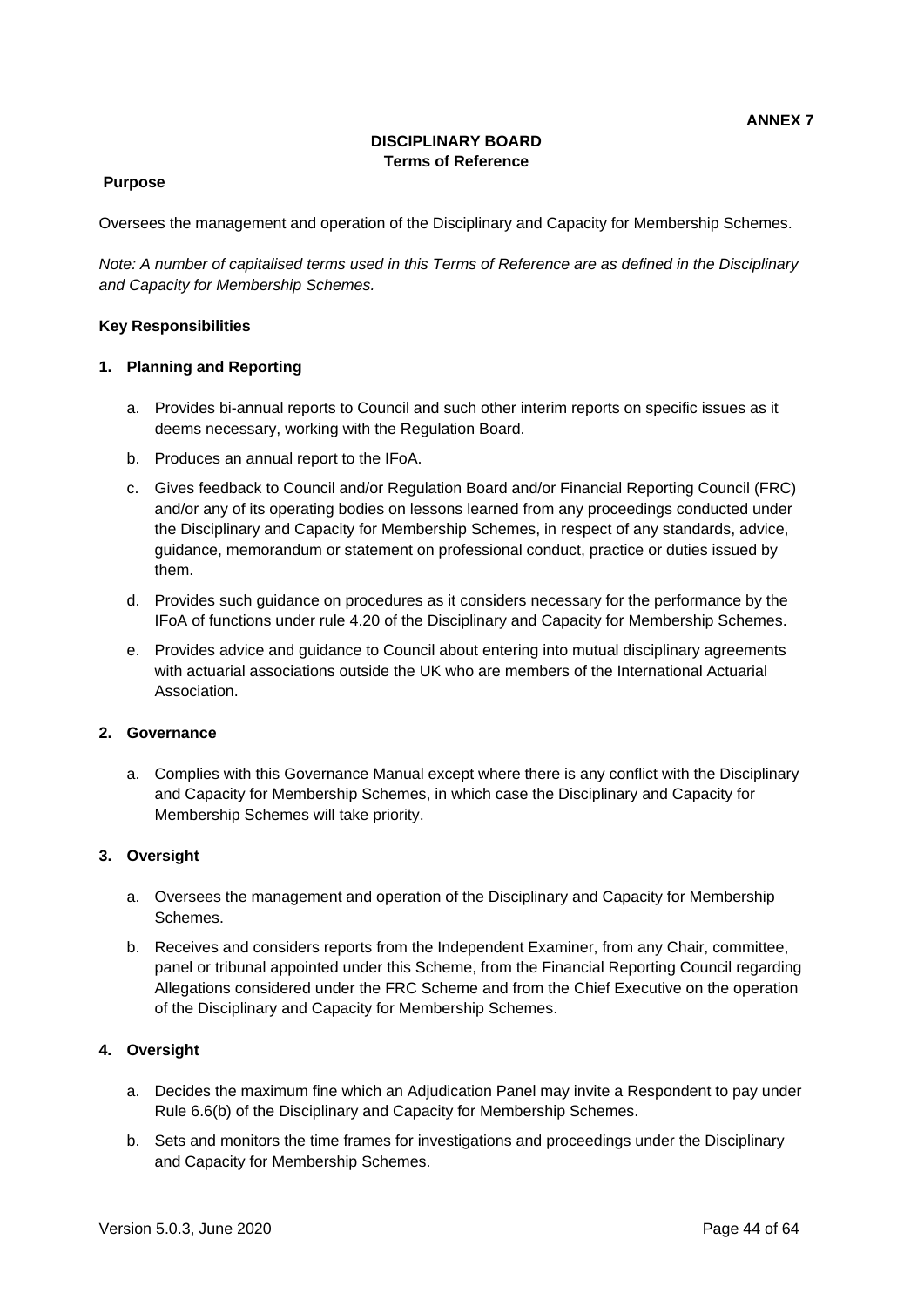- c. Organises training of those involved in the Disciplinary and Capacity for Membership Schemes.
- d. Makes and varies such regulations (not being inconsistent with the Charter, Bye-laws, Rules or the Disciplinary and Capacity for Membership Schemes) as it considers necessary for the implementation of the Disciplinary and Capacity for Membership Schemes and for the performance of the Investigation Actuaries, Interim Orders Panels, Adjudication Panels, Disciplinary Tribunal Panels and Appeal Tribunal Panels of their respective functions under the Disciplinary and Capacity for Membership Schemes.
- e. Provides guidance on procedure it considers appropriate not being inconsistent with the Disciplinary and Capacity for Membership Schemes for the performance of functions under the Disciplinary and Capacity for Membership Schemes.
- f. Such other functions as shall be agreed from time to time by the Council.
- g. The Board may at any time, subject to the agreement of the Council or such other body delegated by them for the purpose, arrange for a review of the provisions and operation of the Disciplinary and Capacity for Membership Schemes or any aspect of it to be undertaken.
- h. The Board shall from time to time provide guidelines for the manner in which sanctions involving education, retaining and/or supervised practice under the Disciplinary and Capacity for Membership Schemes may be imposed. Such guidelines shall be published by the IFoA.
- i. Works with Regulation Board in relation to delivery of enforcement elements of the IFoA's regulatory strategy.

#### **Membership**

The Board shall comprise nine members appointed by the Disciplinary Appointments Committee:

- Three lay members, one of whom shall be nominated as chair
- Six Fellows

The Disciplinary Appointments Committee shall comprise six members:

- A lay member appointed by the President of the Chartered Institute of Personnel and Development
- A lay member being a Queen's Counsel, appointed alternately by the Dean of the Faculty of Advocates and the Chair of the General Council of the Bar, who shall be Chair
- Four Fellows appointed by Council. Each appointment shall be for three years.

#### **Executive Support:** Senior Disciplinary Lawyer

#### **Specific Procedural Rules**

- 1. Specific procedural rules apply to the operation of the Disciplinary Board and the various judicial committees and panels established under the Disciplinary and Capacity for Membership Schemes. The Disciplinary and Capacity for Membership Schemes takes priority in the case of any conflict with these Terms of Reference.
- 2. The minutes of Disciplinary Board shall be made publicly available on the IFoA's website but only after they have been formally approved at a subsequent meeting of the Disciplinary Board (note: certain aspects of the minutes may be redacted if considered necessary by the Disciplinary Board).

*View the Disciplinary and Capacity for Membership Schemes*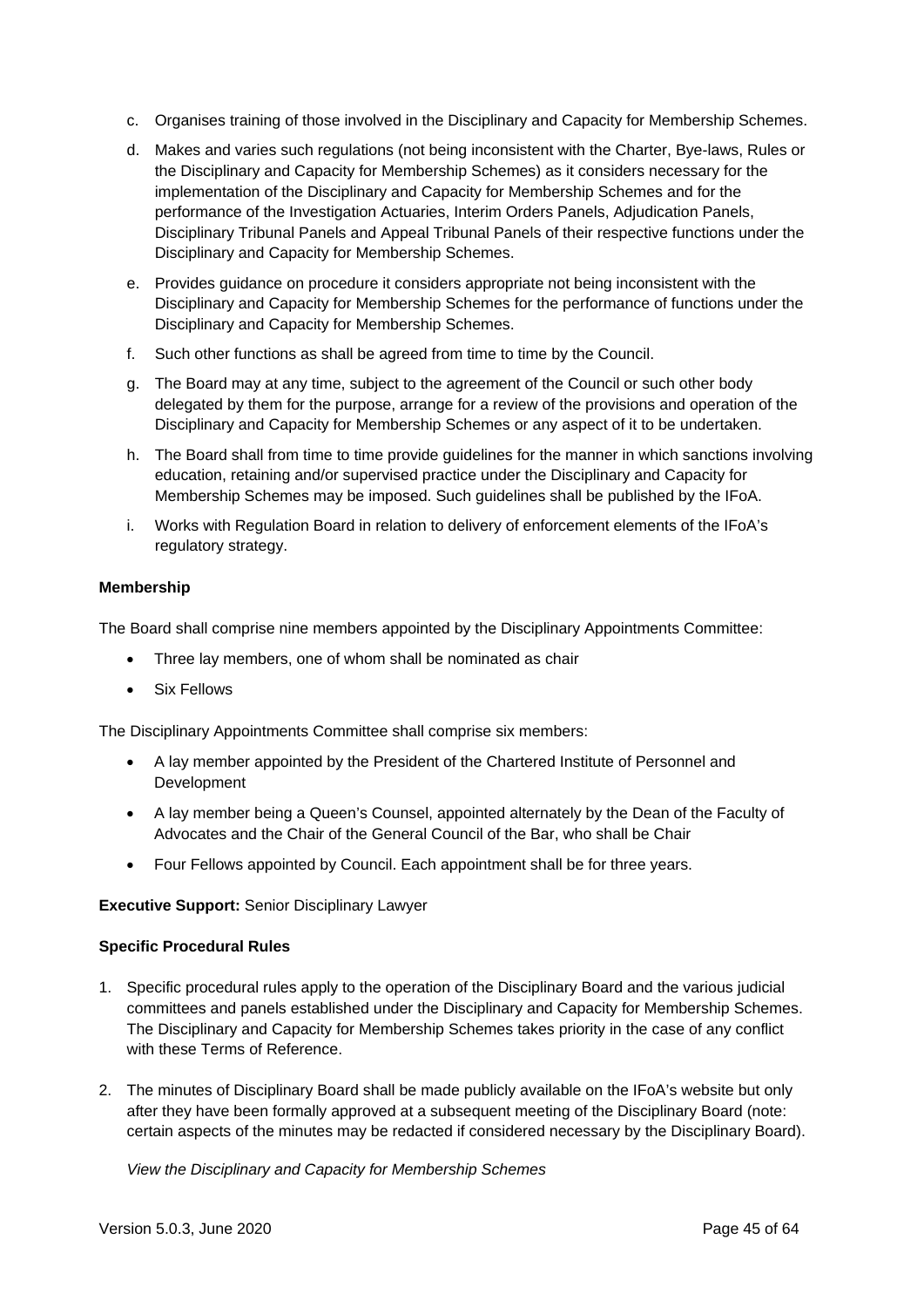# **AUDIT AND RISK COMMITTEE Terms of Reference**

#### **Purpose**

Provides oversight to ensure that key risks are being identified and addressed and that the IFoA adopts a sound approach to financial management and reporting.

#### **Key Responsibilities**

#### **1. External Auditors**

- a. Agrees, for approval by Council subject to confirmation by a membership vote, the appointment of the external auditor and their fees.
- b. Reviews any non-audit services provided by the external auditor to ensure this provision does not impair the external auditor's independence or objectivity.
- c. Discusses with the external auditor, before audit commences, the nature and scope of the audit, and reviews the external auditor's quality control procedures and steps taken by the external auditor to respond to regulatory and other requirements.
- d. Reviews the external auditor's recommendations and management letters together with management's response.
- e. Monitors the performance of the external auditor.

#### **2. Financial Statements**

- a. Reviews the annual financial statements and challenges where necessary the actions and judgements of management in relation to them before submission to Council, paying particular attention to:
	- i. Critical accounting policies and practices, and any changes in them.
	- ii. Decisions requiring a major element of judgement.
	- iii. The extent to which the financial statements are affected by any unusual transaction in the year and how such transactions are disclosed.
	- iv. The clarity of disclosures.
	- v. Significant adjustments resulting from the audit.
	- vi. The going concern assumption.
	- vii. Compliance with accounting standards and other legal requirements.
- b. Reports to Management Board and to Council on the appropriateness of the annual financial statements.

# **3. Internal Auditors**

- a. Appoints the internal auditor and reviews the internal auditor's performance.
- b. Agrees the annual internal audit plan and the internal auditor's fees.
- c. Reviews reports from the internal auditor and management's responses to those reports.
- d. Discusses with the Management Board the effectiveness of the internal audit arrangements.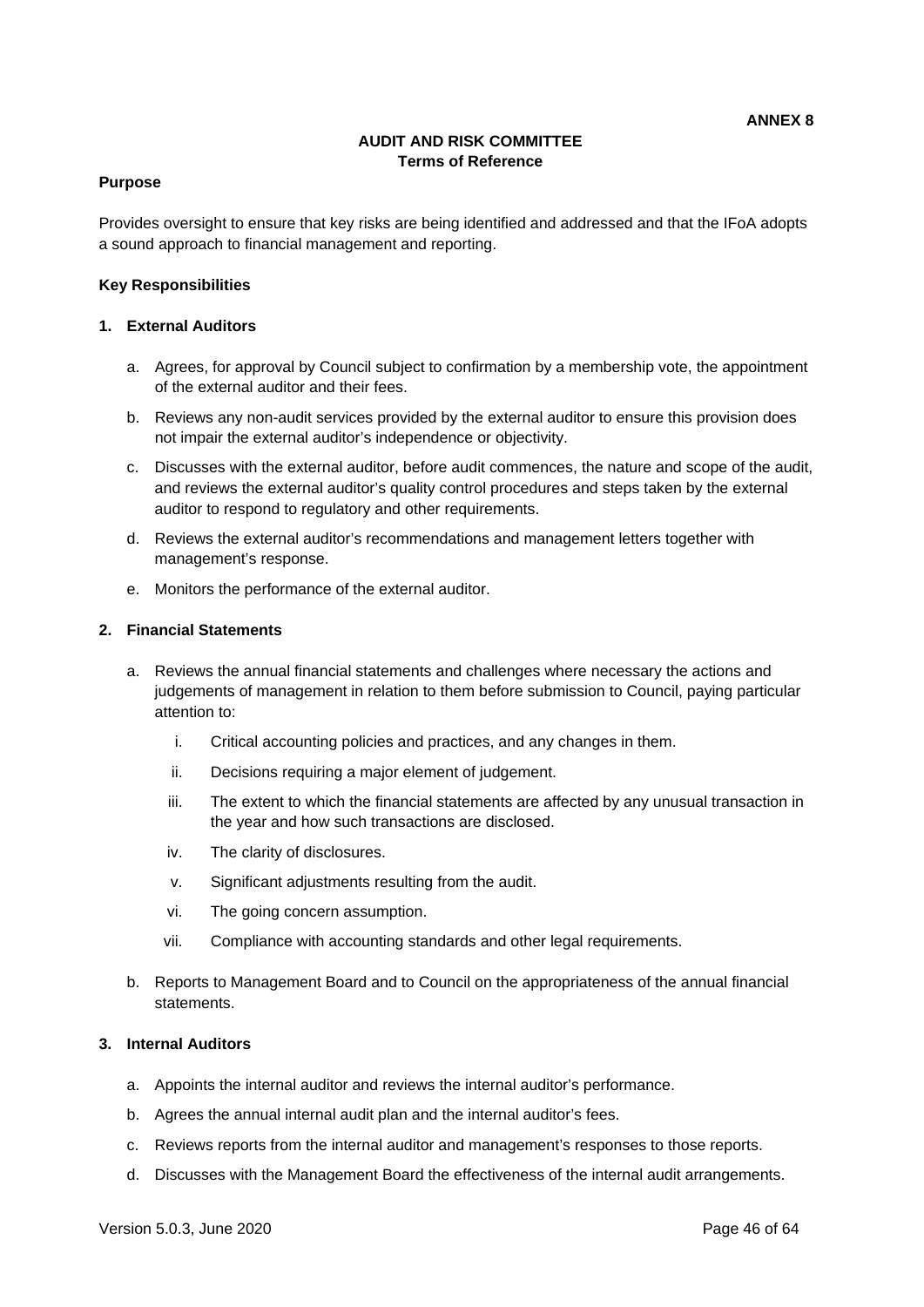### **4. Risk Management**

- a. Reviews the approach to the identification of the key risks that might affect the achievement of strategic objectives, how these risks are being monitored and the steps that are taken to mitigate those risks.
- b. Reviews management's reports on the effectiveness of systems of internal financial control, financial reporting and risk management.
- c. Reviews the statement on internal control systems (part of the corporate governance statement) prior to endorsement by Council and reviews the policies and processes for identifying and assessing strategic and operational risks and the management of those risks by the IFoA.
- d. Reviews the procedures for handling allegations from whistle-blowers.
- e. At the discretion of the Chief Executive and the Chair of the Audit and Risk Committee, receives and considers the results of any investigations of allegations of fraud or corruption carried out under the Fraud Response Policy.
- f. Reviews the procedures for handling offers of gifts and hospitality.
- g. Gives feedback on staff procedures and policies related to internal controls.

#### **5. Governance**

- a. Reviews changes to the governance structure and framework.
- b. Complies with the Governance Manual.

# **Membership**

The Committee shall comprise four members:

- 1. A lay chair
- 2. One additional lay member
- 3. Two members of Council.

### **Executive Support:** Corporate Secretary

### **Specific Procedural Rules**

1. A quorum comprises three members of the Committee, including at least one lay member.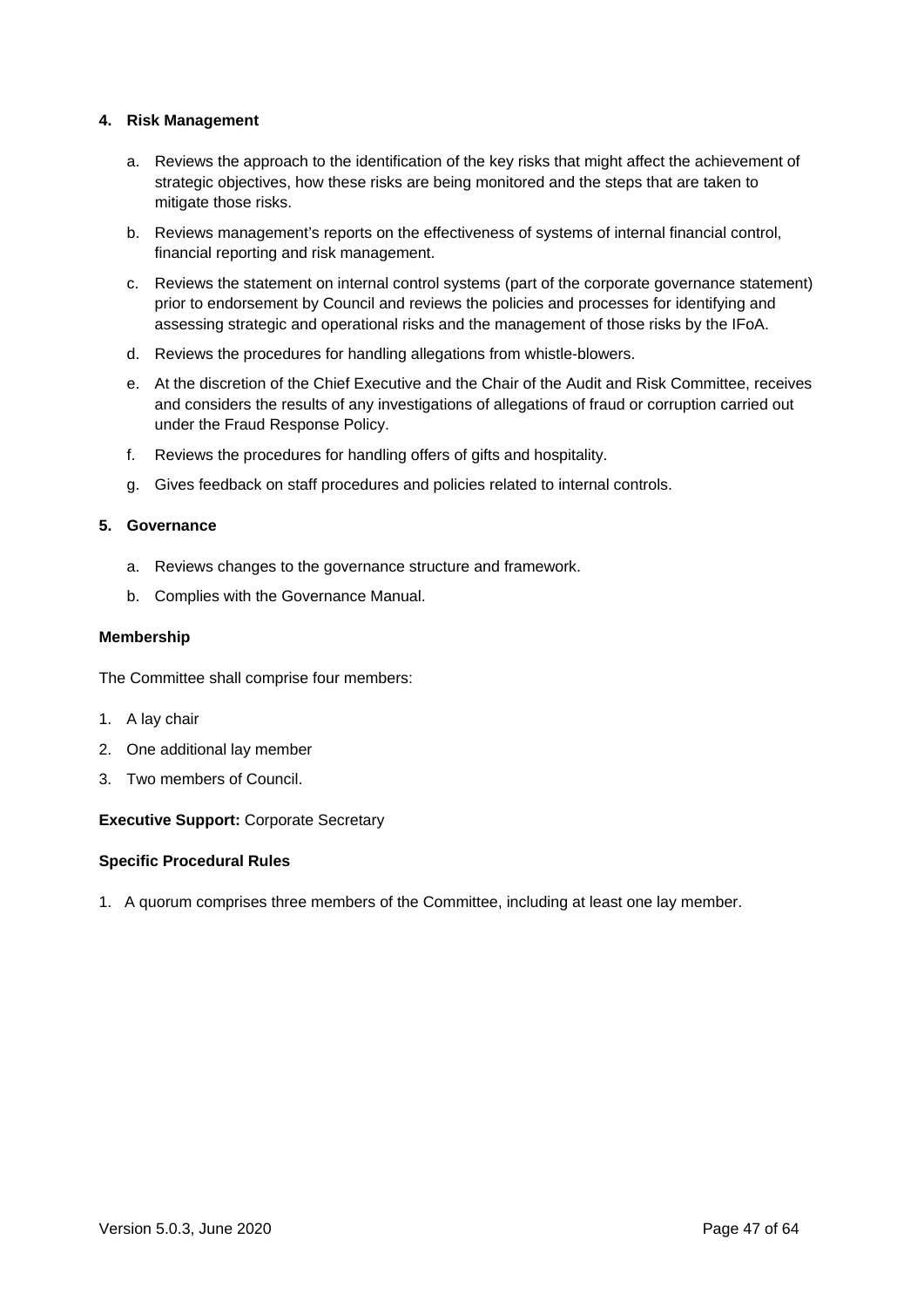# **NOMINATIONS COMMITTEE Terms of Reference**

#### **Purpose**

Oversees succession planning. Makes recommendations to Council on:

- Retirements from and co-options to Council
- Appointment of honorary officers (Presidential team)
- Appointment of chairs to Boards and Committees with a primary reporting line to Council
- Appointment of Council members to Boards and Committees where designated.

#### **Key Responsibilities**

- 1. Makes recommendations to Council on:
	- a. Appointment of honorary officers (Presidential team)
	- b. Which members of Council should retire each year.
	- c. Co-options to Council.
	- d. Appointment of chairs of the following boards and committees:
		- i. Management Board
		- ii. Audit and Risk Committee
		- iii. Nominations Committee
	- e. Appointment of Council members to boards and committees where designated.
	- f. Appointment of Council member to the Council member trustee position on the IFoA Foundation.
- 2. Maintains succession planning arrangements for future appointments of the President-elect, and for Council members in relation to appointments to boards and committees where designated.
- 3. Makes recommendations to Council and Management Board as appropriate on administrative matters pertaining to the election process for members of Council.
- 4. Provides advice on, and makes recommendations to Council and Management Board as appropriate on specific work delegated to the Committee by those bodies.
- 5. Champions diversity and inclusion.
- 6. Complies with the Governance Manual.

#### **Membership**

The Committee shall comprise six members:

- Presidential team (President, Immediate Past President, President-elect), one of whom shall act as Chair.
- Three additional members of Council.

#### **Executive Support:** Corporate Secretary

**Specific Procedural Rules**: A quorum comprises three members of the Committee, including at least one member of the Presidential Team.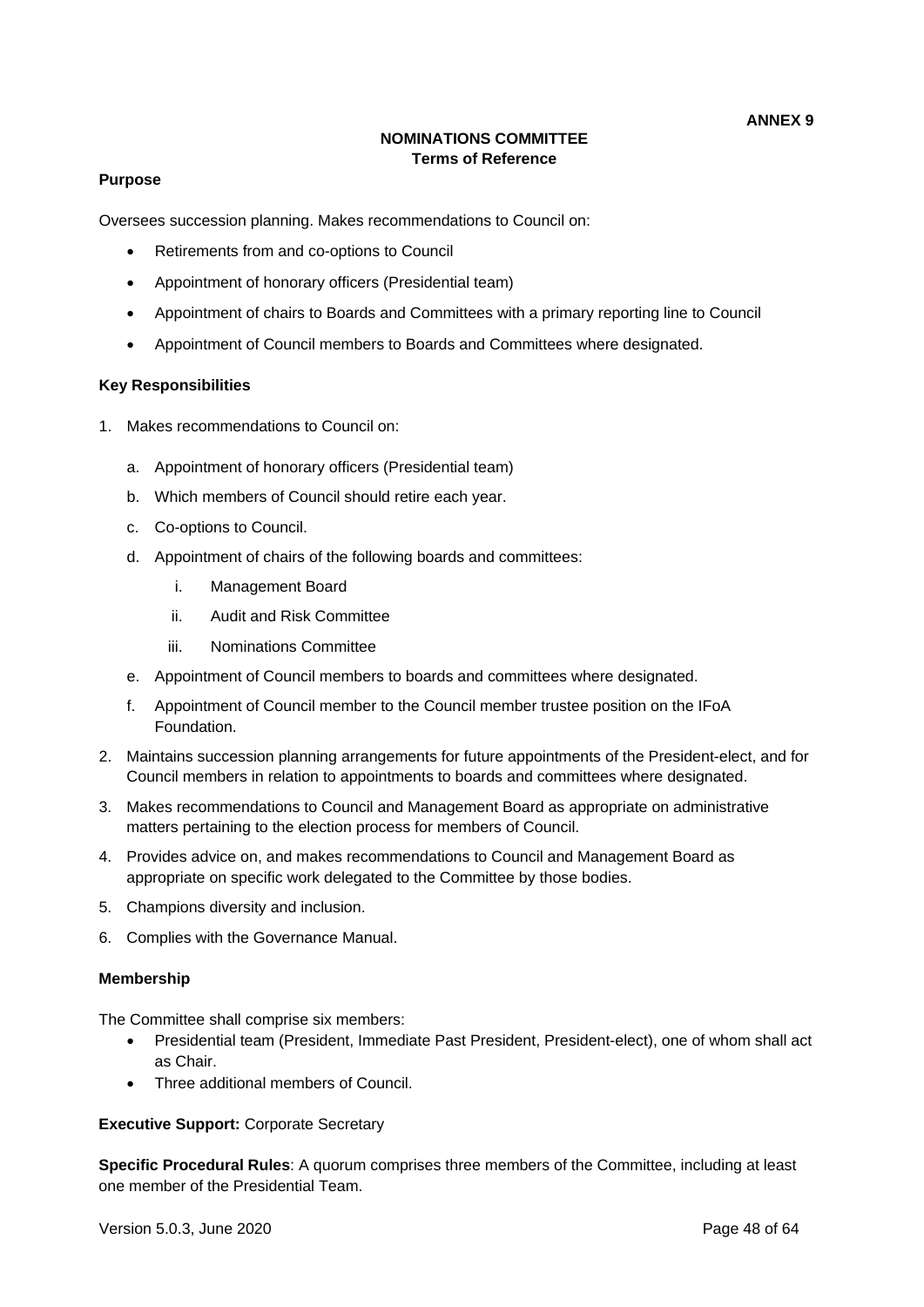# **LIFELONG LEARNING BOARD (LLB) Terms of Reference**

#### **Purpose**

Ensures that the IFoA lifelong learning objectives are being delivered and remain appropriate. Sets examination and exemption fees and authorises regulations dealing with IFoA qualifications. Oversees the admission, pre- and post-qualification learning processes, including links with universities and the content of continuous professional development (CPD).

#### **Key Responsibilities**

#### **1. Strategy**

- a. Supports Council in future reviews of IFoA lifelong learning objectives and sets strategy for achieving these objectives.
- b. Collaborates with other boards to ensure that cross cutting organisational and cross-practice opportunities and initiatives are appropriately addressed.
- c. Ensures that the IFoA's learning is globally benchmarked against competing credentials, CPD and Lifelong Learning.
- d. Sets the strategic framework for development of the IFoA's pre-qualification learning, ensuring strategic developments respond to the contemporary needs of the global actuarial profession.
- e. Sets the framework for assessment of all qualification and certifications, responding to contemporary good practice.
- f. Sets the strategic framework for development of a lifelong learning offer that responds to the growing professional needs of members.
- g. Sets the strategic framework for all education-related prizes (prizes for actuarial examinations and university students, plus any ad hoc prizes with an education objective)

### **2. Strategy**

- a. Supports Management Board in developing the annual corporate plan by developing proposals for that plan as they relate to the lifelong learning.
- b. Provides Management Board, and where necessary Council, with formal assurance on all aspects of the IFoA's learning activities.
- c. Reports to Management Board on activities and progress and to Council on strategic matters.

#### **3. Governance**

- a. Complies with the Governance Manual.
- b. Chair to be responsible for ensuring the Board's activities support the IFoA principles of equality, diversity and inclusion.
- c. Appoints chairs and approves terms of reference of the Board of Examiners and Education Committee.
- d. The Lay Chair will be subject to performance reviews conducted by the profession's CEO and the Lay Member will be subject to performance reviews conducted by the Lay Chair.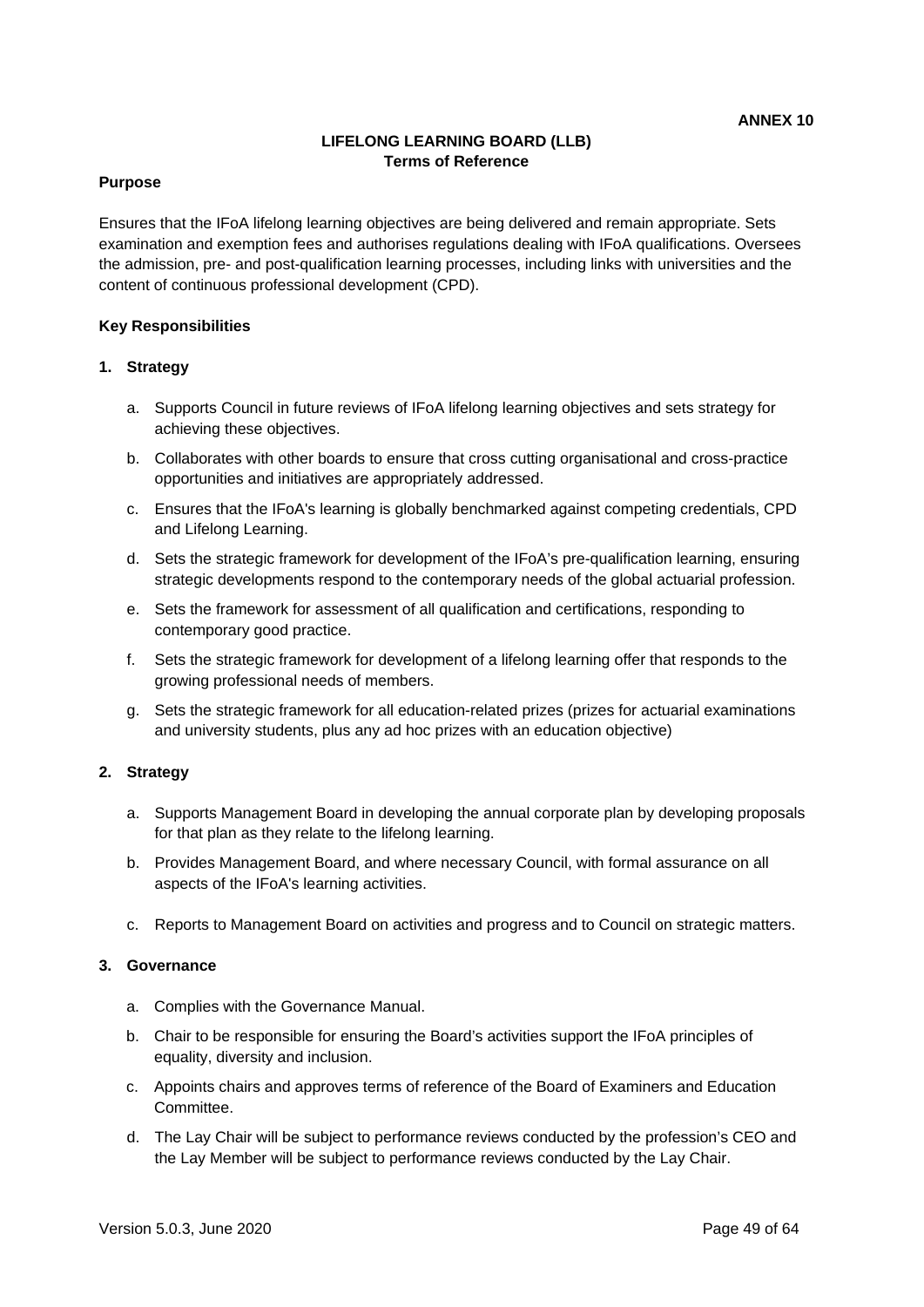# **4. Oversight**

- a. Monitors delivery against the annual corporate plan.
- b. Oversees delivery of learning, assessment, CPD, lifelong learning and relevant conference content to ensure they align with strategic frameworks and feedback from members and other IFoA stakeholders.
- c. Oversees operation of the University Global Partner Programme.
- d. Oversees the work of the Board of Examiners and the Education Committee.
- e. Oversees the delivery of the services provided by ActEd on behalf of IFE Ltd.

#### **5. Other Responsibilities**

- a. Approves rules and regulations in relation to the IFoA's qualifications, learning and assessment.
- b. Accredits universities.
- c. Approves examination and exemption fees.
- d. Proactively seeks input from practice areas to strategic learning developments.
- e. In partnership with Regulation Board, sets the framework for:
	- i. relevant aspects of Mutual Recognition Agreements (MRA)
	- ii. relevant areas of the IFoA's CPD learning content, ensuring it meets the public interest test by responding to current needs of the actuarial profession and its oversight body.
- f. In partnership with Research and Thought Leadership Board, sets the framework for operation of the IFoA's Global Partner Programme of universities.
- g. In partnership with the conference team and practice area boards, sets the strategic framework for IFoA's conferences so that they respond to demand from members, are value for money and complement the CPD and lifelong learning needs of members.
- h. Ensures effective engagement on learning activities with other relevant professional organisations.
- i. Develops strong two-way communication with students, members, volunteers, employers and universities.
- j. Engages with the Chief Risk Officer to ensure that strategic and significant operational risks and their mitigation are understood and appropriately managed.

#### **Membership**

The Board shall comprise ten members:

- Chair
- Lav member
- Council member
- Four volunteers
- Director of Engagement and Learning
- Head of Education Partnerships and Lifelong Learning
- Head of Quality and Assessment

#### **Executive Support:** Member of the Engagement and Learning team

**Specific Procedural Rules:** The quorum for meetings shall require a majority of non-Executive members.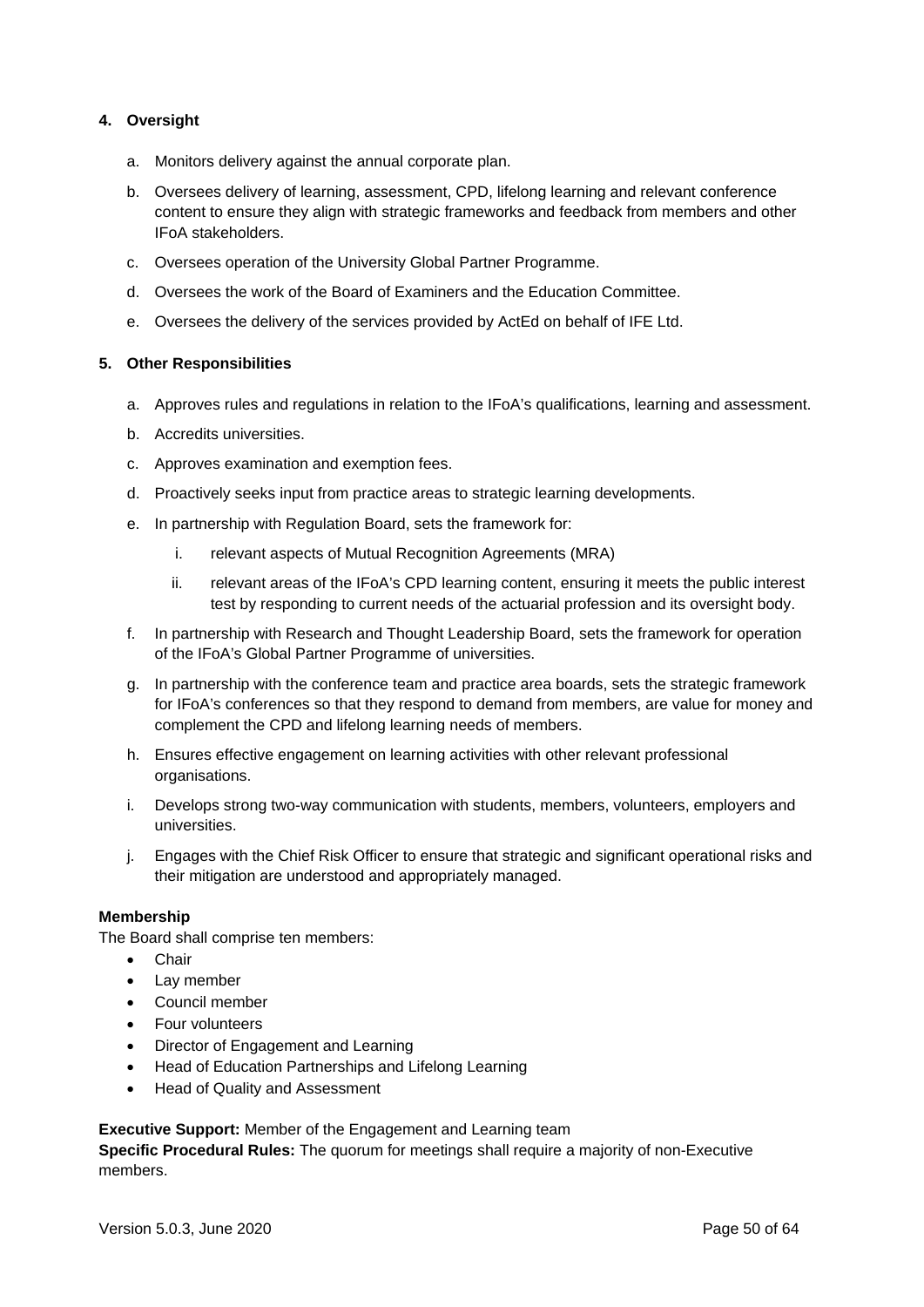# **MARKETS DEVELOPMENT BOARD (MDB) Terms of Reference**

### **Purpose**

Ensures that the IFoA markets development objectives are being delivered and remain relevant. Oversees market development activities including priorities for geographic regions and areas of work, relationship management with both existing and prospective employers and further development of the member proposition.

#### **Key Responsibilities**

#### **1. Strategy**

- a. Supports Council in future reviews of IFoA markets development objectives with a global focus.
- b. Collaborates with other Boards to ensure that cross cutting organisational and cross-practice opportunities and initiatives are appropriately addressed, particularly in relation to emerging global issues.
- c. Agrees development priorities for geographic regions and areas of work.
- d. Agrees priorities and approach to developing and managing relationships with existing and prospective employers.
- e. Agrees priorities for further development of the member proposition.
- f. Considers and advises on commercial development opportunities.

#### **2. Planning and Reporting**

- a. Supports Management Board in developing the annual corporate plan by developing proposals as they relate to markets development..
- b. Reports to Management Board on activities and progress and to Council on strategic matters.

### **3. Oversight**

- a. Monitors delivery against the annual corporate plan.
- b. Reviews the allocation of resources and budget to IFoA markets development activity and assesses its strategic fit with the markets development objectives.
- c. Oversees representative visits in pursuit of markets development activity.

#### **4. Governance**

- a. Complies with the Governance Manual.
- b. Chair to be responsible for ensuring the Board's activities support the IFoA principles of equality, diversity and inclusion.

### **5. Other Responsibilities**

a. In consultation with other Boards, as appropriate, identifies opportunities for Memoranda of Understanding (MOUs) between the IFoA and other organisations that will assist in the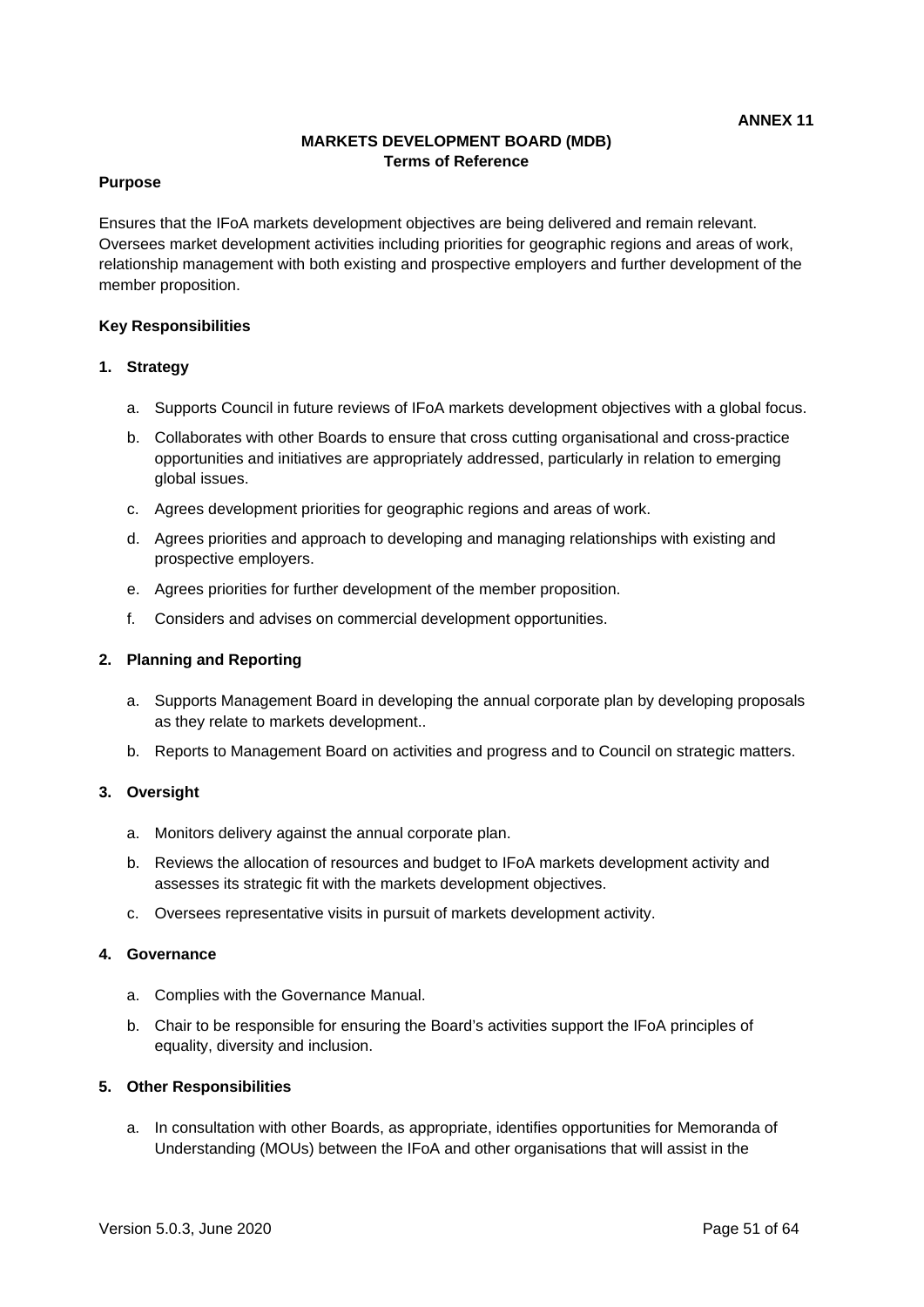promotion of the profession and the IFoA, recommending such opportunities to the authorising body under the Governance Manual.

- b. Authorises MOUs where the primary purpose is markets development, in consultation with the appropriate Board where there is a secondary purpose.
- c. Provides input on MOUs and Mutual Recognition Agreements (MRAs) to other boards on aspects of markets development.
- d. Establishes task forces to deal with any new areas of activity or special projects relating to markets development.
- e. Supports the Lifelong Learning Board in the development of qualifications and continuing education to ensure relevance to developing opportunities.
- f. Engages with the CRO to ensure that strategic and significant operational risks and their mitigation are understood and appropriately managed, particularly in developing markets.

### **Membership**

The Board shall comprise no fewer than six, and no greater than ten members, including:

- **Chair**
- Two Council members
- At least one and no more than six additional members (of which up to two may be lay members)
- **Chief Executive**
- Director of Markets Development

### **Executive Support:** Member of Markets Development team

### **Specific Procedural Rules**

The Quorum for meetings shall require a majority of non-Executive members.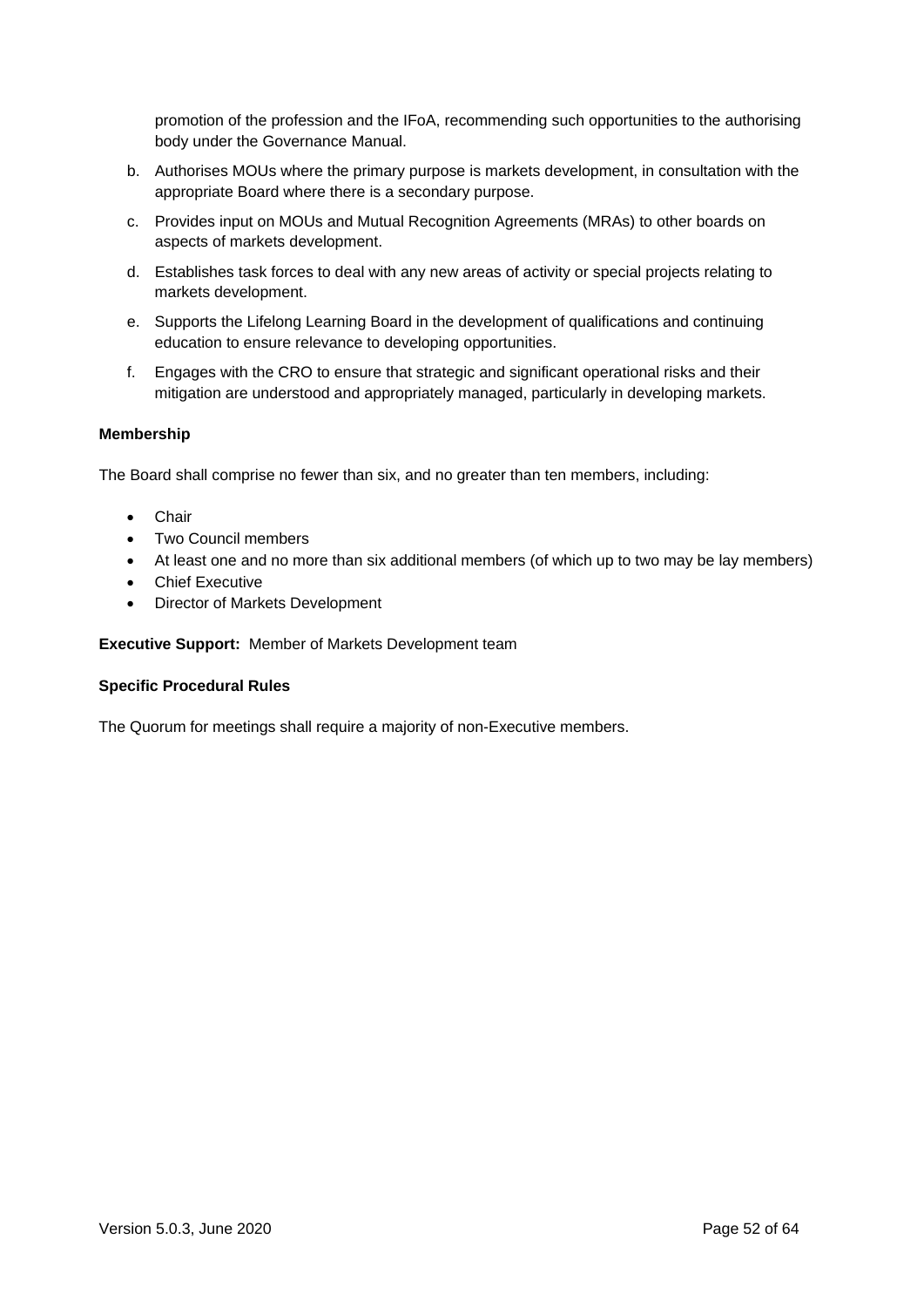# **POLICY AND PUBLIC AFFAIRS BOARD Terms of Reference**

#### **Purpose**

Ensures that the IFoA public affairs objectives are being delivered and remain appropriate. Authorises consultation responses, media releases, communications to key stakeholders, policy briefings and position statements. Oversees all public affairs and policy outputs. Makes recommendations to Council for honorary fellowships and medals.

#### **Key Responsibilities**

#### **1. Strategy**

- a. Supports Council in future reviews of the IFoA public affairs objectives.
- b. Collaborates with other Boards to ensure that cross cutting organisational and cross-practice opportunities and initiatives are appropriately addressed.
- c. Provides input regarding the identification of emerging issues, through IAA and AAE current issues and other horizon scanning approaches, globally.
- d. Develops, in conjunction with appropriate Boards and Committees, and agrees the IFoA's public affairs policy, including the key policy priorities, policy briefings and position statements.
- e. Considers and makes recommendations to Council on the policy for the award of medals.

#### **2. Planning and Reporting**

- a. Reports to Management Board on activities and progress and to Council on strategic matters.
- b. Supports Management Board in developing the annual corporate plan by developing proposals for that plan as they relate to the policy and public affairs objectives.
- c. Agrees the public affairs stakeholder engagement plan.
- d. Approves the annual public affairs and policy plan.
- e. Ensures regular communications on the progress of public affairs activities to Boards and Committees and to the wider membership.

#### **3. Governance**

- a. Complies with the Governance Manual.
- b. Chair to be responsible for ensuring that the Board's activities support the IFoA principles of equality, diversity and inclusion.
- c. Appoints chair and sets up terms of reference for the International Nominations Committee (INC) and the Supranational Associations Liaison Sub-committee SALS).

### **4. Oversight**

- a. Monitors the IFoA's public affairs and policy outputs, including, but not limited to:
	- i. Media releases
	- ii. Communications to key stakeholders
	- iii. Consultation responses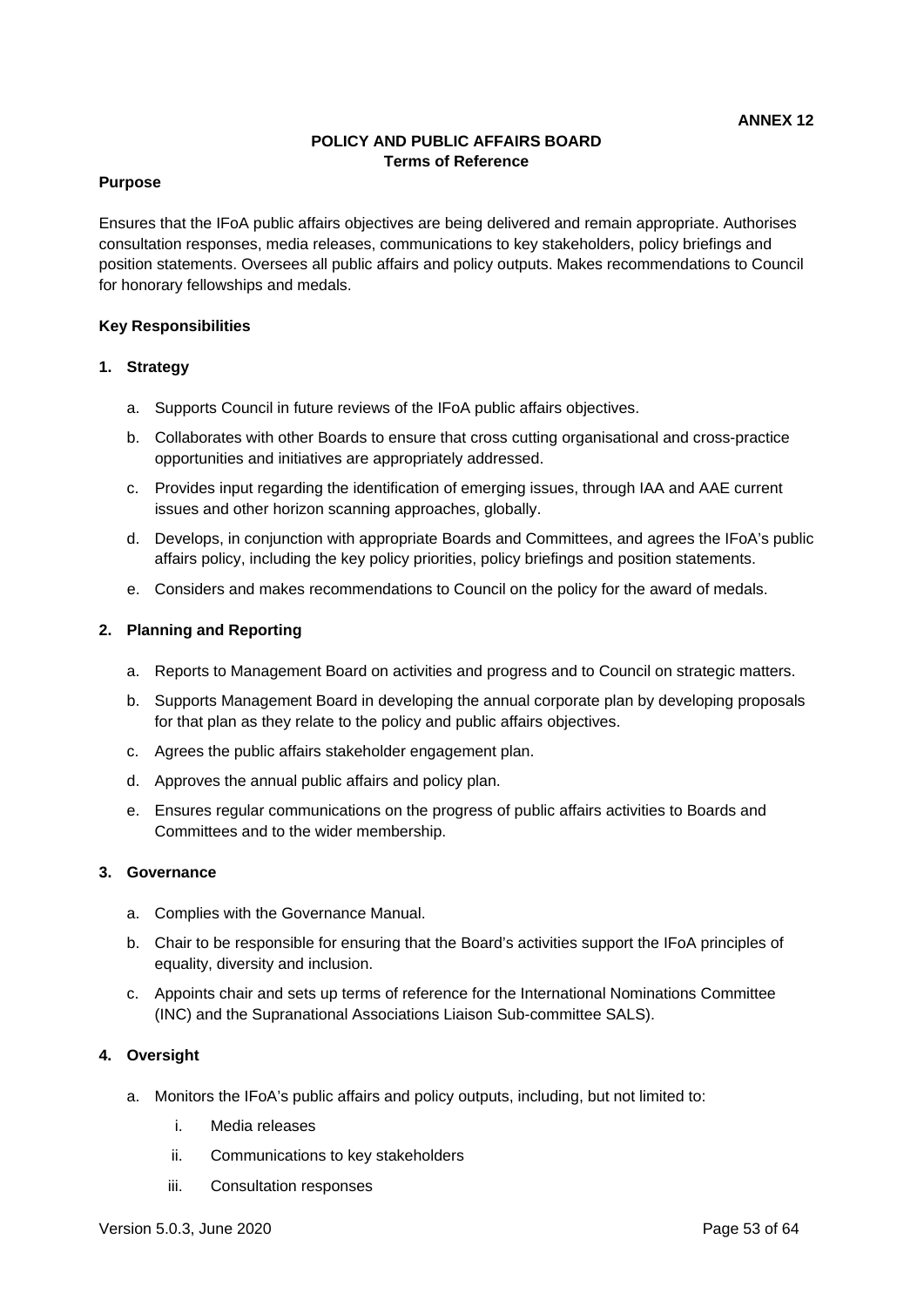- iv. Policy briefings and position statements.
- b. Monitors delivery against the corporate plan and the public affairs and policy plan.
- c. Monitors delivery of individual communication campaign plans.
- d. Monitors delivery of stakeholder engagement plan.
- e. Monitors the Actuary Magazine. The Volunteer Editor shall report at least annually to PPAB.
- f. Oversees the work of the International Nominations Committee (INC) and the Supranational Associations Liaison Sub-committee SALS).

#### **5. Other Responsibilities**

- a. Authorises the IFoA's public affairs and policy outputs (with responsibility for technical content resting with the appropriate Boards and Committees).
- b. Works with the Research and Thought Leadership Committee to support the development of an evidence-based approach and appropriate research that improves the effectiveness of our public affairs and policy outputs.
- c. Supports the delivery of an integrated public affairs programme by representing the IFoA with appropriate key stakeholders.
- d. Works with the Markets Development Board to support the implementation and development of the markets development objectives.
- e. Recommends to Management Board for its approval specific IFoA representatives and candidates for other appointments to the IAA and AAE, paying due regard to succession planning.
- f. Relationships with IAA, AAE and other supranational bodies:
	- i. Optimises the IFoA's engagement with and influence within the IAA and the AAE by promoting active involvement by IFoA members in those bodies through subcommittees and working parties.
	- ii. When appropriate and with relevant members of the executive, engages directly with supranational bodies where active participation in the IAA / AAE is unlikely adequately to serve the needs of the IFoA.
	- iii. Provides a conduit for IFoA input to the IAA and AAE, including responding to surveys and general requests for information, consulting the executive, boards, committees or sub-committees as appropriate.
	- iv. Provides a conduit for IFoA input to other supranational bodies, consulting the executive, boards, committees or sub-committees as appropriate.
- g. Considers the nominations received and, taking into account the criteria agreed by Council, makes recommendations to Council for the award of:
	- i. Medals (Gold and Finlaison) to members
	- ii. Honorary Fellowships
- h. Recommends to Management Board donations to international bodies, to other associations or in appropriate circumstances.
- i. Engages with the Chief Risk Officer to ensure that strategic and significant operational risks and their mitigation are understood and appropriately managed.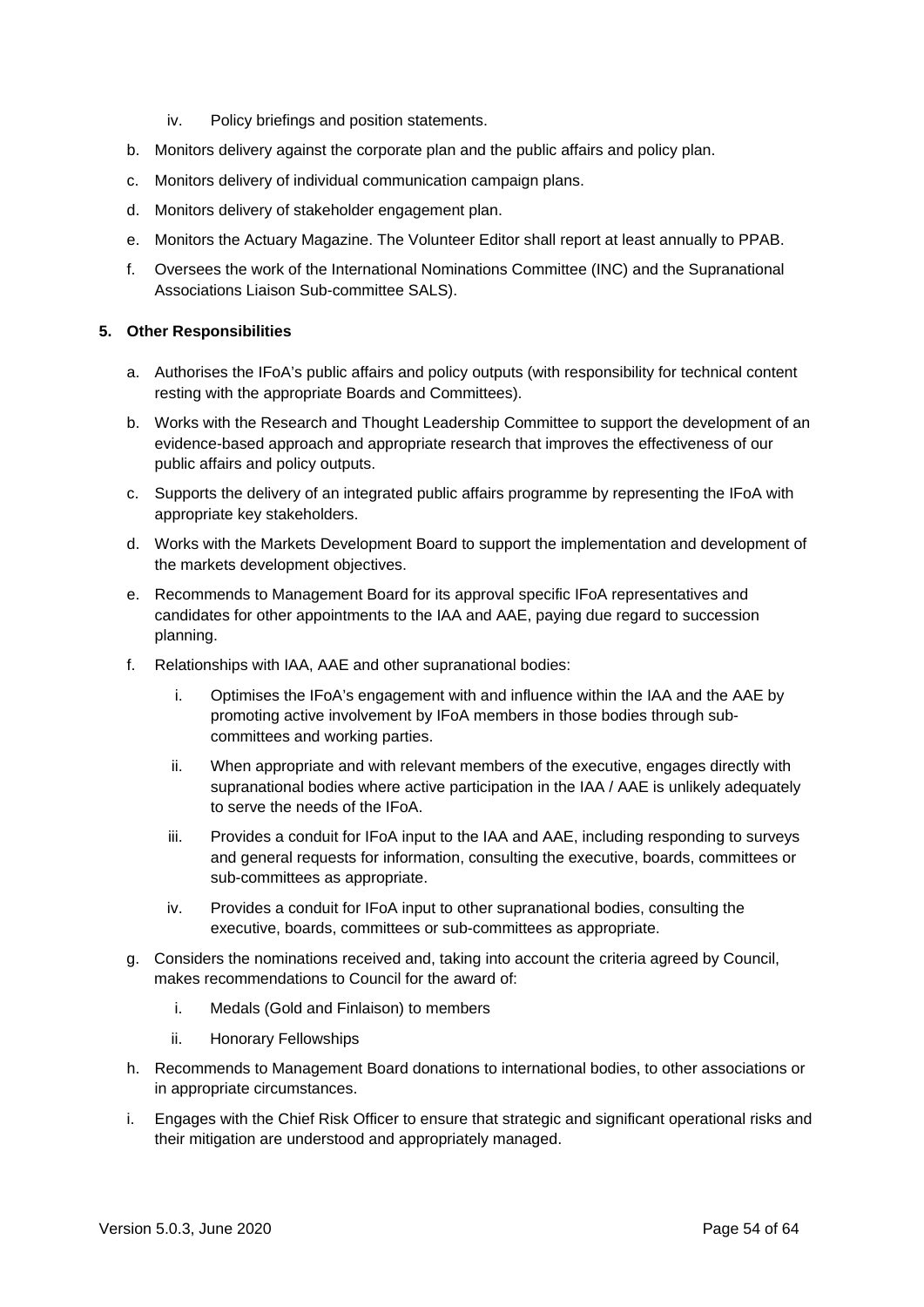# **Membership**

The Committee shall comprise no fewer than nine and no greater than twelve members:

- Chair
- The Presidential team (President, Immediate Past President and President-elect
- Chair of Regulation Board
- At least two and no more than five additional members (of which up to two may be lay members)
- IFoA Director of Public Affairs and Research
- Chief Executive

### **Executive Support:** Public Affairs Executive

### **Specific Procedural Rules**

The Quorum for meetings shall require a majority of non-Executive members.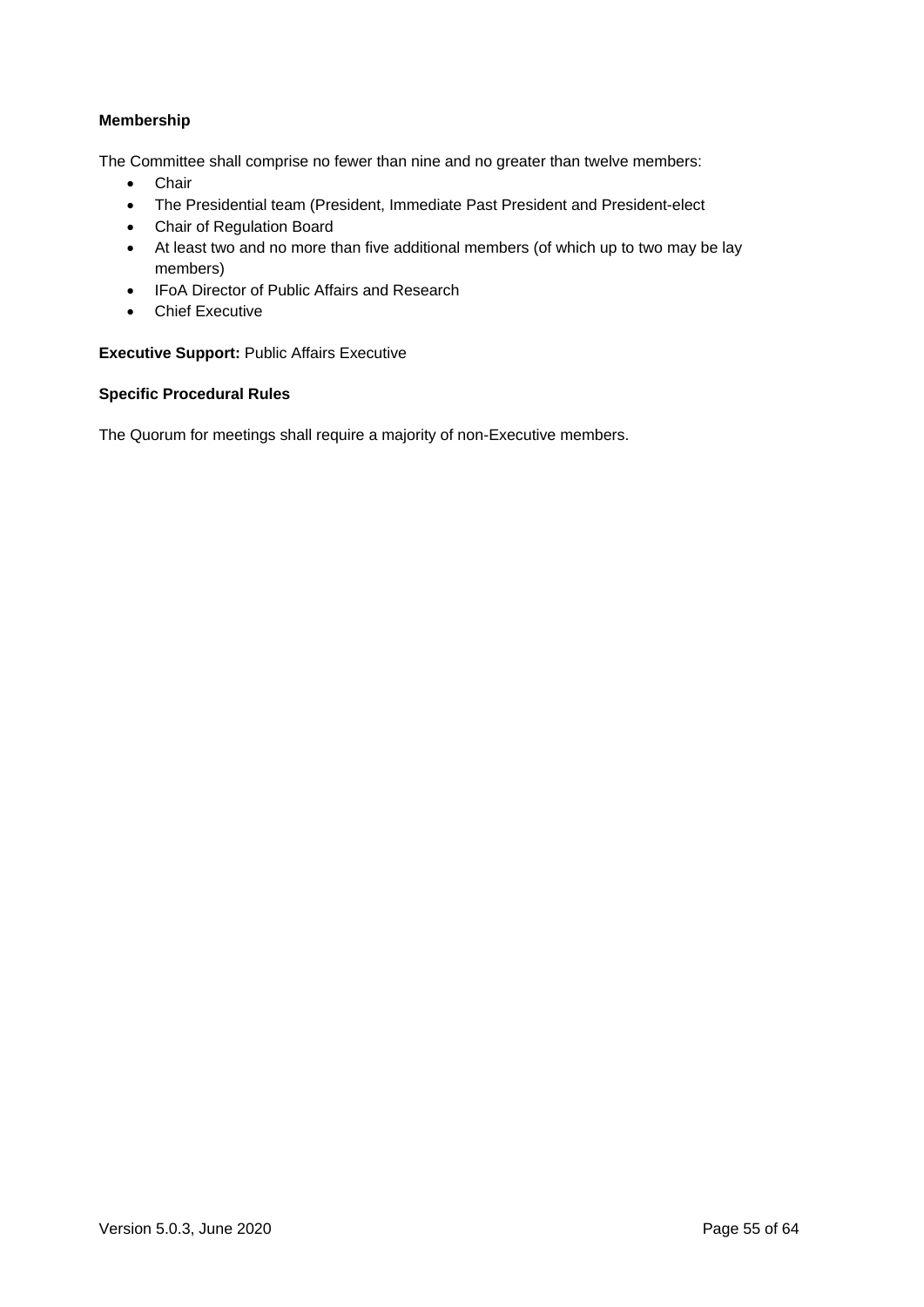# **REGULATION BOARD Terms of Reference**

#### **Purpose**

Ensures that the IFoA regulatory objectives are being delivered and remain appropriate. Authorises codes and standards relating to professional conduct and competence, including the CPD Scheme. Oversees the proper integration of the IFoA regulatory framework in all activities.

#### **Key Responsibilities**

#### **1. Strategy**

- a. Supports Council in future reviews of IFoA regulatory objectives.
- b. Collaborates with other Boards to ensure that cross cutting organisational and cross-practice opportunities and initiatives are appropriately addressed

#### **2. Planning and Reporting**

- a. Supports Management Board in developing the annual corporate plan by developing proposals for that plan as they relate to regulation.
- b. Reports at least annually to the Financial Reporting Council.
- c. Reports to Management Board on its activities and progress and to Council on strategic matters.

#### **3. Governance**

- a. Complies with the Governance Manual.
- b. Chair to be responsible for ensuring that the Board's activities support the IFoA principles of equality, diversity and inclusion.
- c. Appoints chairs and sets up terms of reference for the following sub-committees:
	- i. Membership
	- ii. Professional Skills
	- iii. Standards review
	- iv. Regulation Board International
	- v. Pensions Standards
	- vi. Practising Certificates
	- vii. Quality Assurance Scheme
	- viii. Financial Reporting Group
	- ix. Designated Professional Body Board

#### **4. Oversight**

a. Monitors delivery against the corporate plan.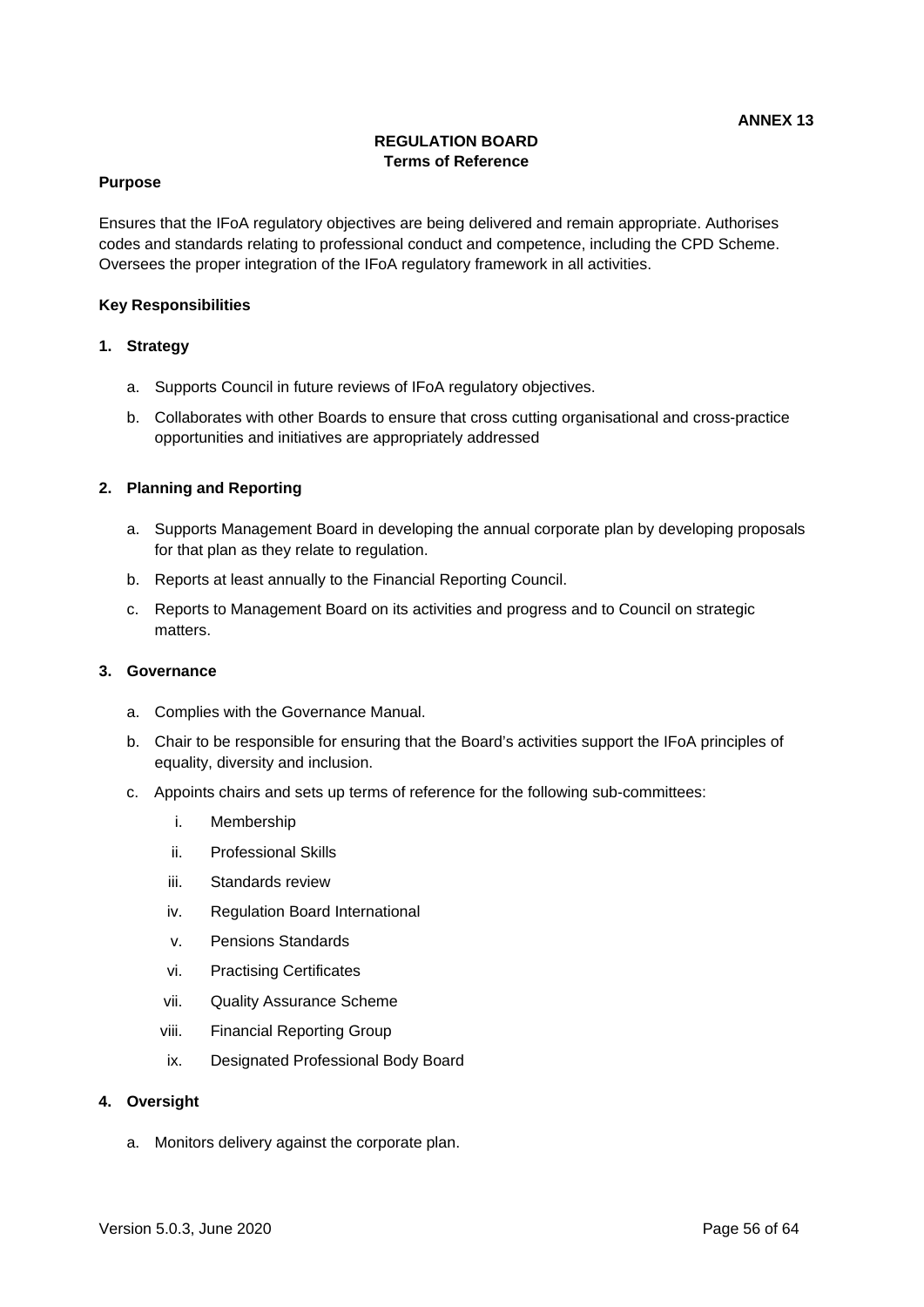- b. Monitors the work of the Membership, Professional Skills, Standards Review, Regulation Board International, Pensions Standards, Practising Certificates, and Quality Assurance Scheme Subcommittees, the Financial Reporting Group, and the Designated Professional Body Board.
- c. Establishes and oversees the operation of such compliance monitoring arrangements as may be appropriate and proportionate, in the public interest.
- d. Oversees the effectiveness of the IFoA's regulatory enforcement arrangements at a policy level and in the context of the IFoA's regulatory strategy.
- e. Ensures appropriate liaison with, and recognition of international actuarial bodies such as the IAA and AAE.
- f. Ensures Practice Boards are informed of and share the Board's understanding of regulatory matters.
- g. Oversees operation, by the IFoA's QAS sub-committee, of the Quality Assurance Scheme.

### **5. Other Responsibilities**

- a. Develops, issues and communicates to members, co-regulators and to the public at large appropriate codes and standards relating to professional conduct and competence.
- b. Engages with the Chief Risk Officer to ensure that strategic and significant operational risks and their mitigation are understood and appropriately managed.

*View the "Standards"*

- c. Works with Designated Professional Body Board to ensure proper integration of the IFoA's regulatory framework (including the Practising Certificate regime) with its qualification and educational requirements and syllabus.
- d. Develops, issues and promotes an appropriate CPD scheme, including requirements in relation to professionalism and promote and review compliance to ensure effective enforcement arrangements in the event of non-compliance with the CPD scheme.

*View the "CPD Scheme"*

- e. Works with the Designated Professional Body Board to ensure that the IFoA Bye-Laws, Professional Guidance and DPB Handbook, taken together, provide an adequate basis for investor protection within the scope of the IFoA's powers as a DPB.
- f. Works with the Disciplinary Board in relation to its reports to Council and delivery of enforcement elements of the IFoA's regulatory strategy.
- g. Ensures regulatory aspects of Mutual Recognition Agreements (MRAs) meet required standards.
- h. Liaises with the Markets Development Board on the international aspects of its remit
- i. Maintains productive and effective working relationships with the FRC, FCA, PRA, TPR, PPF and Lloyd's together with other relevant regulatory bodies and stakeholders.
- j. Develops and maintains effective relationships as required with actuarial associations based outside of the UK.

### **Membership**

### **Executive Support:** Head of Professionalism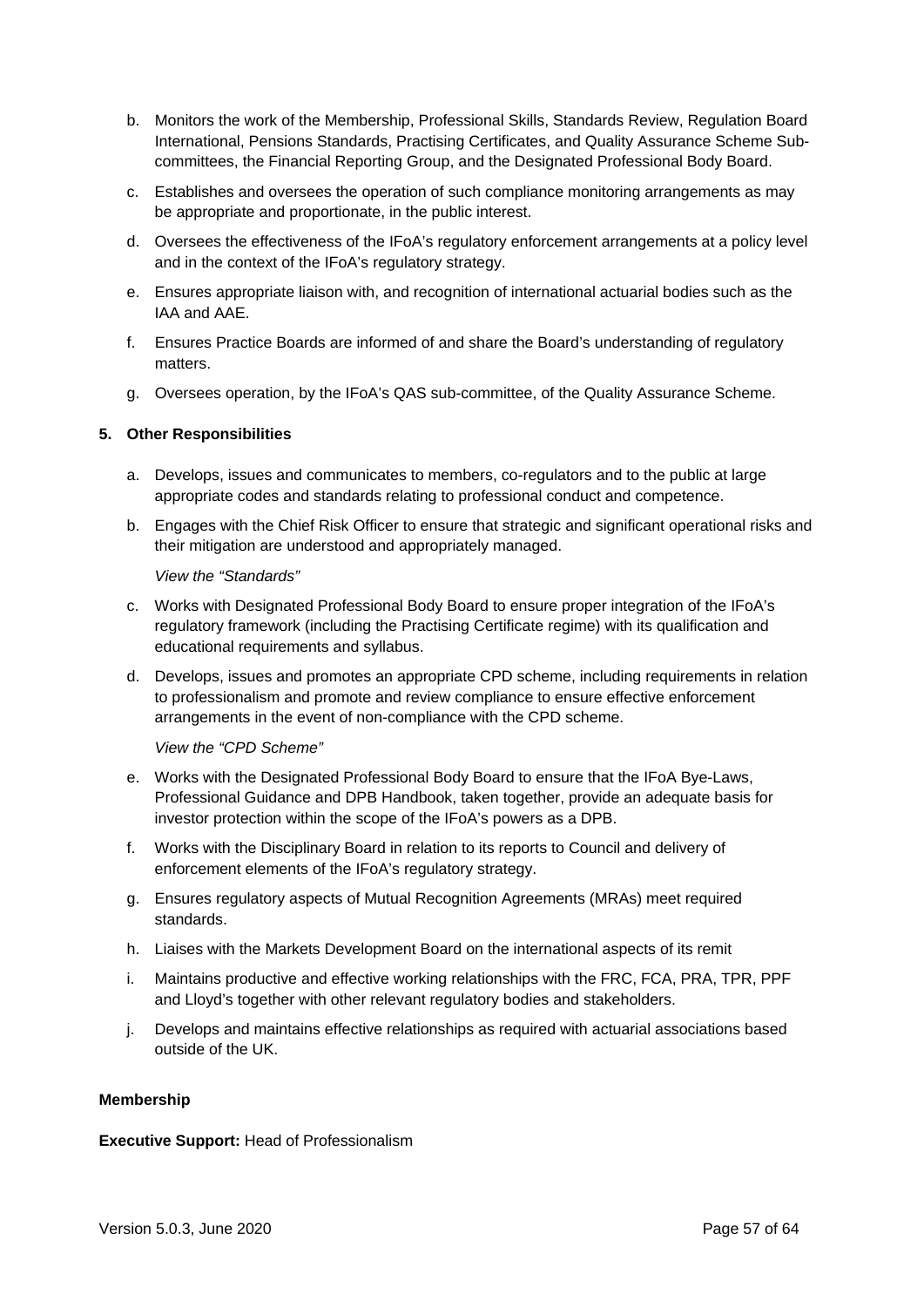The Board shall comprise at least ten and no more than thirteen members:

- A lay chair
- Council member
- At least seven and no more than ten additional members (of which at least two and no more than four shall be lay members)
- IFoA General Counsel

# **Specific Procedural Rules**

The quorum for meetings shall require at least one lay member.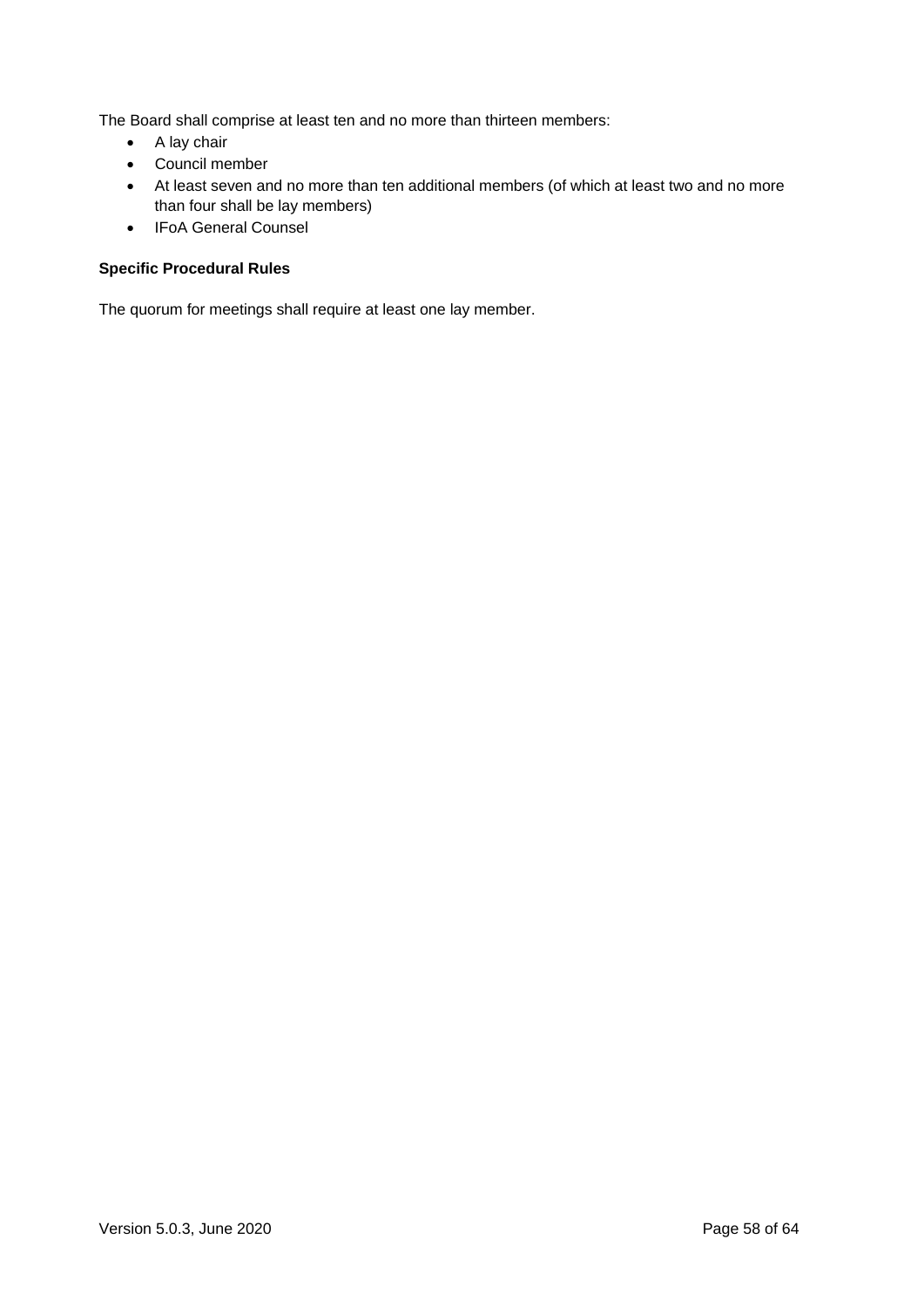# **RESEARCH AND THOUGHT LEADERSHIP BOARD**

#### **Terms of Reference**

#### **Purpose**

Ensures that the IFoA learned society and thought leadership objectives are being delivered and remain appropriate. Oversees coverage, dissemination, quality and funding of research and thought leadership activity, as well as recognising excellence in research through the award of prizes.

#### **Key Responsibilities**

#### **1. Strategy**

- a. Supports Council in future reviews of IFoA learned society and thought leadership objectives. Collaborates with other Boards to ensure that cross cutting organisational and cross-practice opportunities and initiatives are appropriately addressed.
- b. Reviews coverage of IFoA research activity carried out under the auspices of the Practice Boards and through certain other groups and assesses its strategic fit with the learned society and thought leadership objectives. Ensures the Practice Boards and other relevant member communities are informed of developments in the IFoA's overall research agenda.
- c. Maintains awareness of relevant research being carried out beyond the IFoA and brings such awareness to the attention of the relevant Practice Board(s) or other member groups.
- d. Carries out appropriate horizon scanning and identifies themes on which research activity should be initiated by the IFoA.
- e. Champions the initiation of new research activity on any themes identified, recognising the importance of cross-Practice collaboration.
- f. Considers and makes recommendations to Council on the policy for the award of prizes wholly within the research field and ensures prize funding is available (for example, through the IFoA Foundation).
- g. Ensures that the IFoA's library strategy, in terms of content, remains fit for purpose and meeting the needs of the IFoA membership.

### **2. Planning and Reporting**

- a. Supports Management Board in developing the annual corporate plan by developing proposals for that plan as they relate to research and thought leadership.
- b. Reports to Management Board on activities and progress and to Council on strategic matters.
- c. Engages with the Chief Risk Officer to ensure that strategic and significant operational risks and their mitigation are understood and appropriately managed.

### **3. Governance**

- a. Complies with the Governance Manual.
- b. Chair to be responsible for ensuring that the Board's activities support the IFoA principles of equality, diversity and inclusion.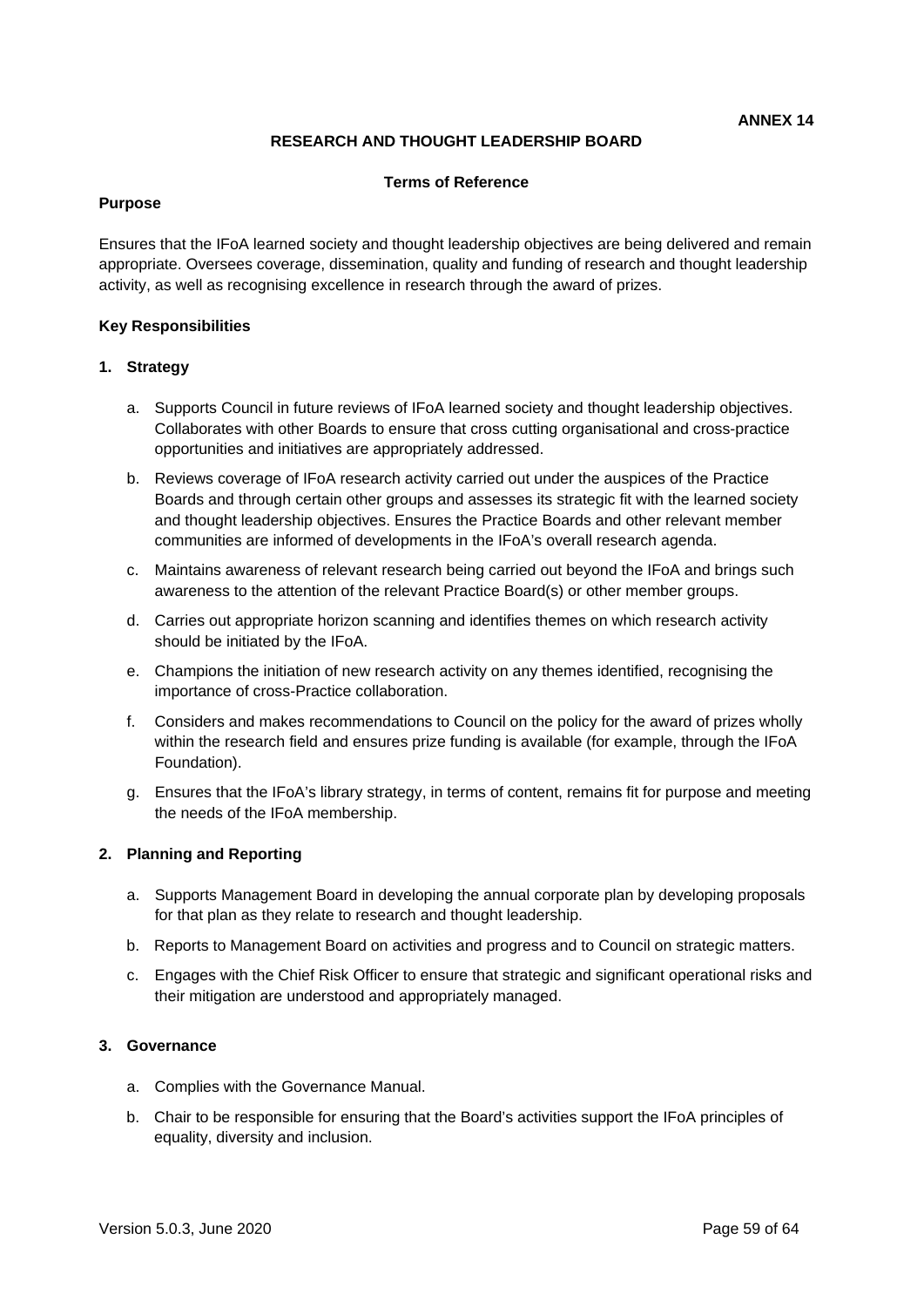# **4. Oversight**

- a. Monitors delivery against the annual corporate plan, including activities delivered through the IFoA's Actuarial Research Centre (ARC).
- b. Research funding and resources:
	- i. Reviews the allocation of resources and budget to IFoA research activity and assesses its strategic fit with the learned society and thought leadership objectives.
	- ii. Champions any additional resources and/or budget to IFoA research activity that is considered necessary to achieve the learned society and thought leadership objectives.
	- iii. Provides advice on, and helps resolve, any significant issues regarding IFoA research activity that may arise from time to time.
- c. Research quality:
	- i. Reviews the quality assurance process that is followed in respect of IFoA research activity.
	- ii. Champions any strengthening of the quality assurance process that is considered appropriate, particularly in the light of experience.
- d. Research dissemination:
	- i. Reviews the dissemination of IFoA research activity and assesses its effectiveness.
	- ii. Champions the most appropriate knowledge exchange channels for IFoA research, both within and outside the IFoA.
- e. Recognising success and excellence in research:
	- i. Considers papers presented or published in the relevant session and awards on behalf of Council the Peter Clark Prize for Best Paper and the Geoffrey Heywood Prize and any other best research paper prizes that may be considered appropriate.
	- ii. Notes the Brian Hey Prize for Best Paper in General Insurance.
	- iii. Considers and makes recommendations to Council on the award of prizes relating to research.
- f. Oversees the content and service offering by the IFoA's library and information service.

### **Membership**

The Committee shall comprise up to ten members:

- Lay chair
- Council member
- Up to seven additional members (which may be lay members)
- IFoA Head of Research and Knowledge

#### **Executive Support**: ARC Co-ordinator

#### **Specific Procedural Rules**

A quorum comprises seven members of the Committee, including at least:

- One lay chair and Council representative; and
- IFoA Head of Research and Knowledge or delegate.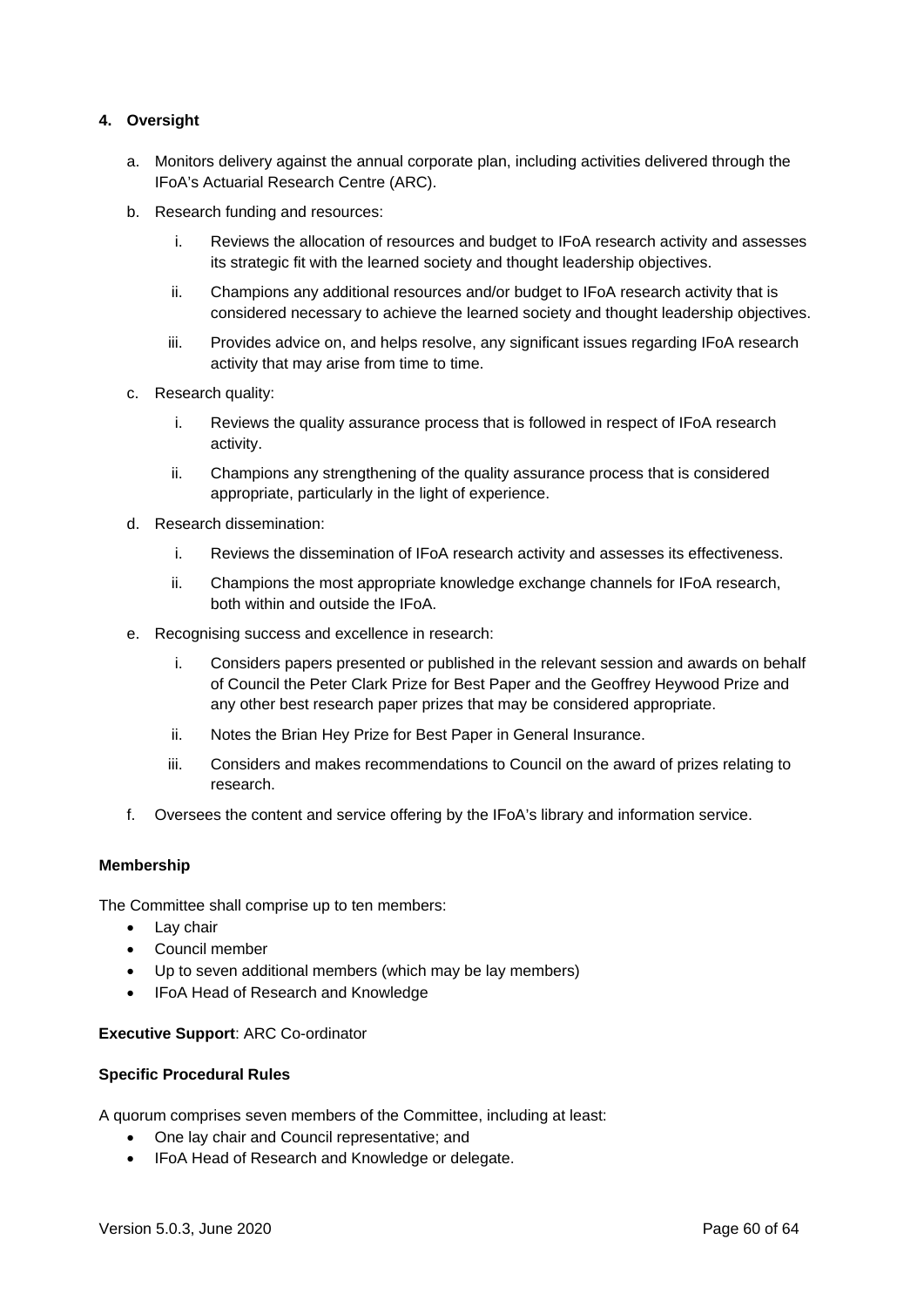# **SCOTTISH BOARD Terms of Reference**

# **Purpose**

Encourages development of the actuarial community, advancement of academic development and a raised public profile in Scotland.

#### **Key Responsibilities**

#### **1. Governance**

- a. Complies with the Governance Manual
- b. Chair to be responsible for ensuring that the Board's activities support the IFoA principles of equality, diversity and inclusion.
- c. Appoints leaders and members, and sets objectives for the following sub-groups:

#### **Lifelong Learning**

| Group                         | <b>Tasked with</b>                                                              |
|-------------------------------|---------------------------------------------------------------------------------|
| <b>KSS/actuarial CPD</b>      | Continue the existing CPD sessions                                              |
| Schools/university engagement | Highland maths challenge, Lothian schools,<br>university prizes, schools prizes |
| RTLB & SFRA                   | Representation & liaison                                                        |

#### **Being Sought After**

| Group                                      | <b>Tasked with</b>                                                                     |
|--------------------------------------------|----------------------------------------------------------------------------------------|
| Professional Bodies Forum/wider networking | Liaison/events with other professional bodies                                          |
| Communications                             | Liaise with The Actuary, draft Scottish<br>Newsletter, charitable trust communications |
| Employer engagement                        | Employer events, Student/Qualified transition                                          |

#### **Leading Professional Body**

| Group                            | <b>Tasked with</b>                                                                                                        |
|----------------------------------|---------------------------------------------------------------------------------------------------------------------------|
| Public affairs                   | Interfaces with Scottish community/public affairs                                                                         |
| Endowment Fund & Charitable Fund | Oversee existing commitments and source<br>additional funding, organize events. Come up<br>with ideas, review suggestions |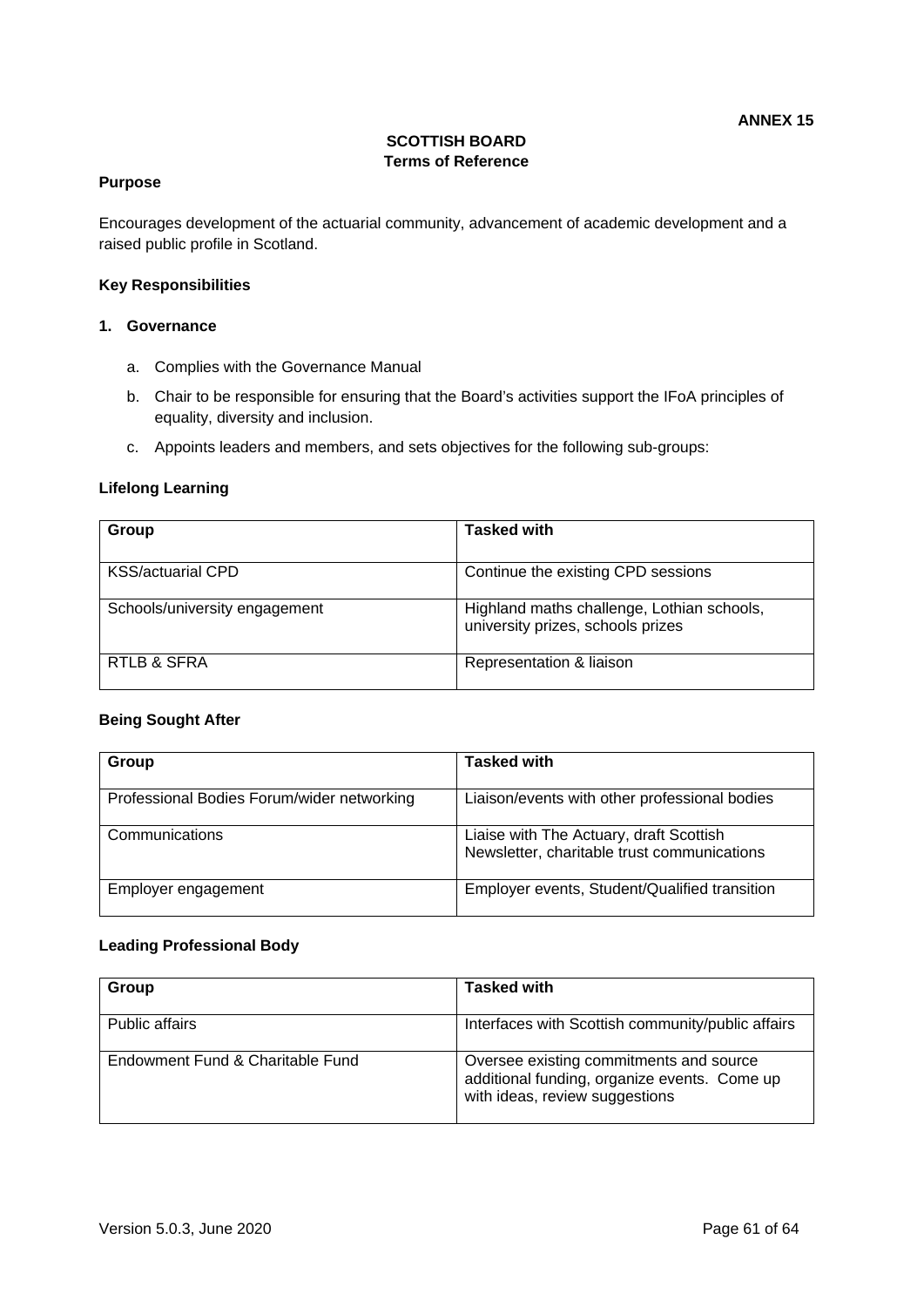### **2. Planning and Reporting**

- a. Reports to Management Board on activities and progress.
- b. Makes recommendations on the use of funds from:
	- i. Scottish Endowment Fund
	- ii. Faculty of Actuaries in Scotland Charitable Trust.

#### **3. Oversight**

- a. Monitors the work of the sub-committees.
- b. Ensures that there is sufficient and appropriate professional activity taking place for members of the Scottish constituency.

#### **4. Other Responsibilities**

- a. Represents the Scottish constituency where appropriate but acts primarily to develop the actuarial community in Scotland.
- b. Develops closer links with key Scottish stakeholders such as academics, employers, government and other professional bodies.
- c. Enhances the profile of actuaries in Scotland.
- d. Encourages and advances academic development in Scotland.
- e. Encourages volunteers for IFoA activities from the Scottish constituency.

#### **Membership**

The Board shall comprise:

- Members of Council elected by the Scottish constituency.
- In addition, members of Council elected by the Scottish constituency may co-opt as many other persons as they consider appropriate.

The Leader (Chair) shall be elected annually by the Board.

**Executive Support:** Stakeholder Relationship Manager

### **Specific Procedural Rules**

Should a vote be required, all votes are of equal standing. However, binding decisions of the Board can only be made with a majority vote in agreement of (i) the Board as a whole and (ii) Council members on the Board.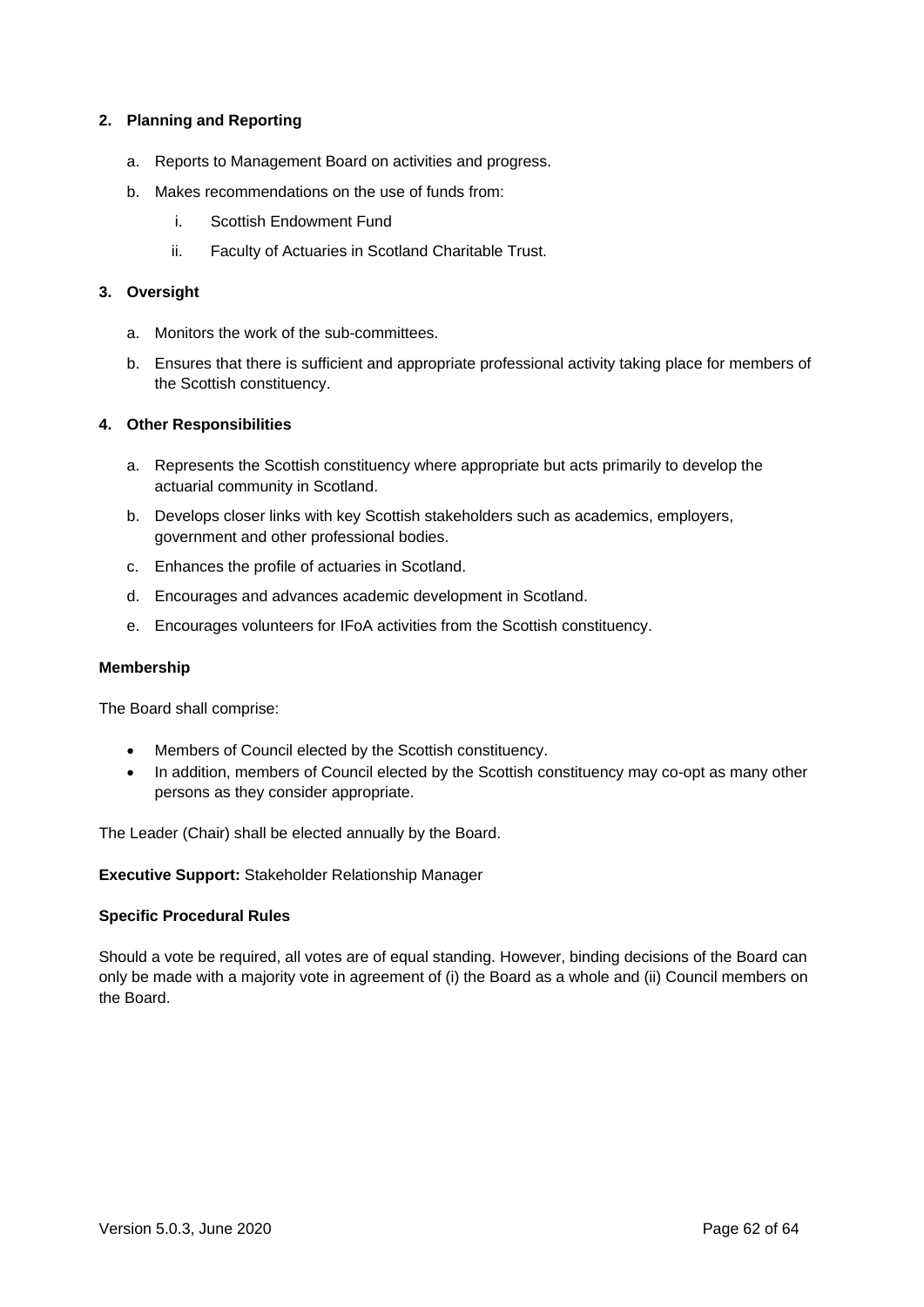# **PRACTICE BOARDS' MODEL TERMS OF REFERENCE Terms of Reference**

#### **PRACTICE BOARD: [PRACTICE AREA]**

#### **Terms of Reference**

#### **Purpose**

Support IFoA objectives by adopting and promoting the values of Community, Integrity and Progress among actuaries working in the [PRACTICE AREA]. Acts as a source of expertise among actuaries and to other boards and committees and promotes, supports and champions the interests of members of the [PRACTICE AREA] community ('the Practice').

#### **Key Responsibilities**

#### **1. Strategy**

a. Supports Council and other Boards in future reviews of the IFoA's strategic objectives.

#### **2. Planning and Reporting**

- a. Supports Management Board in developing the annual corporate plan.
- b. Reports as required to Management Board and other Boards.

#### **3. Governance**

- a. Complies with the Governance Manual.
- b. Chair to be responsible for ensuring that the Board's activities support the IFoA Principles of equality, diversity and inclusion.
- c. Appoints chairs and sets up terms of reference for any Practice sub-committees.

#### **4. Oversight**

- a. Monitors the work of the Practice Board sub-committees.
- b. Ensures that there is sufficient and appropriate professional activity taking place for members of the Scottish constituency.

#### **5. Oversight**

- a. Promotes, supports and champions the interests of members, including supporting relevant Member Interest Groups.
- b. Provides input to the Lifelong Learning Board and the Executive, including on the examination syllabus and core reading and on CPD opportunities, and oversees CPD events.
- c. Provides input to the Policy and Public Affairs Board and the Executive, including consultation responses, stakeholder management and policy development.
- d. Provides input to the Research and Thought Leadership Board and the Executive, including research opportunities and oversees member-led research.